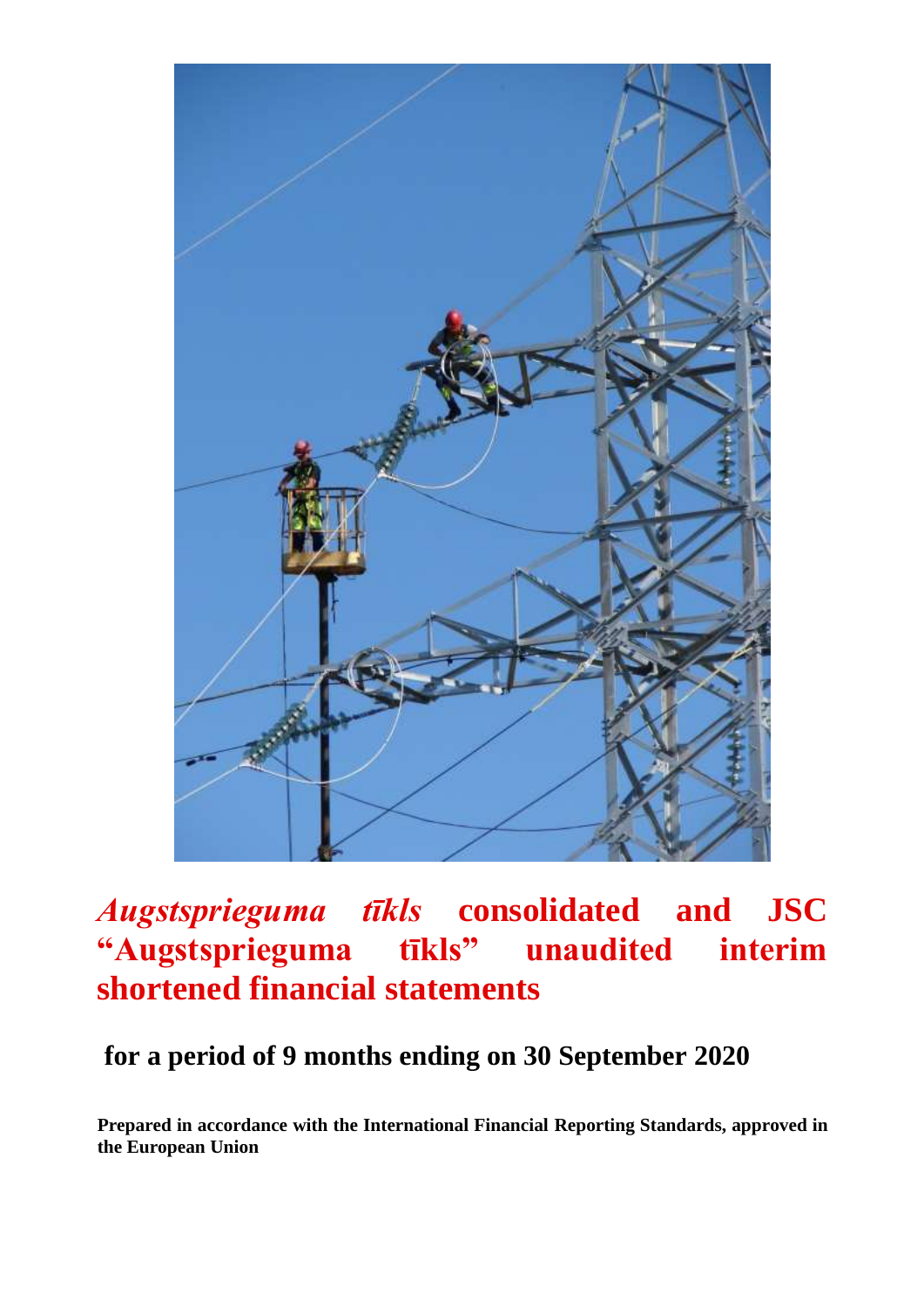# **Table of Contents**

Information about the Company 3 Management report 4-16 Separate Financial Statements: Profit or Loss Statement 17 Statement of Financial Position on 30 September 2019 18-19 Review of changes in equity 20 Cash flow review 21-22 Annexes of financial statements 23-48

Page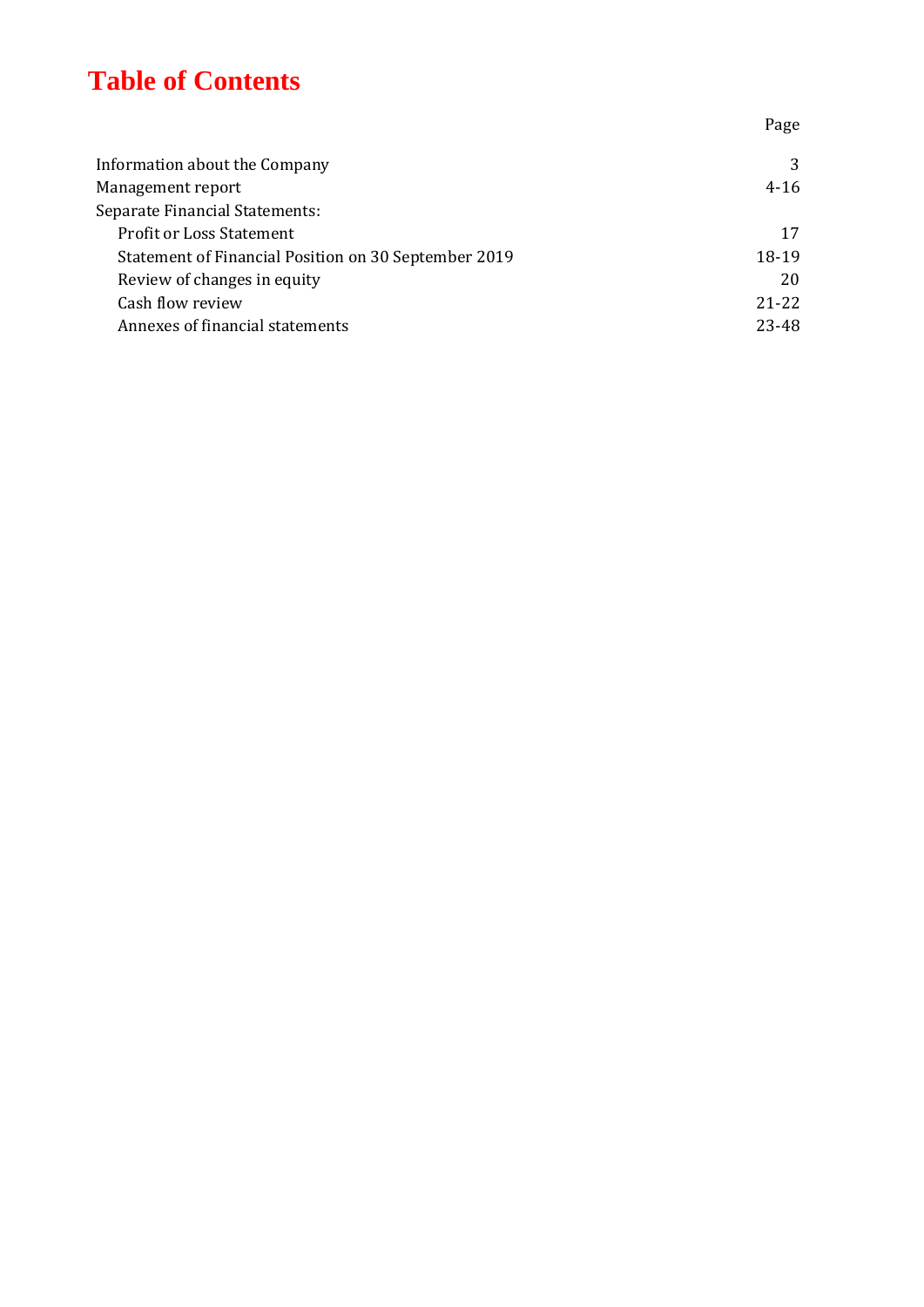# **Information about the Company**

| Name of the Company                                                       | JSC Augstsprieguma tīkls                                                                                                                                                                               |
|---------------------------------------------------------------------------|--------------------------------------------------------------------------------------------------------------------------------------------------------------------------------------------------------|
| Legal status of the company                                               | Joint Stock Company                                                                                                                                                                                    |
| Registration number, place and date                                       | 000357556<br>Riga, 28 December 2001                                                                                                                                                                    |
|                                                                           | Re-registration in the Commercial Register is<br>performed<br>On 13 November 2004<br>under unified registration number<br>40003575567                                                                  |
| Principal activity                                                        | Electricity supply, NACE code 35.12                                                                                                                                                                    |
| <b>Address</b>                                                            | Dārzciema iela 86<br>Riga, LV-1073<br>Latvia                                                                                                                                                           |
| Shareholder                                                               | From 2 January 2012:<br>Ministry of Finance in the name of the Republic of<br>Latvia (100%)<br>Smilšu iela 1, Riga, LV-1050, Latvia                                                                    |
| Names, surnames and positions held of<br>the board members                | Varis Broks - Chairman of the Board<br>Arnis Staltmanis - Member of the Board<br>Imants Zviedris - Member of the Board<br>Gatis Junghāns - Member of the Board<br>Mārcis Kauliņš - Member of the Board |
| Names, surnames and positions held of<br><b>Supervisory Board members</b> | Kaspars Āboliņš — Council Chairman<br>Olga Bogdanova — Deputy Council Chairman<br>Armands Eberhards - Council Member<br>Madara Melne - Council Member<br>Aigars Gērmanis — Council Member              |
| Accounting period                                                         | 1 January 2020 - 30 September 2020                                                                                                                                                                     |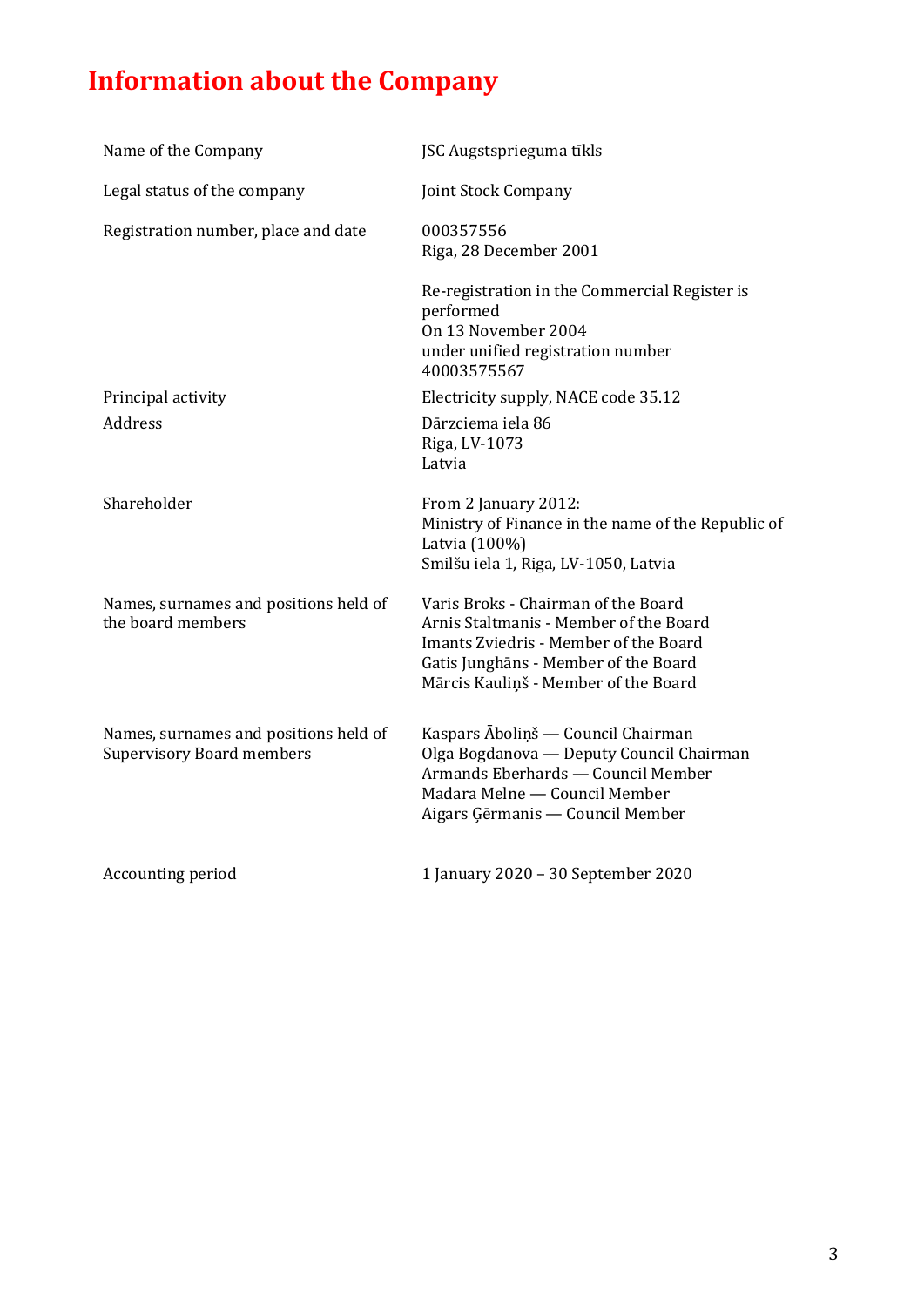# **Management Report**

## *Type and character of activity*

Pursuant to Paragraph 38 of protocol decision No. 46 of the meeting of the Cabinet of Ministers of 8 October 2019, the implementation of the complete separation model of property rights of the electricity transmission system operator was supported and it was assigned to the Ministry of Economics and the Ministry of Finance to ensure that JSC "Latvenergo" and JSC "Augstsprieguma tīkls" fulfils the provisions determined by regulatory enactments regarding the introduction of the model of complete separation of property rights by 1 July 2020.

In turn, paragraph No. 75 of protocol decision No. 59 of the Cabinet session of 17 December 2019 stipulated that after the contribution of JSC "Latvijas elektriskie tīkli" shares owned by the State to JSC "Augstsprieguma tīkls", reorganisation of JSC "Augstsprieguma tīkls" and JSC "Latvijas elektriskie tīkli", LET should take place by incorporating JSC "Latvijas elektriskie tīkli" into JSC "Augstsprieguma tīkls" by 31 December 2020.

Executing the decisions of the sitting of the Cabinet of Ministers of the Republic of Latvia on 8 October 2019 and 17 December 2019:

- ➢ On 10 June 2020, the former subsidiary of JSC "Latvenergo" (100%) JSC "Latvijas elektriskie tīkli" was separated from the Latvenergo Group;
- $\triangleright$  with a decision of the Ministry of Finance of 15 May 2020, the shares of JSC "Latvijas elektriskie" tīkli" (100%) were invested into the electricity transmission system operator JSC "Augstsprieguma tīkls".

Considering the above, according to the Register of Shareholders, until 11 June 2020, the sole shareholder of JSC "Latvijas elektriskie tīkli" is JSC "Latvenergo", from 16 June 2020, the sole shareholder of JSC "Latvijas elektriskie tīkli", which owns all the shares of JSC "Latvijas elektriskie tīkli" and which prepares the consolidated annual report, including JSC "Latvijas elektriskie tīkli" as its subsidiary, is JSC "Augstsprieguma tīkls".

On 1 July 2020, the shareholder of JSC "Latvijas elektriskie tīkli" JSC "Augstsprieguma tīkls" has adopted the decision of the Shareholders' Meeting (protocol No. 2/2020, §3) on the conditions for the implementation of the reorganisation of JSC "Latvijas elektriskie tīkli" and JSC "Augstsprieguma tīkls".

By the decision of the Shareholders' Meeting of JSC "Augstsprieguma tīkls" of 18 August 2020, it was decided to reorganise JSC "Augstsprieguma tīkls" (the acquiring company) by incorporating into it JSC "Latvijas elektriskie tīkli" (the company to be merged), as well as the reorganisation agreement of JSC "Augstsprieguma tīkls" and JSC "Latvijas elektriskie tīkli" was approved. According to the decision of the Cabinet of Ministers of 17 December 2019, the reorganisation is planned to be implemented by 31 December 2020.

After the Reorganisation, in accordance with the provisions of Paragraph 335, Section four of the Commercial Law, JSC "Latvijas elektriskie tīkli" shall cease to exist without the liquidation process, JSC "Latvijas elektriskie tīkli" (the company to be merged) transferring all its property, rights and obligations to JSC "Augstsprieguma tīkls" (the acquiring company).

After the Reorganisation, the acquiring company will continue the commercial activities of the company to be merged.

When executing the protocol decision of the Cabinet of Ministers of the Republic of Latvia of 26 May 2020 (Protocol No. 36, Paragraph 38) "Regarding the Use of the Pre-emption Right in the Transaction of the Alienation of Shares of JSC "Conexus Baltic Grid"", on 21 July 2020 JSC "Augstsprieguma tīkls" acquired 34.1% of the shares of JSC "Conexus Baltic Grid", and accordingly as of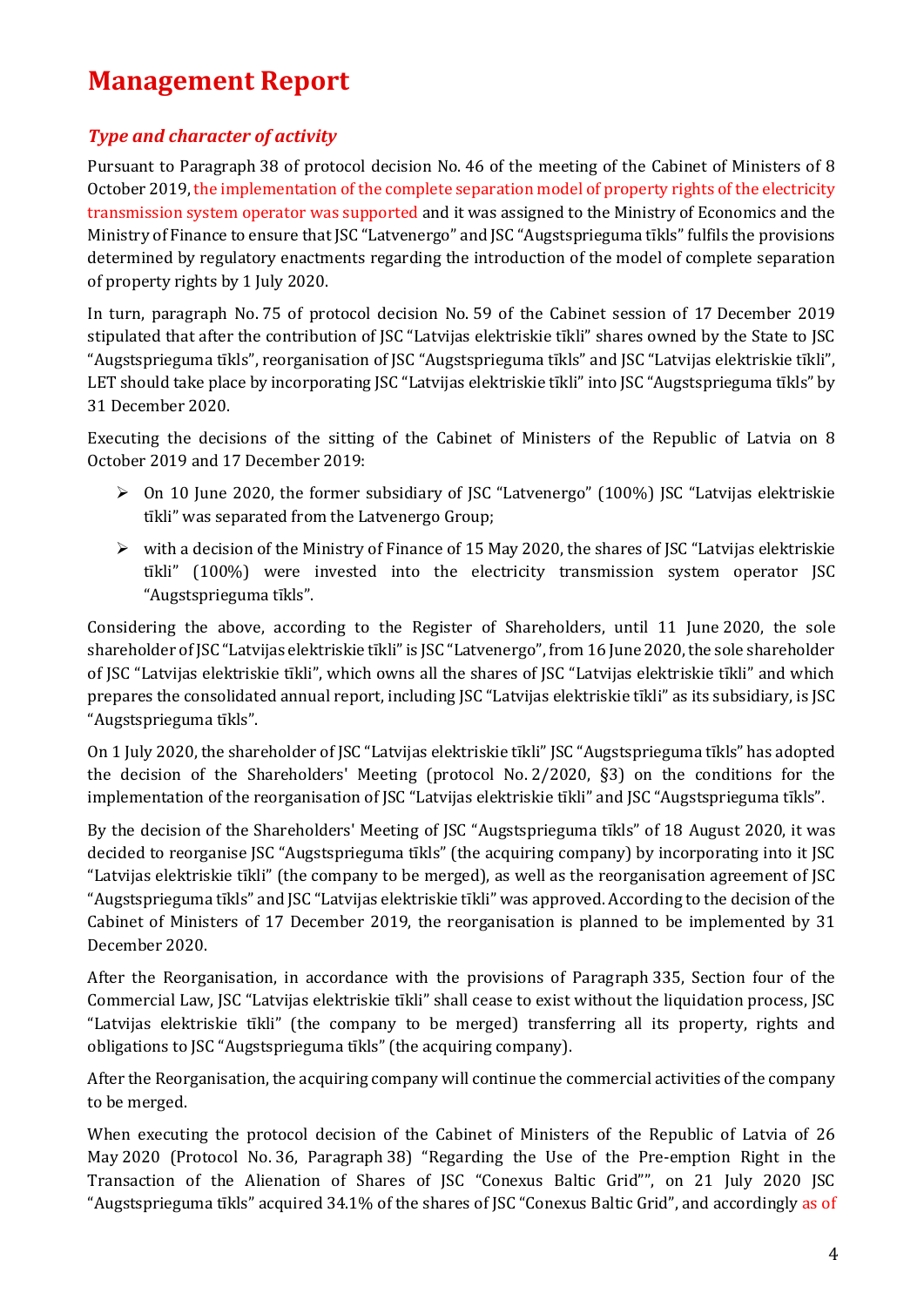## 21 July 2020 the Company owns 68.46% of the shares of JSC "Conexus Baltic Grid" and has a decisive influence in the company.

The principal activity of the Augstsprieguma tīkls group is the provision of the functions of the electricity transmission system operator, effective management and lease of assets of the transmission system, as well as the transmission and storage of natural gas.

The structure of the *Augstsprieguma tīkls* group consists of a set of commercial companies, where the parent company JSC "Augstsprieguma tīkls" has a decisive influence and which includes the subsidiary JSC "Latvijas elektriskie tīkli" and JSC "Conexus Baltic Grid".

All shares of JSC "Augstsprieguma tīkls" are owned by the Ministry of Finance of the Republic of Latvia.

The structure of the *Augstsprieguma tīkls* group is organised in two operating segments: electricity transmission and the management and lease of transmission assets, as well as the transmission and storage of natural gas. The division is made on the basis of the Group's internal organisational structure, which forms the basis for monitoring and control of the segment's performance.

## **Electricity Transmission**

Joint-stock company "Augstsprieguma tīkls" (hereinafter – the Company) is the sole independent Transmission System Operator of the Republic of Latvia (hereinafter – TSO).

The overall strategic goal of the Company is to ensure the security of energy supply of Latvia, to provide a continuous, high-quality and affordable energy transmission service, also to implement sustainable management of energy supply assets of strategic importance to the country and to facilitate their integration in the internal energy market of the European Union.

Our mission is to ensure continuous, secure and sustainably efficient electricity transmission throughout Latvia.

The Company's activity as an electricity transmission system operator is characterised by three directions:

Provision of electricity transmission system services



Maintaining and developing the electricity market

Management, development and integration of the electricity transmission system into the European power system

In accordance with the separation model of the electricity transmission system operator that has been implemented in Latvia, the Company leases the assets of the transmission system necessary for the provision of the electricity transmission system services from its owner JSC "Latvijas elektriskie tīkli".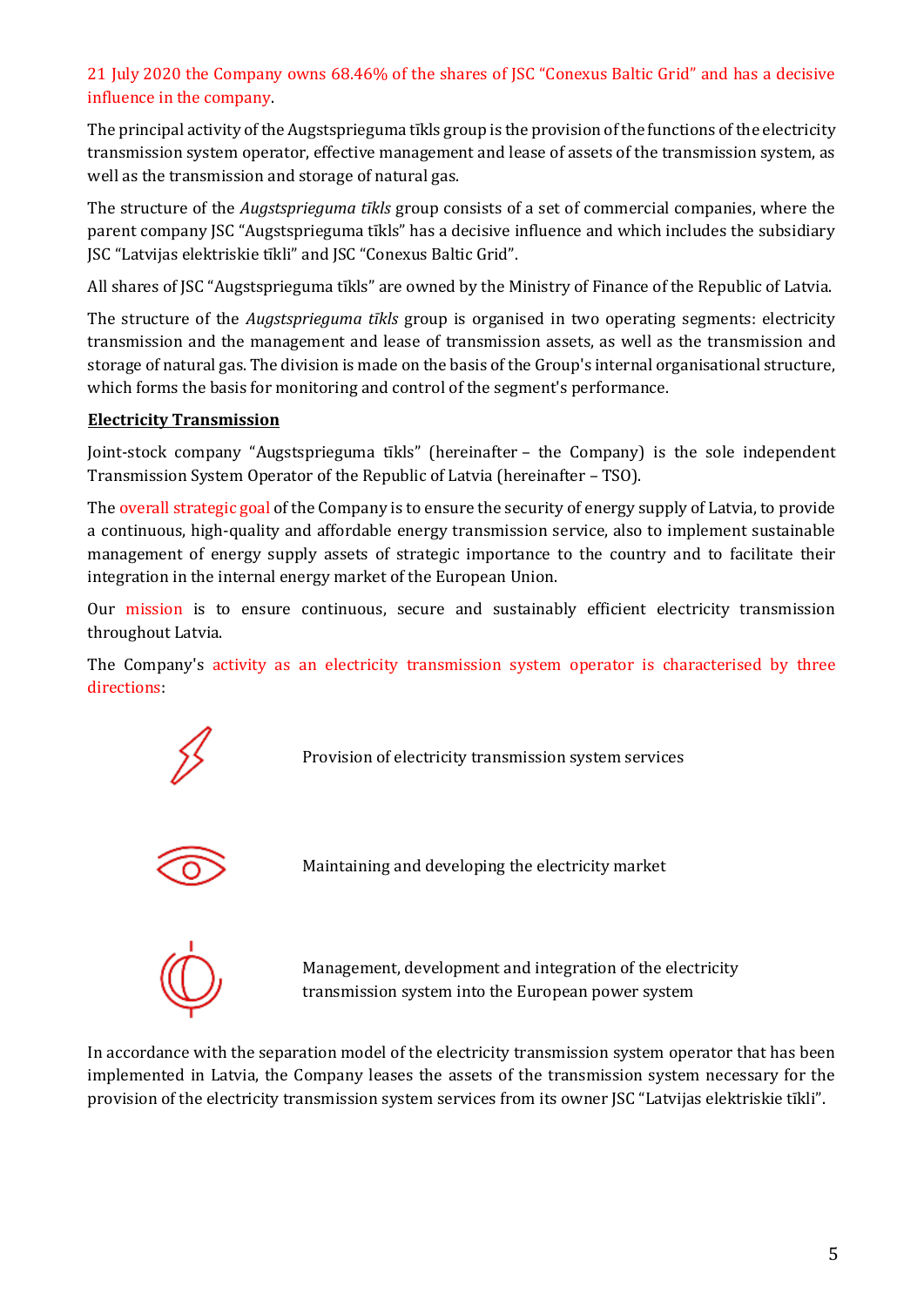#### Quality Management System and Values

A quality policy has been developed in the Company, that, based on the Energy Law, the Electricity Market Law and the Network Code, defines the Company's core values:



The Company has developed, implemented, and maintains the management system of the company in accordance with the requirements of ISO 9001:2015 (quality), ISO 14001:2015 (environment), ISO 45001:2018 (OHSAS 18001:2007) (occupational safety), ISO 50001:2011 (energy management).

The implemented Integrated Management System ensures the efficient operation of the Company, observing internationally accepted operating mechanisms regarding quality, energy management, environment protection, occupational and occupational health management, ensuring correct compliance with regulatory requirements, promoting awareness of the Company's business context, taking the view of the Company's risks and processes into account.

## **Transmission asset management and lease**

JSC "Latvijas elektriskie tīkli" provides the management of transmission system assets and leasing them to the transmission system operator. The rental price for transmission assets is calculated in accordance with the methodology approved by the Public Utilities Commission (hereinafter also referred to as - PUC).

JSC "Latvijas elektriskie tīkli" is managed by *Augstsprieguma tīkls* Group Corporate Governance Policy; corporate governance documents of JSC "Augstsprieguma tīkls" are binding to JSC "Latvijas elektriskie tīkli".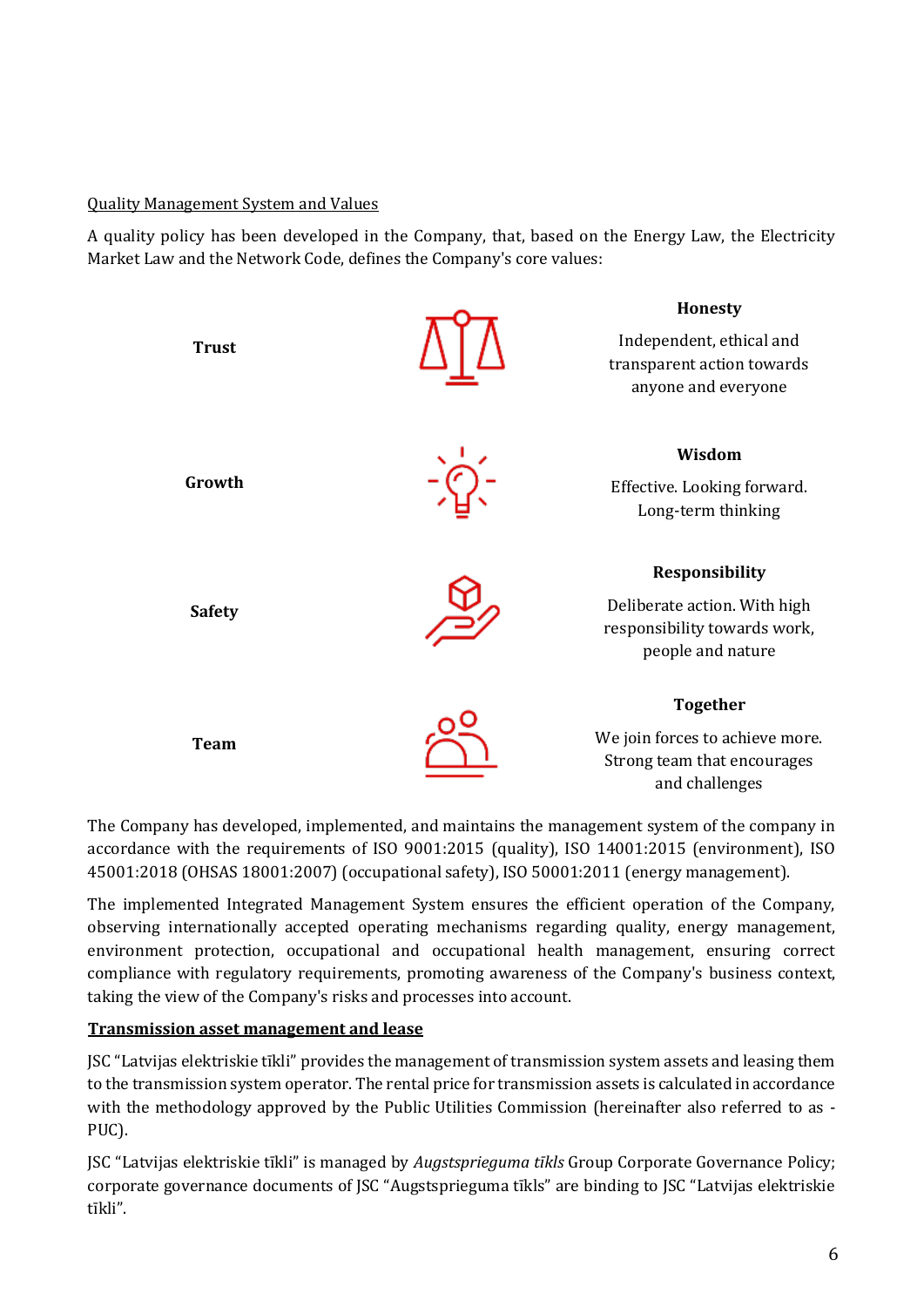Pursuant to the decision of the Cabinet of Ministers of 17 December 2019, it is planned to reorganise JSC "Augstsprieguma tīkls" and JSC "Latvijas elektriskie tīkli", by merging JSC "Latvijas elektriskie tīkli" with JSC "Augstsprieguma tīkls" by 31 December 2020.

#### **Transmission and Storage of Natural Gas**

Considering the Company's investment in its associate, the Latvian natural gas transmission and storage system operator JSC "Conexus Baltic Grid", an important direction of the Company's activity is the sustainable management of strategically important energy supply assets and their integration into the internal energy resource market of the European Union (hereinafter – EU).

JSC "Conexus Baltic Grid" (hereinafter also - Conexus) is the unified natural gas transmission and storage operator in Latvia, which manages one of the most modern natural gas storage facilities in Europe - Inčukalns underground gas storage (hereinafter - Inčukalns UGS, storage) and the main natural gas transmission system, which directly connects the natural gas market of Latvia with Lithuania, Estonia and the North-West region of Russia.

Conexus offers its customers natural gas transmission and storage services in accordance with the tariffs set by the Public Utilities Commission.

Conexus was established on 22 December 2016, as a result of the reorganisation, separating the transmission and storage business lines from JSC "Latvijas Gāze".

Conexus' vision is to promote the development of the transmission system and use the potential of the underground gas storage to become the most reliable energy source in the region.

Conexus' mission is to promote the sustainable operation of the energy market in the region by ensuring the reliable operation of the natural gas transmission and storage system.

#### Conexus values:

Safe operation of the system - we take care of safe operation of the infrastructure by performing regular infrastructure monitoring;

Flexibility and openness through competent solutions - we support market development and we are open to new solutions that support market development;

Sustainable development - in order to protect the inhabitants and the environment from potential security risks, we regularly invest in the modernisation and increase of security of the gas system, as well as in the development of the technological system;

Professional and united team - we value professionalism in everything, and we can be relied on by colleagues, clients and partners.

Sustainability - Conexus is a socially responsible company that ensures the growth of employees and the overall development of the industry, creating sustainable employment and added economic value, while taking care of the impact of technological processes on the environment.

The investment of the Company is managed in accordance with the Corporate Governance Policy.

The acquisition of participation in JSC "Conexus Baltic Grid" will not negatively affect the tariffs of electricity transmission system services.

## *Description of the business environment*

#### **Electricity Transmission**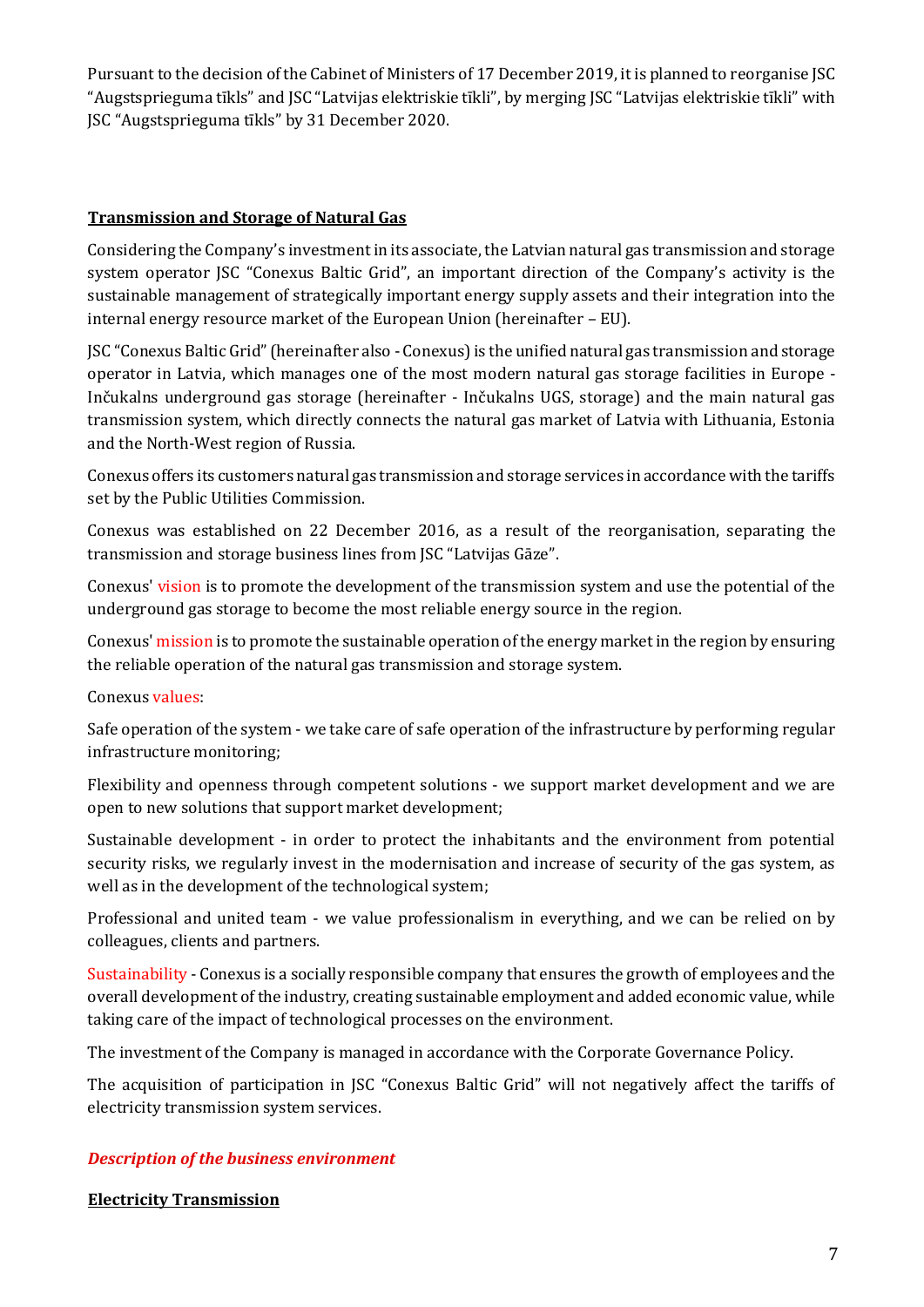Electricity transmission is carried out by a transmission system operator through the transmission system which contains interconnected networks and equipment, including international connectors, with a voltage of 110 kilovolts or more that are used for transmission to the relevant distribution system or users.

The operation of the electricity transmission system operator is regulated by the PUC under the leadership of its council.

The obligations imposed on the Transmission system operator were fulfilled through the following transmission networks, on 30 September 2020:

| <b>Highest</b><br>voltage<br>(kV) | Number of<br>substations<br>(pcs) | Number of<br>autotransformers and<br>transformers (pcs) | <b>Installed</b><br>power (MVA) | Overhead cable<br>and cable EPL<br>(km) |
|-----------------------------------|-----------------------------------|---------------------------------------------------------|---------------------------------|-----------------------------------------|
| 330 kV                            | 17                                | 27                                                      | 4,075                           | 1,552.99                                |
| 110 kV                            | 123                               | 247                                                     | 5,263                           | 3,870.91                                |
| <b>Total</b>                      | 140                               | 274                                                     | 9,338                           | 5,423.90                                |

4,360 GWh were transmitted to users within 9 months of 2020, which is 1% less than in the corresponding period of 2019 (4,415 GWh). The reduction in electricity transmitted to users is mainly due to warm weather conditions. The impact of the reduction in the amount of electricity transmitted to consumers on the revenues from the provision of transmission services is insignificant.

## **Maintaining and developing the electricity market**

The legal basis for the operation of the electricity market in Latvia is the Electricity Market Law, which stipulates that the transmission system operator, by performing its functions, shall facilitate the functioning of the internal electricity market and cross-border trade, including supporting the development of the electricity stock exchange.

In addition, the development of the electricity market in Latvia is facilitated by the European Commission Regulation resulting from Regulation (EC) No. 714/2009 of the European Parliament and of the Council on conditions for access to the network for cross-border exchanges in electricity.

In 2019, the Company, together with other TSOs of the European Union, actively participated in the implementation of four Regulations (Network Codes) aimed at the development and integration of the European Union internal electricity market:

- Commission Regulation (EU) No. 2015/1222 establishing a Guideline on Capacity Allocation and Congestion Management;
- Commission Regulation (EU) No. 2016/1719 establishing a guideline on forward capacity;
- Commission Regulation (EU) No. 2017/2195 establishing a guideline on electricity balancing;
- Commission Regulation (EU) No. 543/2013 on the submission and publication of data in electricity markets.

These Network codes, that are aimed at market development and integration, allow the operation of cross-border markets to be harmonised across all market activity periods, ensuring more stable functioning of the electricity market and allowing all market participants to operate without restriction in the EU internal electricity market.

The Latvian electricity market is directly integrated with the Baltic and Nordic countries, but the retail market is organised at a national level.

#### **Rental of transmission assets**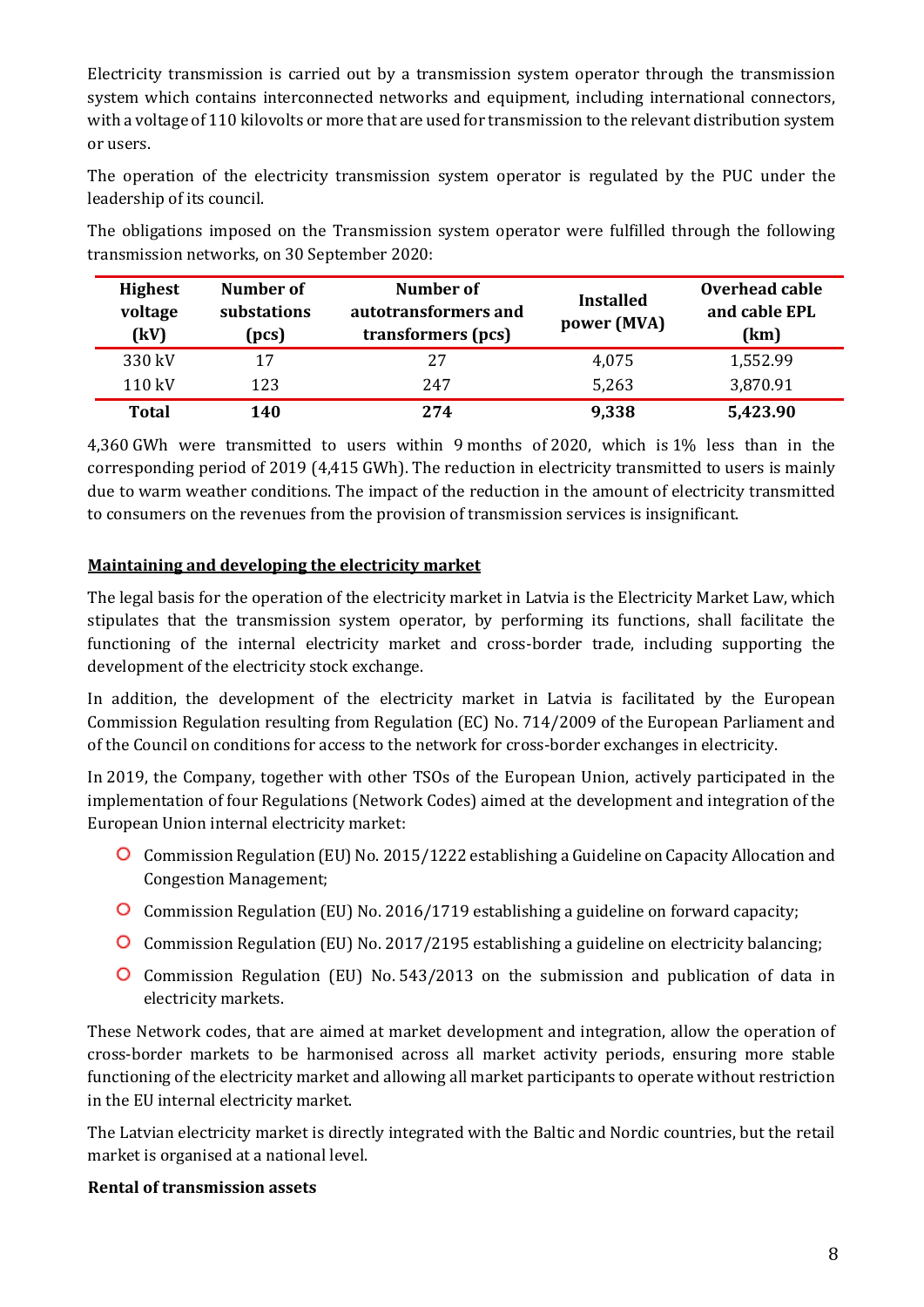JSC "Latvijas elektriskie tīkli" is a subsidiary of JSC "Augstsprieguma tīkls", founded on 10 February 2011. JSC "Latvijas elektriskie tīkli" is the owner of the electricity transmission system of Latvia. The electricity transmission systems and related real estate assets owned by it are leased to the transmission system operator JSC "Augstsprieguma tīkls". JSC "Latvijas elektriskie tīkli" provides financing for investments into the electricity transmission system assets, at the same time becoming the owner thereof.

The establishment of JSC "Latvijas elektriskie tīkli" in 2011 was performed in order to comply with the requirements of the EU regulation, which stipulates that the transmission system operator should be separated from the companies engaged in the production and supply of electricity. Following the separation models of transmission assets property rights defined by the EU, a model of an independent system operator was established in Latvia in 2011. As a result of selection of the model, transmission assets have been invested into JSC "Latvijas elektriskie tīkli", which leases them to the transmission system operator JSC "Augstsprieguma tīkls".

Pursuant to the decision of the Cabinet of Ministers of 17 December 2019, it is planned to reorganise JSC "Augstsprieguma tīkls" and JSC "Latvijas elektriskie tīkli", by merging JSC "Latvijas elektriskie tīkli" to JSC "Augstsprieguma tīkls" by 31 December 2020.

## **Transmission and Storage of Natural Gas**

The operation of JSC "Conexus Baltic Grid" after the opening of the Latvian natural gas market on 3 April, 2017 is divided into three basic segments: management of the main transmission system, responsibilities of the Inčukalns underground gas storage operator, as well as performing functions as the responsible company of the market area.

Natural gas transmission system operator (TSO):

- $\triangleright$  Ensures the stability of the transmission network and is responsible for technical balancing, which provides uninterrupted and secure supply opportunities for traders.
- $\triangleright$  Ensures the continuity of natural gas services by maintaining the infrastructure in technical order and neutralising gas supply and supply interruptions.
- $\triangleright$  In accordance with the conditions of the open Latvian natural gas market, JSC "Conexus Baltic" Grid" provides traders with access to the gas transmission system.
- $\triangleright$  Sells gas transmission system capacity products so that certified traders can use the capacity of the main transmission networks according to their needs to supply natural gas to their customers.
- $\triangleright$  Maintains a virtual point of sale (VPS), allowing certified traders to trade gas with each other.

Storage operator (Inčukalns UGS):

- ➢ Provides capacity reservation, enabling traders to use the capacity of the Inčukalns underground gas storage facility in accordance with the traders' sales plans.
- $\triangleright$  Ensures the continuous operation of the Inčukalns underground gas storage facility by monitoring and controlling the stability of the storage facility, inspecting and preventing infrastructure damage and investing in the development and safety of the storage facility.
- $\triangleright$  Provides traders with access to the Inčukalns underground gas storage facility, giving traders the opportunity to store natural gas in a strategically advantageous location and in the required quantity, based on the volume of natural gas pumped by traders and the trade plan.

Responsible company of the Market Area (RMA):

- ➢ Provides maintenance of the balancing account system.
- ➢ Provides the operation of virtual point of sale (VPS).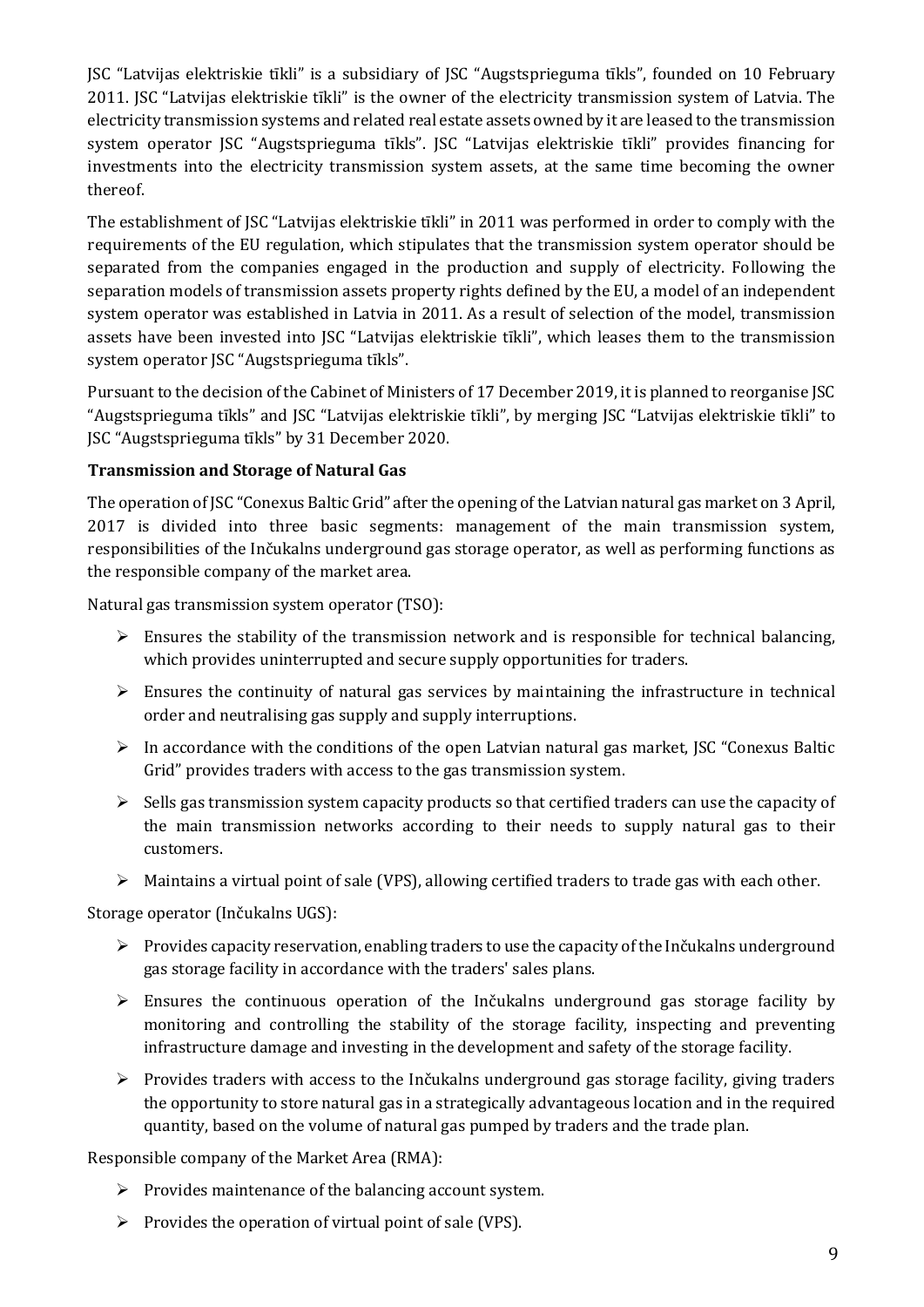➢ Calculates traders 'commercial imbalances and monitors the implementation of traders' reserved capacity plan.

During the reporting period, Conexus' revenue amounted to EUR 40,002,187, which is 6% less than in the corresponding period of the previous year. Conexus profit for 9 months of 2020 is EUR 9,896,937.

## *Financial performance and financial risk management*

During the reporting period, revenues of *Augstsprieguma tīkls* Group were EUR 104,884 thousand, profit - EUR 17,747 thousand.

The consolidated financial statements of the Group include the financial results of the subsidiary JSC "Latvijas elektriskie tīkli" from 1 June 2020 to 30 September 2020 and the financial results of the subsidiary JSC "Conexus Baltic Grid" from 1 August 2020 to 30 September 2020.

#### Electricity transmission segment

During 9 months of 2020 the revenues of JSC "Augstsprieguma tīkls" was EUR 121,177 thousand, including the revenue from electricity transmission network services of EUR 54,442 thousand, which constitutes 45% of the Company's revenue. A significant share (45%) of the total revenue of the Company during the reporting period was generated by revenue from the reconstruction of the transmission assets and construction works of the subsidiary JSC "Latvijas elektriskais tīkls". The profit of the Company in the reporting period was EUR 7,173 thousand.

When evaluating the Company's financial performance indicators, operating results, it should be taken into account that according to Article 5 of the Energy Law, electricity transmission is a regulated sector; PUC determines the allowed profit of the Company, determining the rate of return on capital, and approving tariffs for electricity transmission system services.

The Company's profitability from the provision of electricity transmission services during 9 months of 2020 is appropriate to the one set in the Electricity transmission system services tariff methodology.

Given the above and the fact that the Company is a natural monopoly, its profitability ratios are not comparable to those of the industry. In view of the TSO unbundling model implemented in Latvia - the establishment of an independent transmission system operator - the Company's profitability and other financial ratios are not comparable with other TSOs in the neighbouring countries or Europe, which in most cases own transmission assets.

The procedure for the determination and calculation of wages and salaries is regulated by the Company's internal normative acts in accordance with the requirements of the legislation of the Republic of Latvia.

## Segment of Lease of transmission assets

In June 2020, the segment's revenue was EUR 13,948 thousand and it mainly consists of the revenue received from the parent company JSC "Augstsprieguma tīkls" for the lease of transmission assets. The profit of JSC "Latvijas elektriskie tīkli" in June 2020 is EUR 4,265 thousand.

Lease of transmission assets is a regulated operating segment. Revenues of the transmission segment are calculated in accordance with the methodology approved by the PUC. According to decision No. 141 of the Public Utilities Commission of 28 September 2019, a capital return rate of 3.31% is applied in 2020.

#### Natural gas transmission and storage segment

In August-September 2020, the segment's revenue is EUR 7,548 thousand, profit - EUR 930 thousand.

Natural gas transmission and storage is a regulated operating segment. Revenues of the transmission segment are calculated in accordance with the methodology, return on capital approved by the PUC.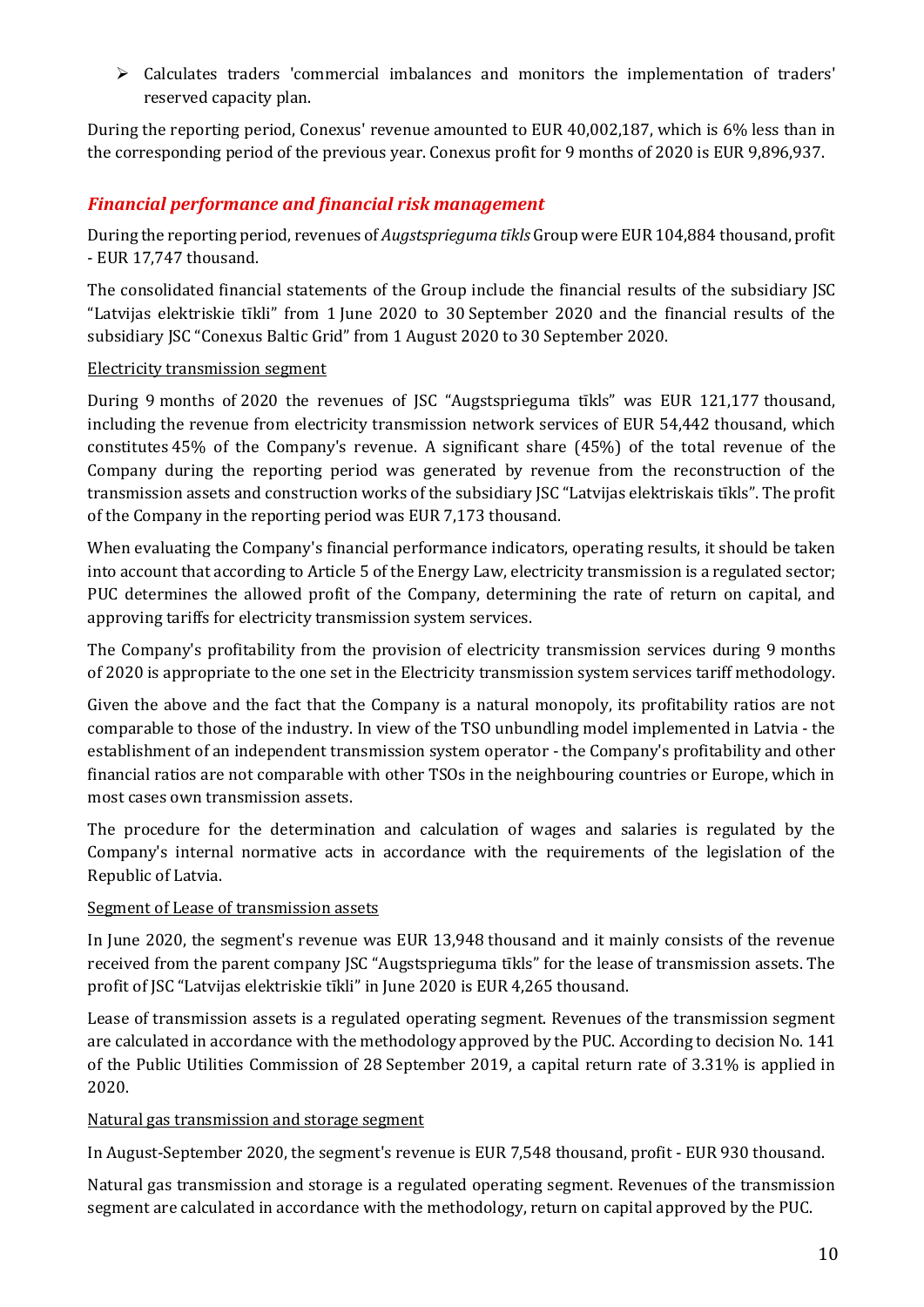## *Financial risk management*

Financial risk management is implemented in accordance with the Financial risk management policy, which is subject to Financial risk management regulations.

Financial risk management policy of JSC "Augstsprieguma tīkls" applies to the Company and capital companies, all (100%) of which are owned by JSC "Augstsprieguma tīkls".

JSC "Augstsprieguma tīkls" group companies are managed in accordance with JSC "Augstsprieguma tīkls" Corporate Governance Policy (P-6/1/4-35).

Group companies, in which the participation of JSC "Augstsprieguma tīkls" is less than 100%, however, it has a direct decisive influence on the basis of participation within the meaning of the Group Law, develop and approve their Financial Risk Management Policies, if necessary, which are in line with the basic principles of the Group's policy.

The management of financial resources is focused on ensuring the financing of its business activities and financial stability by implementing conservative financial risk management. Within the framework of financial risk management, the Company uses financial risk controls and implements risk mitigation measures to reduce the risk on open positions.

The Company's financial risks are managed in accordance with the established strategic and operational risk prevention measures, ensuring constant monitoring of the service tariffs against the costs related to the provision of services.

The Company complies with prudential liquidity risk management, ensuring that appropriate financial resources are available to it for the settlement of liabilities within the set time periods.

Financial means that potentially expose the Company to a certain degree of risk concentration are mostly cash and trade receivables. Although the Company has a significant concentration of risk with respect to one counterparty or a group of similar counterparties, this risk is considered to be limited, considering that the most important Cooperation partner is the state-owned commercial company JSC "Latvenergo", as well as its group companies. Trade receivables are presented according to the recoverable value.

In cooperation with banks and financial institutions, such business partners are accepted, whose credit rating or credit rating of the parent bank set by an international credit rating agency is at least at the investment grade level.

The management of the Company expects that it will not have liquidity problems and that the Company will be able to settle accounts with creditors within the set terms. The Company's management believes that the Company will have sufficient financial resources to ensure its liquidity is not compromised.

## **Financing and liquidity**

In accordance with the electricity transmission system operator separation model implemented in Latvia, capital investments in the transmission system are financed by their owner JSC "Latvijas elektriskie tīkli".

Pursuant to the decisions of the sitting of the Cabinet of Ministers of the Republic of Latvia of 8 October 2019 and 17 December 2019, the reorganisation of JSC "Latvijas elektriskie tīkli" is planned, merging it with JSC "Augstsprieguma tīkls" by 31 December 2020. As part of the reorganisation, JSC "Latvijas elektriskie tīkli" was separated from the JSC "Latvenergo" group and investments were made in the share capital of JSC "Augstsprieguma tīkls". Accordingly, as of 16 June 2020, JSC "Augstsprieguma tīkls" owns 100% of JSC "Latvijas elektriskie tīkli" shares (detailed information on the Reorganisation is provided in the section "type and description of activity"). Until 11 June 2020, the shares of JSC "Latvijas elektriskie tīkli" were 100% owned by JSC "Latvenergo".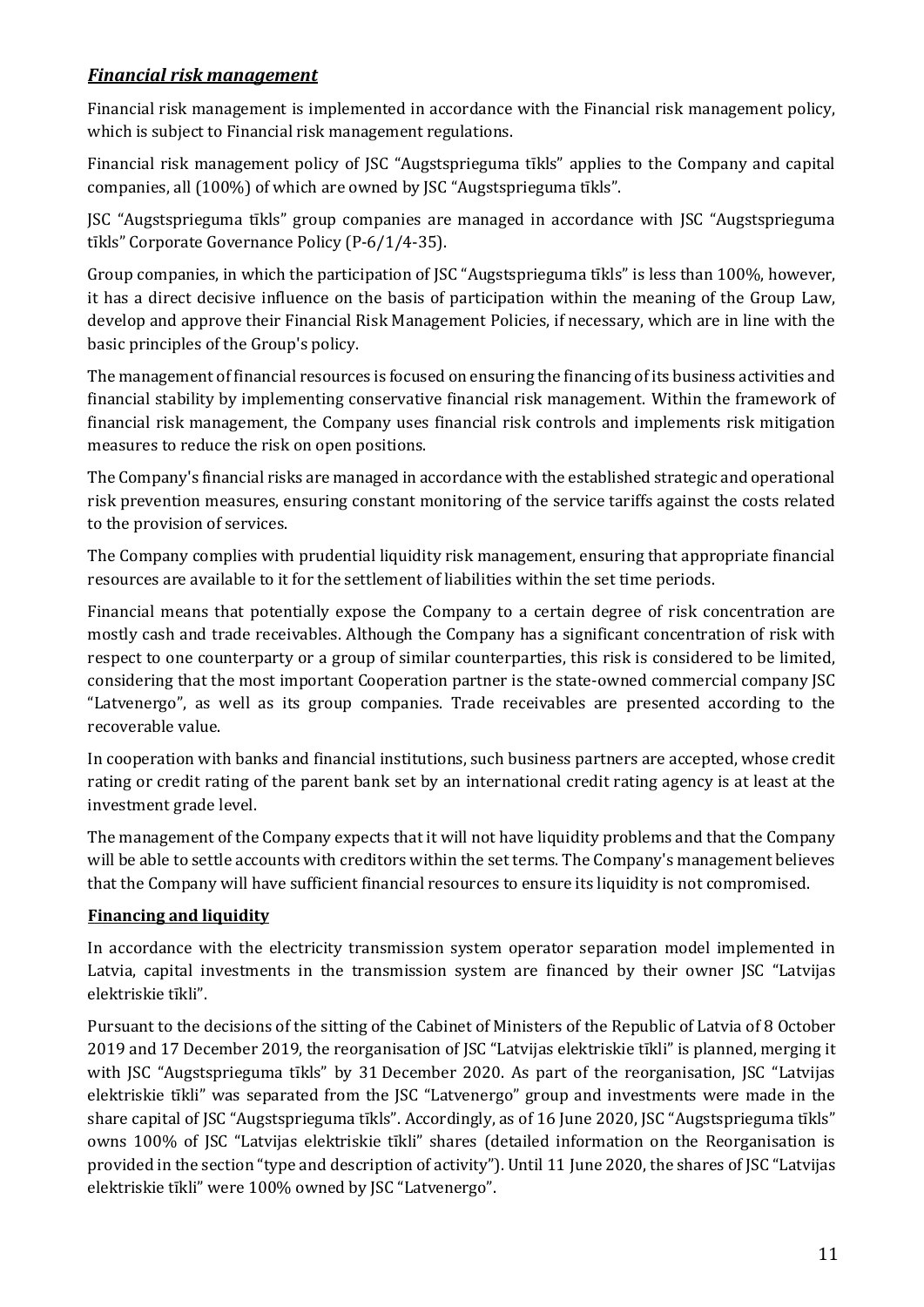To ensure the functions of the owner of the transmission system assets until the change of shareholder JSC "Latvijas elektriskie tīkli" received and issued loans to the parent company JSC "Latvenergo" in accordance with the agreement "On the provision of mutual financial resources" concluded within the Latvenergo Group. On 8 May 2020, an agreement was concluded between the parent company JSC "Latvenergo" and JSC "Latvijas elektriskie tīkli" on the consolidation of long-term loans of JSC "Latvijas elektriskie tīkli", refinancing the previously concluded loans in the amount of EUR 184,725 thousand and providing a new loan repayment schedule, as well as setting a fixed interest rate, in accordance with the weighted average interest rate at which JSC "Latvenergo" attracts loans in the external market.

After investing the shares of JSC "Latvijas elektriskie tīkli" in JSC "Augstsprieguma tīkls", the Company ensures the attraction of the borrowed capital necessary for financing capital investments. On 18 June 2020, a loan agreement was concluded with JSC "SEB banka" for EUR 116,200 thousand with a term of 18 months, an interest rate of 3 months EURIBOR and the added interest rate. The purpose of this loan is to partially refinance the liabilities of JSC "Latvijas elektriskie tīkli" to JSC "Latvenergo". It is planned to refinance the loan of JSC "Augstsprieguma tīkls" against JSC "SEB banka" by issuing bonds.

An *overdraft* agreement in the amount of up to EUR 20,000 thousand has been concluded between JSC "Augstsprieguma tīkls" and JSC "SEB banka" for financing current assets. During the reporting period, JSC "Augstsprieguma tīkls" did not receive any loans within the framework of the *overdraft* agreement.

After the change of shareholder, JSC "Latvijas elektriskie tīkli" receives loans from the parent company JSC "Augstsprieguma tīkls". On 18 June 2020, a long-term loan agreement was concluded between JSC "Augstsprieguma tīkls" and JSC "Latvijas elektriskie tīkli" for EUR 138,560 thousand, partially refinancing the loan from JSC "Latvenergo". Annual interest rate equal to the 3 month EURIBOR and the added interest rate is applied to the loans, expressed from the weighted average added interest rate of the external financing of JSC "Augstsprieguma tīkls".

An *overdraft* agreement in the amount of up to EUR 26,000 thousand has been concluded between JSC "Augstsprieguma tīkls" and JSC "Latvijas elektriskie tīkli" for financing current assets. During the reporting period, JSC "Latvijas elektriskie tīkli" has not received any loans under the said *overdraft* agreement.

The natural gas operator JSC "Conexus Baltic Grid" attracts external financing with its own resources.

## *Corporate and Social Responsibility*

The strategic direction of the Company is focused on sustainable development. The Company participates in the annual "Sustainability Index" managed by the Corporate Responsibility and Sustainability Institute, and in 2020 the Company received the top Platinum award (as an assessment of its work in 2019). At the same time the company received the title "Family-Friendly Merchant" from the Ministry of Welfare.

Corporate and social responsibility policy has been developed and approved by the Company. Corporate and social responsibility (hereinafter - CSR) policy defines the forms, basic principles and directions of CSR, as well as criteria for choosing activities.

The aim of the Company's Environmental Policy is to continuously improve the Company's environmental performance by eliminating or reducing its environmental impact through the rational use of natural resources and the implementation of the best available techniques in all areas of the Company's operations.

The Company carries out systematic risk assessment (environmental review is performed every three years; the next one is scheduled in 2020, for 2017–2019), and environmental programmes are established to prevent significant risks. A register of environmental events is maintained. Key environmental pollution indicators are periodically controlled in accordance with the environment monitoring plan. The overall environmental risk is low.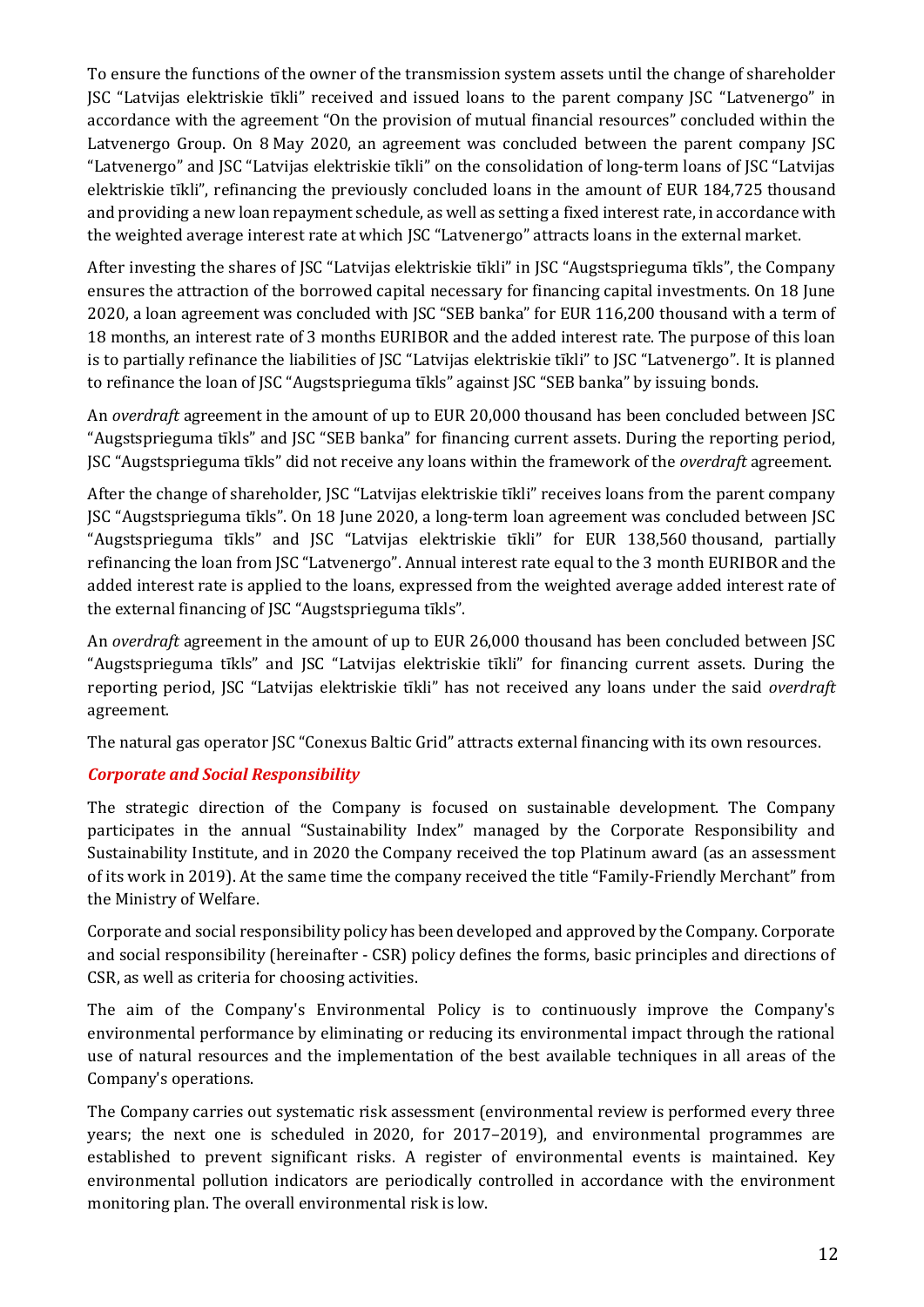Increased attention is paid to energy efficiency issues. The Energy management policy of the Company is aimed at continuously improving the Company's energy performance by reducing technical and technological losses, improving the operational energy consumption of the Company's facilities, and improving the Company's vehicle purchasing and utilisation strategy.

#### *Electricity transmission system services tariff*

The electricity transmission services tariffs are determined in accordance with the "Methodology for calculating tariffs for electricity transmission system services" approved by the PUC. In 2020 transmission system services were provided at tariffs that were approved by the decision of the PUC Council on 4 April 2017.

As one of its priority objectives the Company has set the implementation of measures to reduce the increase of electricity transmission system service tariffs. In order to achieve the pursued objective, the Company actively attracts co-financing from the European Union (EU) to finance its capital investments. Currently, EU co-financing is attracted for 4 capital investment projects. In addition, in order to minimise the impact on the transmission tariffs, the Company redistributes the accumulated overload charge revenue to finance the capital investments.

In 2020 it is planned to continue the improvement of the efficiency of the Company's business operations that was started in 2017, and also cost optimisation.

As a result of the Company's activities, 80% of the financing required for the implementation of the development projects included in the European ten-year development plan is covered by EU cofinancing and overload charge revenues, thus reducing the impact on the electricity transmission system service tariffs.

## *Further development*

The Company focuses on sustainable growth in order to improve the services provided to the Latvian and Baltic electricity market participants.

The strategic direction of the Company is focused on:

- **O** Strengthening the energy security of Latvia by synchronising the electricity transmission network of Latvia with the continental European network;
- **O** Safe operation of the Latvian electricity system and quality electricity supply to customers;
- **O** Improving operational efficiency by providing a quality transmission service at a minimum tariff;
- Ensuring the efficiency of the electricity market through integration into the European internal energy market.

## *Development of the Electricity Transmission System*

With decision of the PUC Council No. 138 of 21 October 2020, "On Electricity transmission system development plan", the Company's electricity transmission system development plan for the period from 2021 to 2030 (hereinafter – Development plan) was approved.

The Development Plan determines the development of the transmission system and the necessary financial investments in the transmission infrastructure for the next ten years, defining the investment of 405 million euros for the development of the electricity transmission system.

As a result of the implementation of the development plan, in the long term it is planned to reduce the amount of equipment exceeding the critical age limit values.

#### *The most important development measures in the coming years*: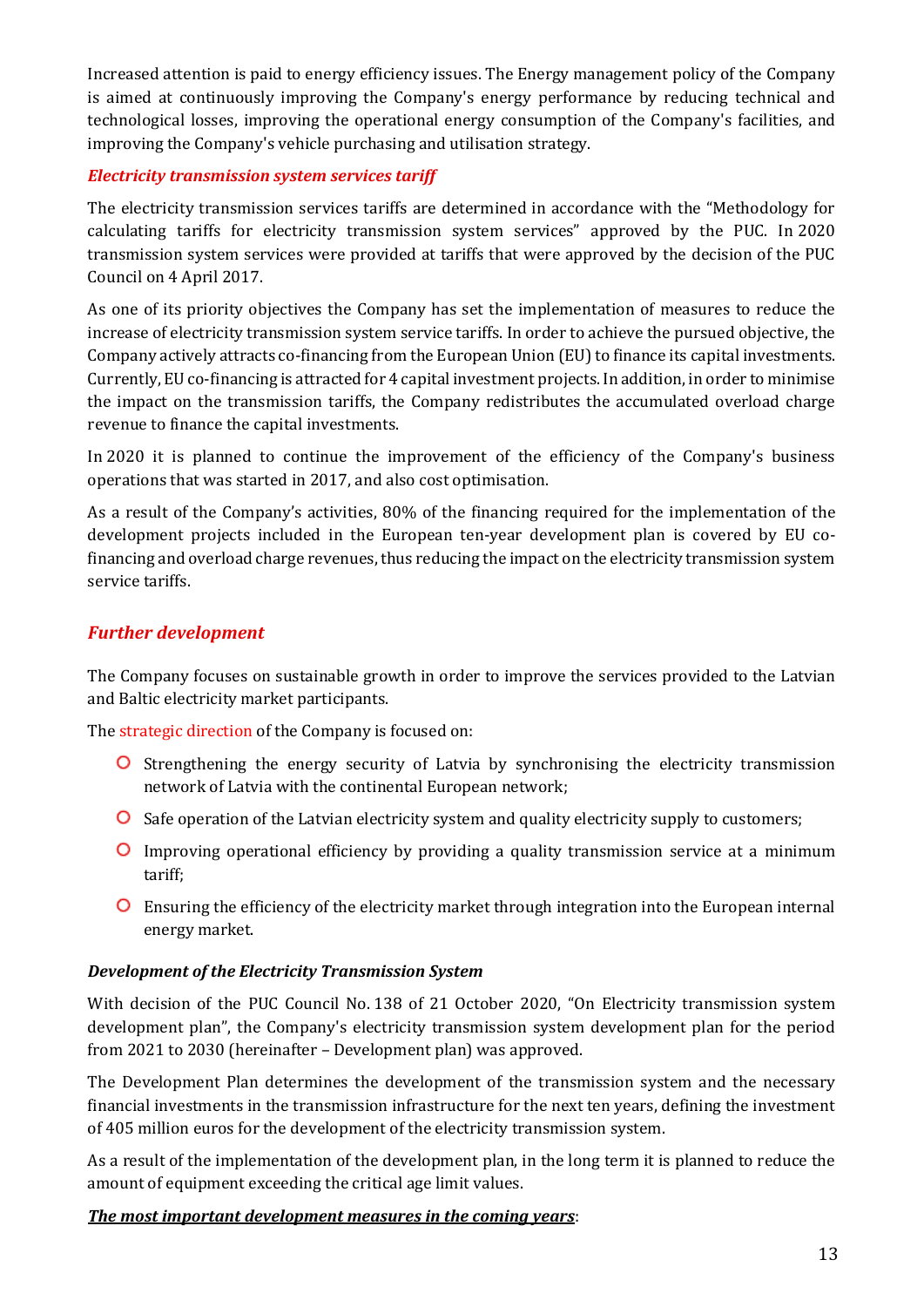The electricity transmission network is being developed in accordance with the Latvian electricity transmission system development plan and the European transmission system ten year development plan. The European ten year development plan includes those Latvian development projects which are of strategic importance, not only nationally but also in the Baltic Sea region as a whole.

Picture



Development projects included in the European ten year development plan.

330 kV EPL connection "Kurzemes loks" Step 3: 330 kV overhead line "Ventspils – Tume – Imanta"

Within the framework of the project, it is planned to reconstruct the existing 110 kV overhead power transmission lines to 330 kV lines from Ventspils to Imanta (in Riga), as well as to expand the existing 330 kV substation "Imanta" and to construct a new 330 kV distribution plant at "Tume" substation. The reconstruction of 110 kV distribution plants at the substations "Dundaga", "Talsi", "Valdemārpils", "Kandava", "Priedaine" is also planned.

The implementation of the project has been completed and it has been put into operation before the deadlines specified in the Grant Agreement.

Latvia – Estonia third interconnection

The project includes the construction of a new 330 kV line of 180 km that will connect the "TPP-2" substation in Latvia and the "Kilingi-Nomme" substation in Estonia, as well as expand the TPP-2 substation by installing shunt reactor systems for reactive power compensation.

In 2020, the active construction of the new line was actively implemented at virtually all sections from the Latvian-Estonian border to the TPP-2 substation. The expansion works of the TPP-2 substation were also started. The whole project is planned to be completed in June, 2021.

Construction of a new power transmission line Riga TPP2 - Riga HPP

The project envisages the construction of a new 330 kV overhead/cable line (indicative line length - 13 km), the extension of the 330 kV switchgear of the "Riga TPP2" substation, as well as the reconstruction of the substation "Riga HPP", using the existing equipment and solutions.

In 2020, the construction of the line "Rīgas TEC2 - Rīgas HES" is being carried out, as well as the reconstruction of the 330 kV switchgear of substation "Rīgas HES" and the extension of the 330 kV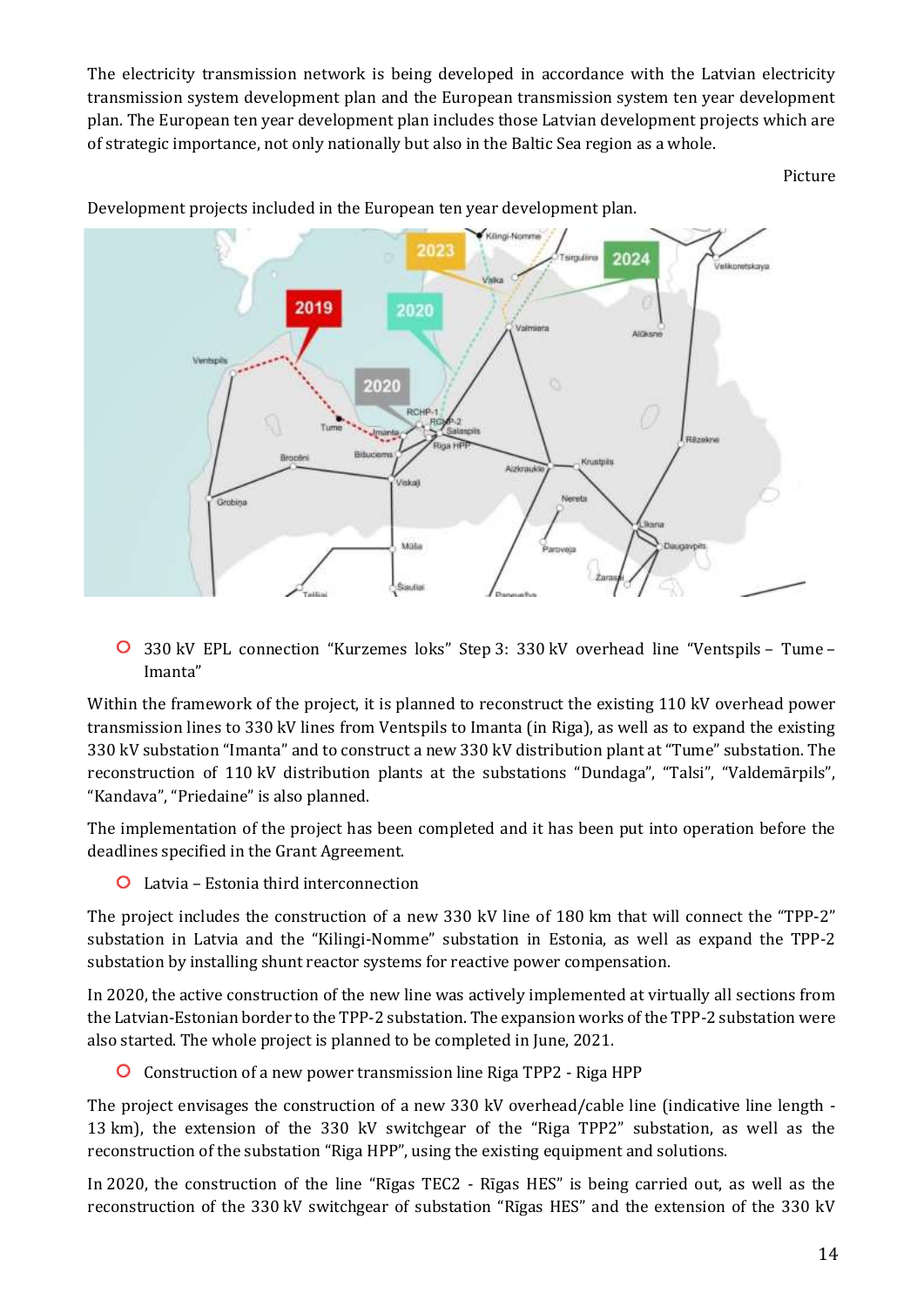switchgear of substation "TEC-2" Project implementation was completed in October 2020 and it has been put into operation before the deadlines specified in the Grant agreement.

Increasing the capacity of the 330 kV power transmission line Tartu (EE) - Valmiera (LV) and the 330 kV power transmission line Tsirgulina (EE) - Valmiera (LV) between Latvia and Estonia within the framework of Phase 1 of the Baltic country synchronisation project with continental Europe.

The project provides the complete replacement of both existing 330 kV lines with new high throughput lines. The total length of both lines in the territory of Latvia is 100 km.

On 23 January 2019, European Union co-funding in the amount of 75% has been granted to the Baltic synchronisation project, including the reconstruction of the two existing Estonian-Latvian interconnection 330 kV lines.

The implementation of the project is planned immediately after the implementation of the project "Third Interconnection of Latvia – Estonia".

All of the above projects are included on List 3 of Projects of Common European Interest (CEI). All projects have received European Union co-financing from the Connecting Europe Facility:

- EU co-financing was granted in 2019 to increase the capacity of the 330 kV power transmission line Tartu (EE) - Valmiera (LV) and the 330 kV power transmission line Tsirgulina (EE) - Valmiera (LV);
- for the construction of the power transmission line "Riga TEC2" "Riga HPP" in 2017;
- and European co-financing was granted for the projects "Construction of the 3rd stage of project "Kurzemes loks" and "Construction of Latvia-Estonia third stage interconnection", from the Connecting Europe Facility in November 2014.

## Electricity transmission system sustainability projects

The prepared electricity transmission system development plan of Latvia for the next ten years envisages a number of measures to improve the transmission infrastructure - reconstruction of existing 330 kV and 110 kV substations, improvement of power transmission lines, replacement of transformers, etc.

## Access of third parties to the electricity transmission network

Taking the principles of operation of the electricity market of Latvia into account, JSC "Augstsprieguma tīkls" will continue to provide non-discriminatory access to the transmission system for both electricity producers and transmission system users in accordance with the principles of fairness, transparency and equality, both by constructing new and renovating existing connections.

## *System management and electricity market development*

Carrying out the policy of the European Union regarding the single electricity market, JSC "Augstsprieguma tīkls" continues to actively participate in the activities of integration of the internal electricity market of the European Union, both within the European Union and in the Baltic region.

The main challenges for the upcoming years will be related to the synchronisation of the Baltic states with continental Europe.

On 14 September 2018, the European Commission supported the synchronisation of the Baltic countries at the political level and recommended the initiation of the Baltic countries synchronisation procedure with continental Europe.

On 19 September 2018, the TSOs of the Baltic countries submitted an application to the TSOs of Poland to join the synchronous area of continental Europe, and on 21 September 2018, the Polish TSO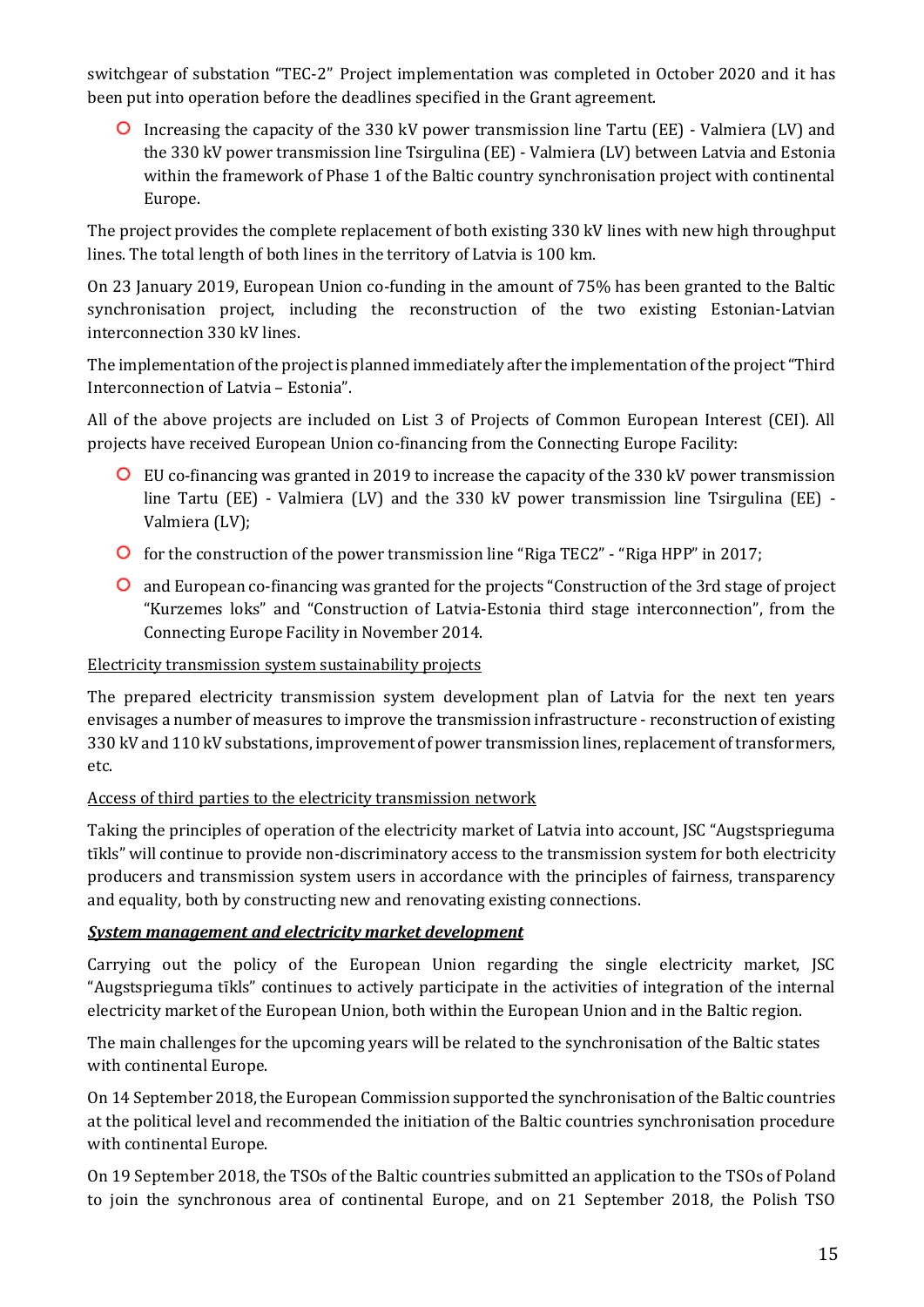submitted an application to the continental Europe regional group of ENTSO-E on the extension of the synchronous area to the electricity systems of the Baltic countries.

On 22 May 2019, JSC "Augstsprieguma tīkls" signed the Agreement for accession to the Continental European Electricity System, which entered into force on 27 May 2019.

On 23 January 2019, the CEF Steering Committee approved Phase 1 of the Baltic synchronisation application and decided to grant co-financing of 75% to the projects included in the application.

## *Occurrences and events after the end of the reporting period*

When executing the decisions of the Cabinet of Ministers of the Republic of Latvia of 8 October 2019 and 17 December 2019, by the decision of the Shareholders' Meeting of JSC "Augstsprieguma tīkls" of 18 August 2020, it was decided to reorganise JSC "Augstsprieguma tīkls" by merging it with the acquiring company JSC "Latvijas elektriskie tīkli" (the company to be merged), as well as the reorganisation agreement of JSC "Augstsprieguma tīkls" and JSC "Latvijas elektriskie tīkli" has been approved.

Pursuant to the above, on 20 November 2020, an application was submitted to the Register of Enterprises to make an entry in the Commercial Register regarding the addition of JSC "Latvijas elektriskie tīkli" to JSC "Augstsprieguma tīkls".

Restrictions related to the spread of coronavirus have entered into force in the Republic of Latvia and many other countries. It is not possible to predict how the situation will develop in the future, and therefore there is uncertainty about economic development. The Company's management continuously evaluates the situation, and at the time of approval of the annual report the Company has not encountered significant disruptions in its business operations, no significant or potentially significant debt losses have been identified, and the Company continues to settle liabilities in a timely manner.

#### *Note on management responsibility*

Based on the information being at the disposal of the Board of JSC "Augstsprieguma tīkls", the unaudited interim shortened financial statements of the *Augstsprieguma tīkls* Group and JSC "Augstsprieguma tīkls" for the 9-month period, which ended on 30 September 2020, provide a true and fair view in all material aspects about the assets, liabilities, financial status and profit or loss of the *Augstsprieguma tīkls* Group and JSC "Augstsprieguma tīkls".

Chairman of the Board Member of the Board Member of the Board

**Varis Boks Arnis Staltmanis Imants Zviedris**

**Gatis Junghāns** Member of the Board

\_\_\_\_\_\_\_\_\_\_\_\_\_\_\_\_\_\_\_\_\_\_\_\_\_\_\_\_\_

**Mārcis Kauliņš** Member of the Board

\_\_\_\_\_\_\_\_\_\_\_\_\_\_\_\_\_\_\_\_\_\_\_\_\_\_\_\_\_\_\_\_\_\_

**Māra Grava** Head of the Finance and Accounting Department

\_\_\_\_\_\_\_\_\_\_\_\_\_\_\_\_\_\_\_\_\_\_\_\_\_\_\_\_\_\_\_\_\_\_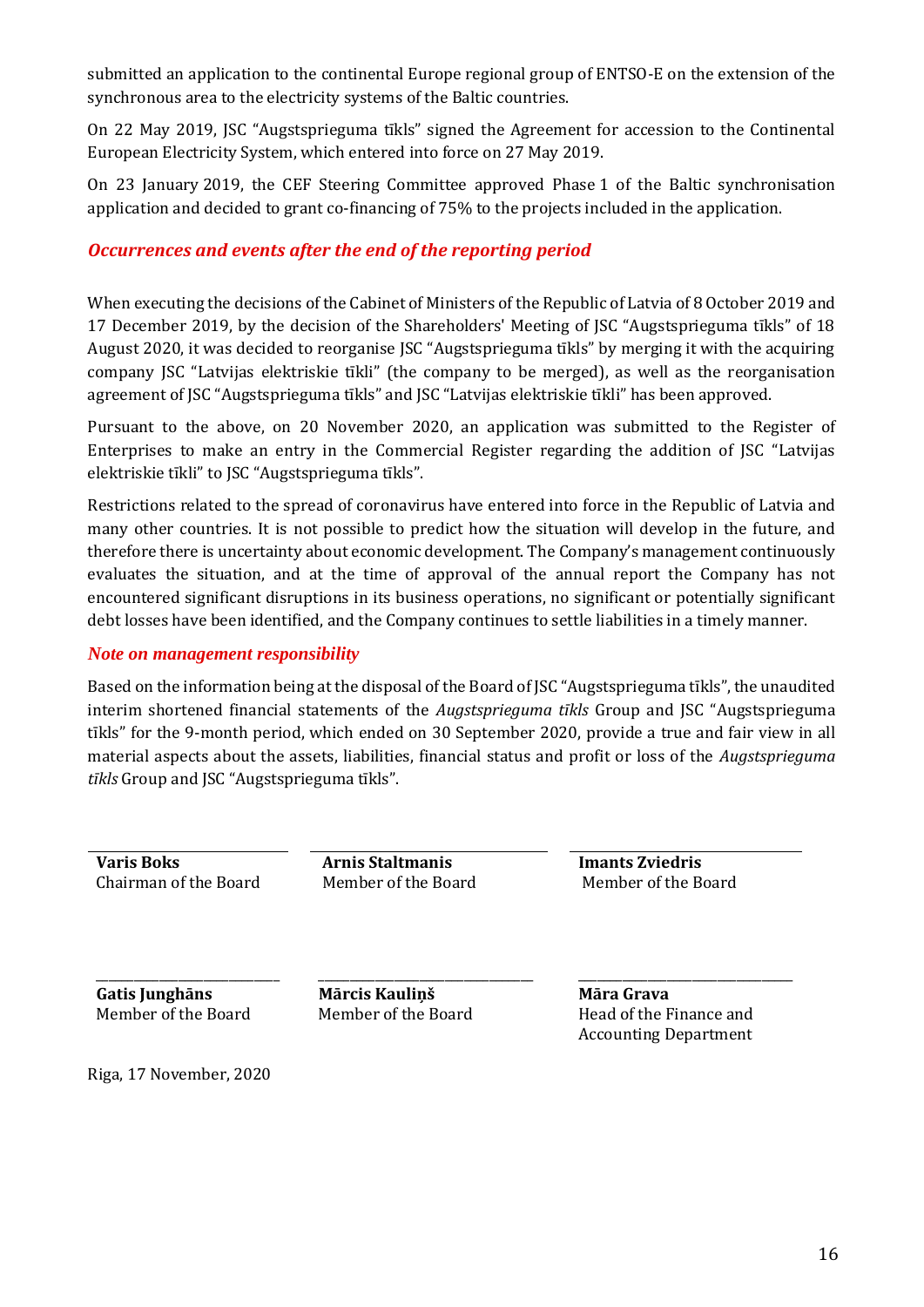## **Profit or Loss Statement**

|                                                                 |                | JSC "Augstsprieguma tīkls" |                  |                |                                      |
|-----------------------------------------------------------------|----------------|----------------------------|------------------|----------------|--------------------------------------|
|                                                                 | <b>Annex</b>   | 2020<br>9 months           | 2019<br>9 months | 2019           | <b>The Group</b><br>2020<br>9 months |
|                                                                 |                | <b>EUR</b>                 | <b>EUR</b>       | <b>EUR</b>     |                                      |
| Income                                                          | 3              | 121,176,990                | 136,160,739      | 184,742,077    | 104,883,670                          |
| Other income from business<br>activities                        | $\overline{4}$ | 164,344                    | 131,294          | 251,390        | 985,115                              |
| Used raw materials and<br>materials, repair costs               | 5              | (14,806,898)               | (21, 799, 799)   | (28,640,577)   | (15,517,613)                         |
| Staff costs                                                     | 6              | (12, 135, 227)             | (11, 774, 390)   | (16, 230, 471) | (14, 219, 086)                       |
| Depreciation and<br>amortisation                                |                | (29, 387, 256)             | (28,062,091)     | (36,002,386)   | (29,640,473)                         |
| Other business costs                                            | 7              | (63, 275, 598)             | (73,053,177)     | (99,607,516)   | (38,800,719)                         |
| Income from participation                                       |                | 5,604,642                  | 4,193,864        | 4,193,864      | 5,604,642                            |
| Income from investing in an<br>associated company               |                |                            |                  |                | 3,081,168                            |
| Financial income                                                | 8a             | 352,270                    | 28,066           | 44,224         | (14, 335)                            |
| Finance costs                                                   | 8b             | (520, 108)                 | (1,492,534)      | (1,683,631)    | (913, 134)                           |
| Consolidation difference of<br>JSC "Latvijas elektriskie tīkli" |                |                            |                  |                | 3,586,293                            |
| <b>Profit before taxes</b>                                      |                | (7, 173, 159)              | (4,331,972)      | 7,066,974      | 19,035,528                           |
| Deferred corporate income<br>tax                                |                |                            |                  |                | (1, 298, 727)                        |
| Profit for the reporting<br>period                              |                | (7, 173, 159)              | (4, 331, 972)    | 7,066,974      | 17,736,801                           |
| applicable to:                                                  |                |                            |                  |                |                                      |
| Minority interest                                               |                |                            |                  |                | 293,204                              |
| Parent Company<br>shareholders                                  |                |                            |                  |                | 17,443,597                           |

Annexes from page 23 to 48 are an integral part of these financial statements.

**Varis Boks Arnis Staltmanis Imants Zviedris** Chairman of the Board Member of the Board Member of the Board

**Gatis Junghāns** Member of the Board

\_\_\_\_\_\_\_\_\_\_\_\_\_\_\_\_\_\_\_\_\_\_\_\_\_\_\_\_\_

**Mārcis Kauliņš** Member of the Board

\_\_\_\_\_\_\_\_\_\_\_\_\_\_\_\_\_\_\_\_\_\_\_\_\_\_\_\_\_\_\_\_\_\_

**Māra Grava** Head of the Finance and Accounting Department

\_\_\_\_\_\_\_\_\_\_\_\_\_\_\_\_\_\_\_\_\_\_\_\_\_\_\_\_\_\_\_\_\_\_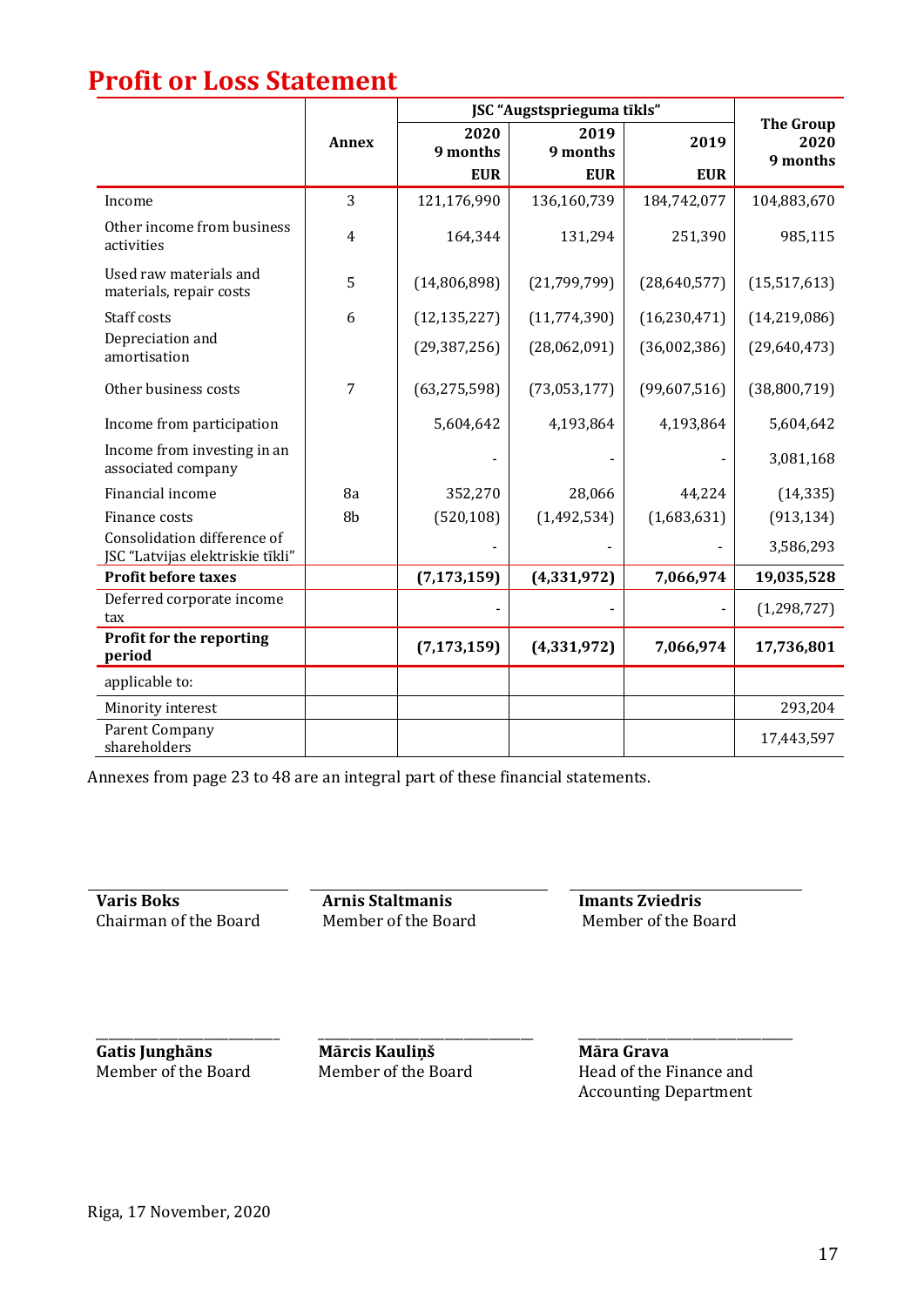# **Statement of Financial Position on 30 September 2020**

|                                                    |              | JSC "Augstsprieguma tīkls" |             | Group         |
|----------------------------------------------------|--------------|----------------------------|-------------|---------------|
|                                                    | <b>Annex</b> | 30.09.2020                 | 31.12.2019  | 30.09.2020    |
|                                                    |              | <b>EUR</b>                 | <b>EUR</b>  | <b>EUR</b>    |
| <b>ASSETS</b>                                      |              |                            |             |               |
| Long-term investments                              |              |                            |             |               |
| Intangible investments                             | 9.1          | 50,598,966                 | 50,413,419  | 3,155,003     |
| <b>Fixed assets</b>                                | 9.2          | 5,347,264                  | 5,491,202   | 1,066,101,797 |
| Right to use assets                                |              | 9,204,154                  | 35,920,323  | 14,925,543    |
| Other long-term financial investments              | 10           | 1,422                      | 1,902,887   | 1,210,860     |
| Investment in JSC "Conexus Baltic Grid"            | 10           | 134,394,971                | 57,394,971  |               |
| Investment in JSC "Latvijas elektriskie<br>tīkli": | 10           | 222,678,000                |             |               |
| <b>Total long-term investments</b>                 |              | 422,224,777                | 151,122,802 | 1,085,393,203 |
| <b>Current assets</b>                              |              |                            |             |               |
| <b>Stock</b>                                       | 11           | 479,708                    | 480,112     | 3,393,442     |
| <b>Accounts receivable</b>                         |              |                            |             |               |
| Net Trade receivables                              | 12           | 755,555                    | 7,966,220   | 34,130,256    |
| Deposits                                           |              |                            | 20,000,000  |               |
| Other loans                                        |              | 138,560,000                |             |               |
| Other debtors                                      | 13           | 54,822                     | 22,722      | 745,663       |
| Corporate income tax                               | 13           | 11,512                     | 11,512      | 11,512        |
| Deferred expenses                                  |              | 466,235                    | 337,584     | 490,165       |
| Accrued revenue                                    | 14           | 13,958,370                 | 13,777,092  | 13,958,370    |
| <b>Total accounts receivable</b>                   |              | 153,806,494                | 42,115,130  | 49,335,966    |
| Cash                                               |              | 48,650,492                 | 28,216,327  | 79,195,592    |
| <b>Total current assets</b>                        |              | 202,936,694                | 70,811,569  | 131,925,000   |
| <b>SUM TOTAL OF ASSETS</b>                         |              | 625,161,471                | 221,934,371 | 1,217,318,203 |

Annexes from page 23 to 48 are an integral part of these financial statements.

**Varis Boks**<br> **Arnis Staltmanis**<br> **Chairman of the Board**<br> **Member of the Board**<br> **Arnis Staltmanis**<br> **Member of the Board**<br> **Member of the Board** Chairman of the Board Member of the Board Member of the Board

**Gatis Junghāns** Member of the Board

\_\_\_\_\_\_\_\_\_\_\_\_\_\_\_\_\_\_\_\_\_\_\_\_\_\_\_\_\_

**Mārcis Kauliņš** Member of the Board

\_\_\_\_\_\_\_\_\_\_\_\_\_\_\_\_\_\_\_\_\_\_\_\_\_\_\_\_\_\_\_\_\_\_

**Māra Grava** Head of the Finance and Accounting Department

\_\_\_\_\_\_\_\_\_\_\_\_\_\_\_\_\_\_\_\_\_\_\_\_\_\_\_\_\_\_\_\_\_\_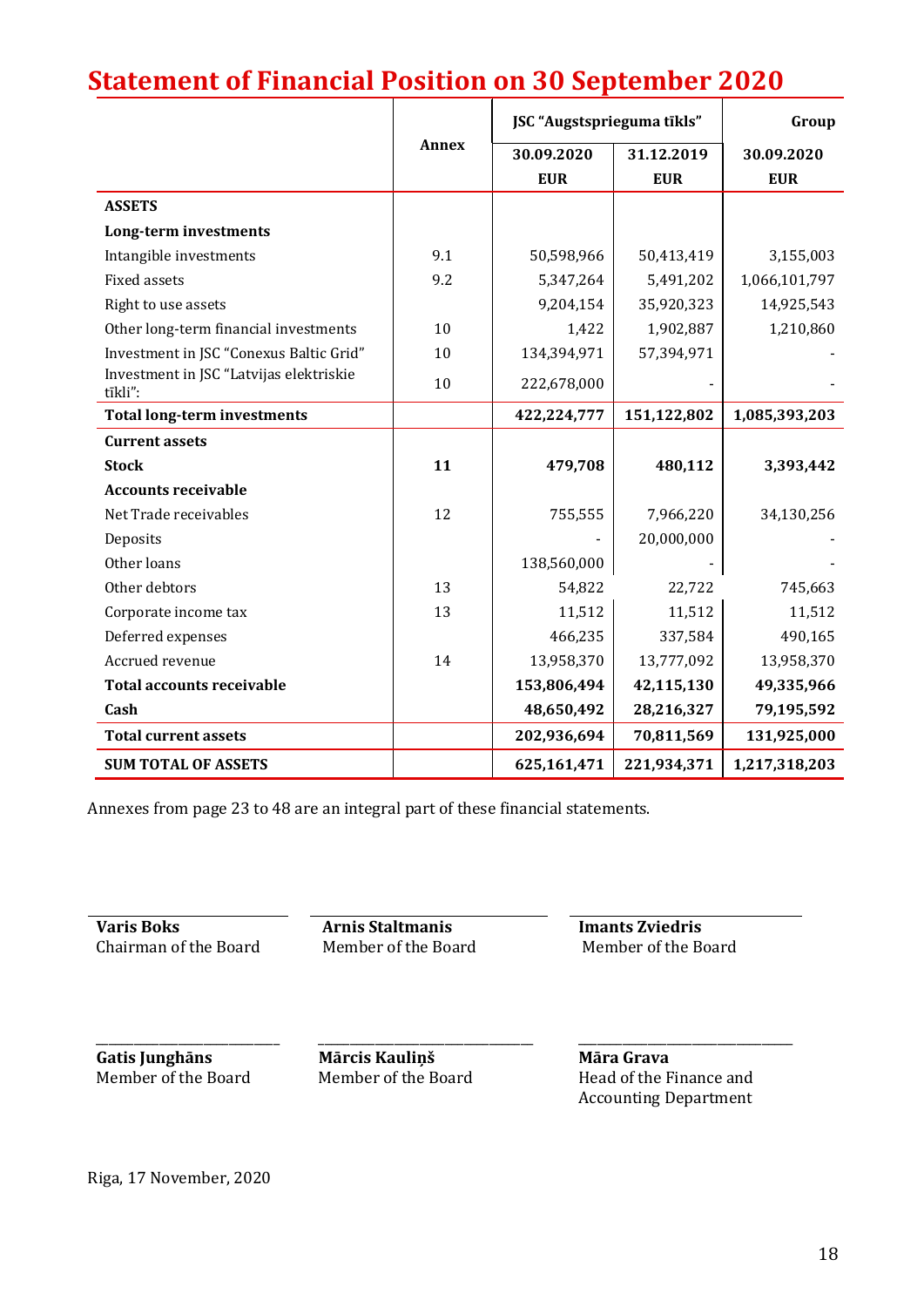# **Statement of Financial Position on 30 September 2020 (continued)**

|                                                             | JSC "Augstsprieguma tīkls" |             |             | Group         |
|-------------------------------------------------------------|----------------------------|-------------|-------------|---------------|
|                                                             | <b>Annex</b>               | 30.09.2020  | 31.12.2019  | 30.09.2020    |
|                                                             |                            | <b>EUR</b>  | <b>EUR</b>  | <b>EUR</b>    |
| <b>LIABILITIES</b>                                          |                            |             |             |               |
| <b>Equity</b>                                               |                            |             |             |               |
| Share capital                                               |                            | 363,896,079 | 64,218,079  | 363,896,079   |
| Reserves                                                    |                            | 4,001,674   | 2,786,621   | 51,870,608    |
| Retained earnings                                           |                            | 7,173,161   | 2,951,011   | 106,262,253   |
| Minority shareholding interest                              |                            |             |             | 126,603,945   |
| <b>Total equity</b>                                         | 15                         | 375,070,914 | 69,955,711  | 648,632,885   |
| <b>Long-term creditors</b>                                  |                            |             |             |               |
| Employee benefit obligations                                |                            | 2,767,589   | 2,966,213   | 3,911,886     |
| Lease liabilities                                           |                            |             |             | 14,439,994    |
| Loans                                                       |                            | 77,466,667  |             | 183,388,874   |
| Deferred revenue                                            |                            | 90,999,345  | 89,963,992  | 280,639,315   |
| <b>Total long-term creditors</b>                            | 16                         | 171,233,601 | 92,930,205  | 482,380,069   |
| Short-term accounts payable                                 |                            |             |             |               |
| Loans                                                       |                            | 38,733,333  |             | 42,291,114    |
| Lease liabilities                                           |                            | 9,221,438   | 37,475,766  | 672,185       |
| Deferred revenue                                            | 17                         | 6,668,100   | 4,946,387   | 12,573,444    |
| Trade payables                                              |                            | 13,256,661  | 6,099,120   | 13,785,765    |
| Taxes and mandatory state social<br>insurance contributions |                            | 1,106,509   | 864,001     | 1,106,509     |
| Deferred corporate income tax<br>liabilities                |                            |             |             | 1,298,727     |
| Advance payments received from<br>customers                 |                            |             | 82,723      | 716,890       |
| Other creditors                                             | 18                         | 2,516,250   | 3,218,170   | 4,954,840     |
| <b>Accrued liabilities</b>                                  | 19                         | 7,354,665   | 6,362,288   | 8,905,775     |
| Total short-term accounts payable                           |                            | 78,856,956  | 59,048,455  | 86,305,249    |
| <b>SUM TOTAL OF LIABILITIES</b>                             |                            | 625,161,471 | 221,934,371 | 1,217,318,203 |

Annexes from page 23 to 48 are an integral part of these financial statements.

**Varis Boks**<br> **Arnis Staltmanis**<br> **Chairman of the Board**<br> **Arnis Staltmanis**<br> **Arnis Staltmanis**<br> **Imants Zviedris**<br> **Member of the Board**<br> **Member of the Board** Chairman of the Board Member of the Board Member of the Board

\_\_\_\_\_\_\_\_\_\_\_\_\_\_\_\_\_\_\_\_\_\_\_\_\_\_\_\_\_ **Gatis Junghāns** Member of the Board

\_\_\_\_\_\_\_\_\_\_\_\_\_\_\_\_\_\_\_\_\_\_\_\_\_\_\_\_\_\_\_\_\_\_ **Mārcis Kauliņš** Member of the Board

\_\_\_\_\_\_\_\_\_\_\_\_\_\_\_\_\_\_\_\_\_\_\_\_\_\_\_\_\_\_\_\_\_\_ **Māra Grava** Head of the Finance and Accounting Department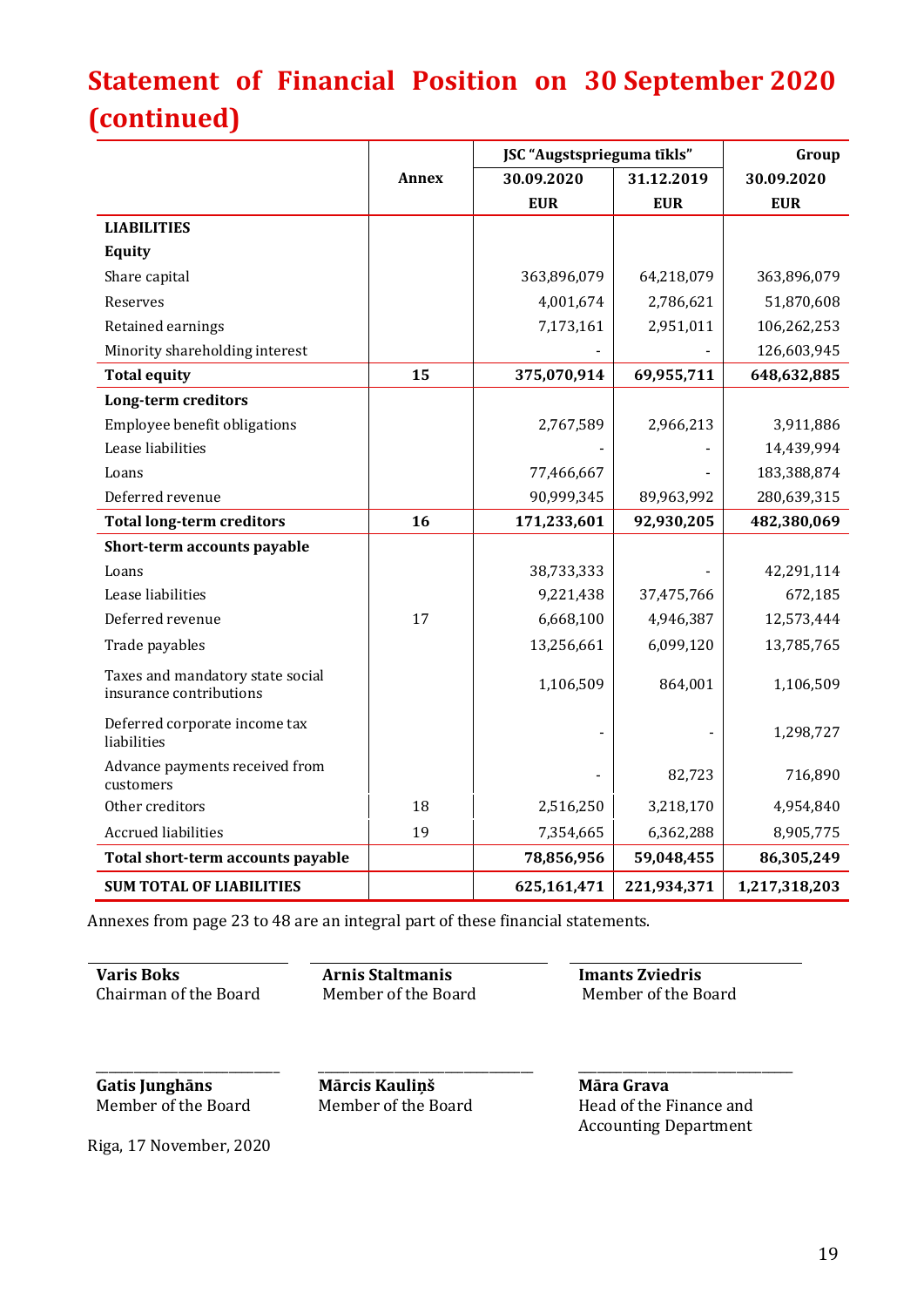# **Statement on changes in equity**

|                                                                          |               | Group                                   |                 |               |              |
|--------------------------------------------------------------------------|---------------|-----------------------------------------|-----------------|---------------|--------------|
|                                                                          | Share capital | <b>Profit for the</b><br>reporting year | <b>Reserves</b> | <b>Total</b>  | <b>Total</b> |
|                                                                          | <b>EUR</b>    | <b>EUR</b>                              | <b>EUR</b>      | <b>EUR</b>    | <b>EUR</b>   |
| <b>BALANCE ON 31</b><br>DECEMBER 2018                                    | 63,139,313    | 4,677,118                               | 2,527,228       | 70,343,659    |              |
| Dividends paid for 2018                                                  |               | (3,598,352)                             |                 | (3,598,352)   |              |
| Share capital increase                                                   | 1,078,766     | (1,078,766)                             |                 |               |              |
| Retained<br>earnings/(Accumulated<br>losses) Implementation<br>of IFRS16 |               | (4, 115, 963)                           |                 | (4, 115, 963) |              |
| Profit for the reporting<br>period                                       |               | 7,066,974                               |                 | 7,066,974     |              |
| Other income for the<br>reporting period                                 |               |                                         | 259,393         | 259,393       |              |
| <b>BALANCE ON 31</b><br>DECEMBER 2019                                    | 64,218,079    | 2,951,011                               | 2,786,621       | 69,955,711    | 69,955,711   |
| Dividends paid for 2019                                                  |               | (1,735,958)                             |                 | (1,735,958)   | (1,735,958)  |
| Retained earnings                                                        |               | 7,173,161                               |                 |               | 106,262,253  |
| Share capital increase                                                   | 299,678,000   |                                         |                 | 299,678,000   | 299,678,000  |
| Changes in reserves                                                      |               | (1,215,053)                             | 1,215,053       |               | $\theta$     |
| <b>Consolidation difference</b>                                          |               |                                         |                 |               | 47,868,934   |
| Minority share                                                           |               |                                         |                 |               | 126,603,945  |
| <b>BALANCE ON</b><br><b>30 SEPTEMBER 2020</b>                            | 363,896,079   | 7,173,161                               | 4,001,674       | 375,070,914   | 648,632,885  |

Annexes from page 23 to 48 are an integral part of these financial statements.

**Varis Boks Arnis Staltmanis Imants Zviedris** Chairman of the Board Member of the Board Member of the Board

**Gatis Junghāns** Member of the Board

\_\_\_\_\_\_\_\_\_\_\_\_\_\_\_\_\_\_\_\_\_\_\_\_\_\_\_\_\_

**Mārcis Kauliņš** Member of the Board

\_\_\_\_\_\_\_\_\_\_\_\_\_\_\_\_\_\_\_\_\_\_\_\_\_\_\_\_\_\_\_\_\_\_

**Māra Grava** Head of the Finance and Accounting Department

\_\_\_\_\_\_\_\_\_\_\_\_\_\_\_\_\_\_\_\_\_\_\_\_\_\_\_\_\_\_\_\_\_\_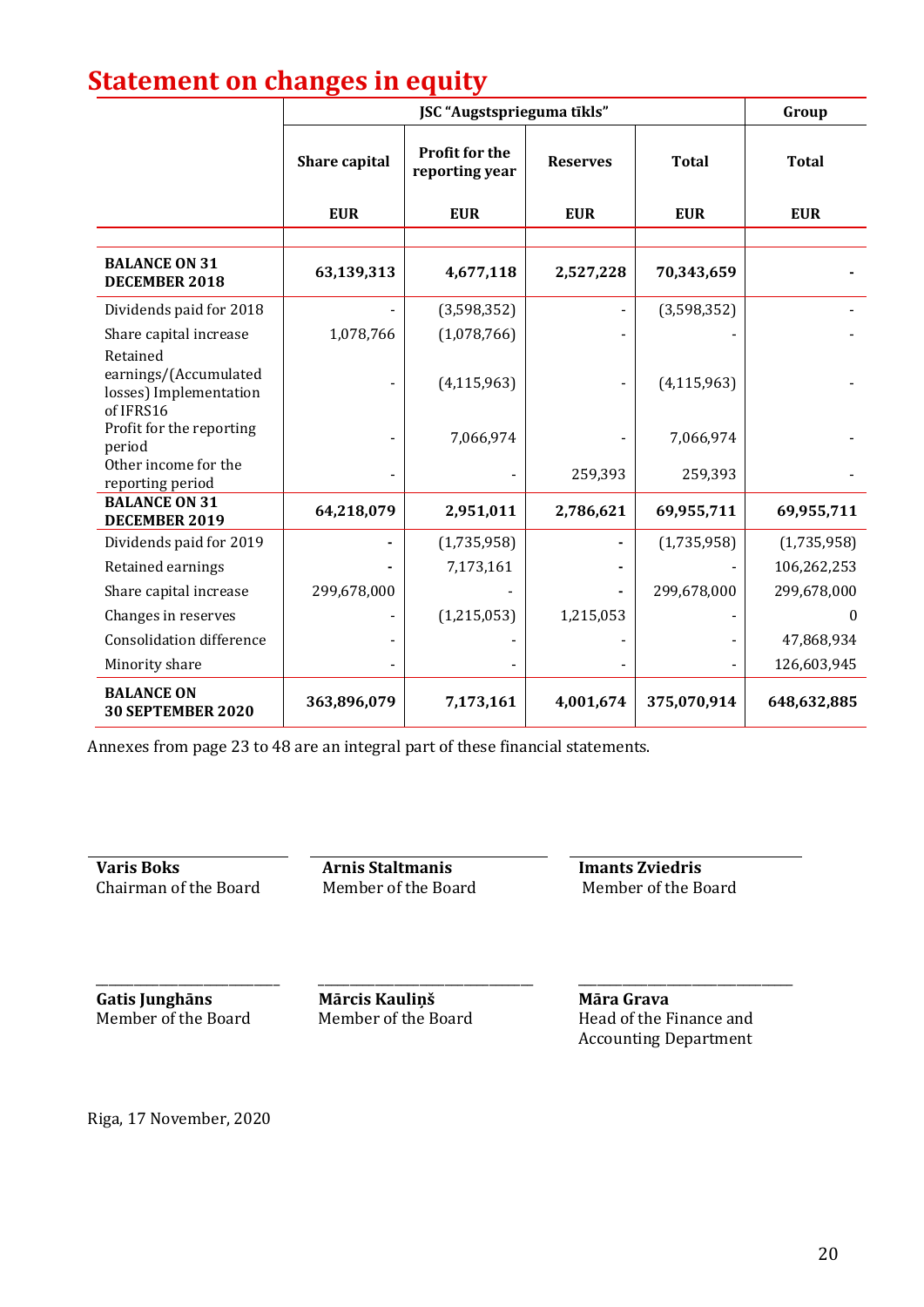# **Cash Flow Statement**

|                                                                                                                      |       | JSC "Augstsprieguma tīkls" |                | Group       |
|----------------------------------------------------------------------------------------------------------------------|-------|----------------------------|----------------|-------------|
|                                                                                                                      | Annex | 30.09.2020                 | 30.09.2019     | 30.09.2020  |
|                                                                                                                      |       | <b>EUR</b>                 | <b>EUR</b>     | <b>EUR</b>  |
| I. Cash flow of the principal activity                                                                               |       |                            |                |             |
| Profit or loss before taxes                                                                                          |       | 7,173,160                  | (4,331,972)    | 17,736,801  |
| Adjustments:                                                                                                         |       |                            |                |             |
| Amortisation, depreciation and impairment<br>in value of intangible assets, fixed assets and<br>rights to use assets |       | 27,906,778                 | 28,058,870     | 29,698,291  |
| Losses from write-off of long-term assets                                                                            |       |                            |                | 153,690     |
| Depreciation of EU co-financing                                                                                      |       |                            |                | (36, 214)   |
| Changes in provisions                                                                                                |       | (198, 624)                 | (89, 583)      | (228, 855)  |
| Income from dividends                                                                                                |       | (5,604,642)                | (4, 193, 864)  | (5,604,642) |
| Income from investing in an associated<br>company                                                                    |       |                            |                | (3,081,168) |
| Deferred corporate income tax liabilities                                                                            |       |                            |                | 1,298,727   |
| Interest income                                                                                                      |       | (54, 187)                  | (28,066)       | (149, 518)  |
| Interest expenses (financial expenses), incl.<br>lease of assets                                                     |       | 414,895                    | 647            | 932,869     |
| Adjustments:                                                                                                         |       |                            |                |             |
| Decrease / (increase) in trade receivables                                                                           |       | 26,758,974                 | (29, 897, 919) | 14,246,135  |
| (Increase) / decrease of stocks                                                                                      |       | 404                        | (8, 426)       | 184,475     |
| (Decrease) / increase of debts to suppliers<br>and other creditors                                                   |       | 3,384,709                  | 670,750        | 41,143,674  |
| <b>Gross cash flow from main business</b>                                                                            |       | 59,781,467                 | (1, 155, 619)  | 96,294,265  |
| Interest payments                                                                                                    |       | (76, 270)                  | (647)          | (171,601)   |
| Recognised asset lease interest payments                                                                             |       |                            | 1,490,166      |             |
| Interest income from term deposits                                                                                   |       |                            | 28,066         |             |
| Corporate income tax payments                                                                                        |       | (347, 192)                 | (719, 670)     | (347, 192)  |
| Net cash flow of the main business                                                                                   |       | 59,358,005                 | (357, 704)     | 95,775,472  |

Annexes from page 23 to 48 are an integral part of these financial statements.

**Varis Boks**<br> **Arnis Staltmanis**<br> **Chairman of the Board**<br> **Arnis Staltmanis**<br> **Arnis Staltmanis**<br> **Imants Zviedris**<br> **Member of the Board**<br> **Member of the Board** Chairman of the Board

**Gatis Junghāns** Member of the Board

\_\_\_\_\_\_\_\_\_\_\_\_\_\_\_\_\_\_\_\_\_\_\_\_\_\_\_\_\_

**Mārcis Kauliņš** Member of the Board

\_\_\_\_\_\_\_\_\_\_\_\_\_\_\_\_\_\_\_\_\_\_\_\_\_\_\_\_\_\_\_\_\_\_

**Māra Grava** Head of the Finance and Accounting Department

\_\_\_\_\_\_\_\_\_\_\_\_\_\_\_\_\_\_\_\_\_\_\_\_\_\_\_\_\_\_\_\_\_\_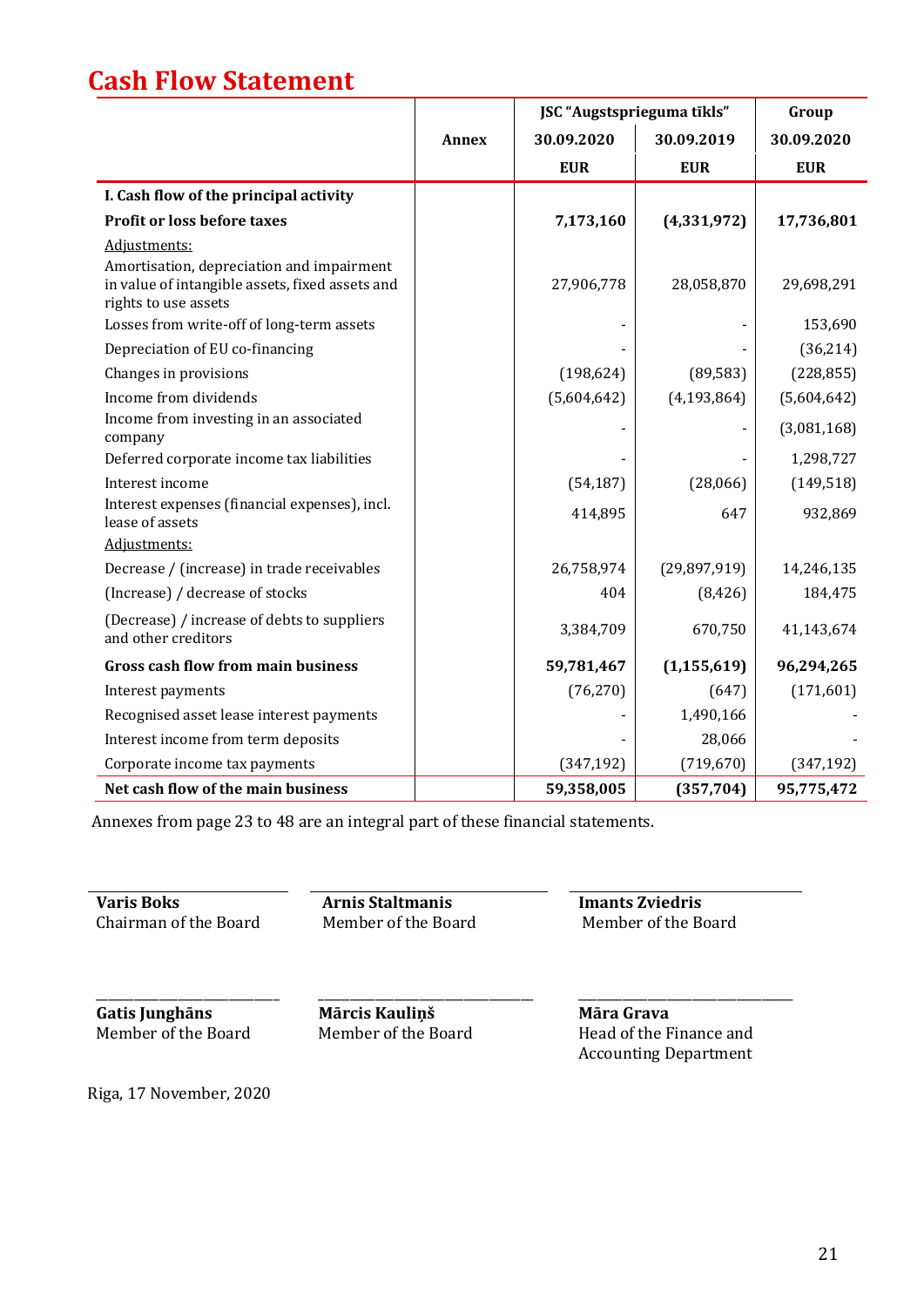# **Cash flow statement (continued)**

|                                                                                              |              | JSC "Augstsprieguma tīkls" |                              | Group          |
|----------------------------------------------------------------------------------------------|--------------|----------------------------|------------------------------|----------------|
|                                                                                              | <b>Annex</b> | 30.09.2020                 | 30.09.2019                   |                |
|                                                                                              |              | <b>EUR</b>                 | <b>EUR</b>                   | <b>EUR</b>     |
| II. Cash flow from investment activities                                                     |              |                            |                              |                |
| Acquisition and creation of fixed assets and<br>intangible investments                       |              | (1,419,254)                | (75, 547, 320)               | (32, 129, 167) |
| Income from the sale of fixed assets and<br>intangible investments                           |              | 105,703                    |                              | 105,703        |
| Income from the sale of financial investments                                                |              | 1,729,071                  | -                            | 1,729,071      |
| <b>Issued loans</b>                                                                          |              | (138, 560, 000)            |                              |                |
| Interest income from term deposits                                                           |              | 54,187                     |                              | 54,187         |
| Interest income from loans                                                                   |              | 355,170                    |                              | 355,170        |
| Placed deposits, Net                                                                         |              |                            | 30 000 000                   |                |
| Dividends received                                                                           |              | 5,604,642                  | 4,193,864                    | 5,604,642      |
| Net cash flow from investing activity                                                        |              | (132, 130, 481)            | (41, 353, 456)               | (24, 280, 394) |
| III. Cash flow from financing activities                                                     |              |                            |                              |                |
| Asset lease payments                                                                         |              | (21,523,270)               | $\overline{\phantom{a}}$     | (9,550,759)    |
| Loans repaid                                                                                 |              |                            | -                            | (583, 333)     |
| Received / (repaid) loans from JSC<br>"Augstsprieguma tīkls"                                 |              |                            | $\qquad \qquad \blacksquare$ | (44013136)     |
| Received / (repaid) loans from JSC<br>"Latvenergo"                                           |              |                            | $\blacksquare$               | (94, 546, 864) |
| Received loans                                                                               |              | 116,200,000                |                              | 116,200,000    |
| Funding received                                                                             |              | 3,959                      | 29,609,552                   | 3,959          |
| Expenses from the sale of financial<br>investments                                           |              | 172,394                    |                              | 172,394        |
| Paid interest                                                                                |              | (257, 677)                 |                              | (281, 642)     |
| Interest payments paid for the loan from JSC<br>"Latvenergo"                                 |              |                            |                              | (756, 367)     |
| Dividends paid                                                                               |              | (1388765)                  | (2878682)                    | (1388765)      |
| 8. Net cash flow from financing activity.                                                    |              | 93,206,641                 | 26,730,870                   | (34, 744, 513) |
| Cash and cash equivalents as a result of the<br>merger                                       |              |                            | -                            | 14,228,700     |
| Net increase / (decrease) in net cash and<br>cash equivalents during the reporting<br>period |              | 20,434,165                 | (14,980,290)                 | 50,979,265     |
| Balance of cash and cash equivalents at the<br>beginning of the reporting year               |              | 28,216,327                 | 56,636,900                   | 28,216,327     |
| Balance of cash and cash equivalents at the<br>end of the reporting year                     |              | 48,650,492                 | 41,656,610                   | 79,195,592     |

Annexes from page 23 to 48 are an integral part of these financial statements.

**Varis Boks Arnis Staltmanis Imants Zviedris** Chairman of the Board Member of the Board Member of the Board

\_\_\_\_\_\_\_\_\_\_\_\_\_\_\_\_\_\_\_\_\_\_\_\_\_\_\_\_\_ **Gatis Junghāns** Member of the Board

\_\_\_\_\_\_\_\_\_\_\_\_\_\_\_\_\_\_\_\_\_\_\_\_\_\_\_\_\_\_ **Mārcis Kauliņš** Member of the Board

\_\_\_\_\_\_\_\_\_\_\_\_\_\_\_\_\_\_\_\_\_\_\_\_\_\_\_\_\_\_\_\_\_\_

**Māra Grava** Head of the Finance and Accounting Department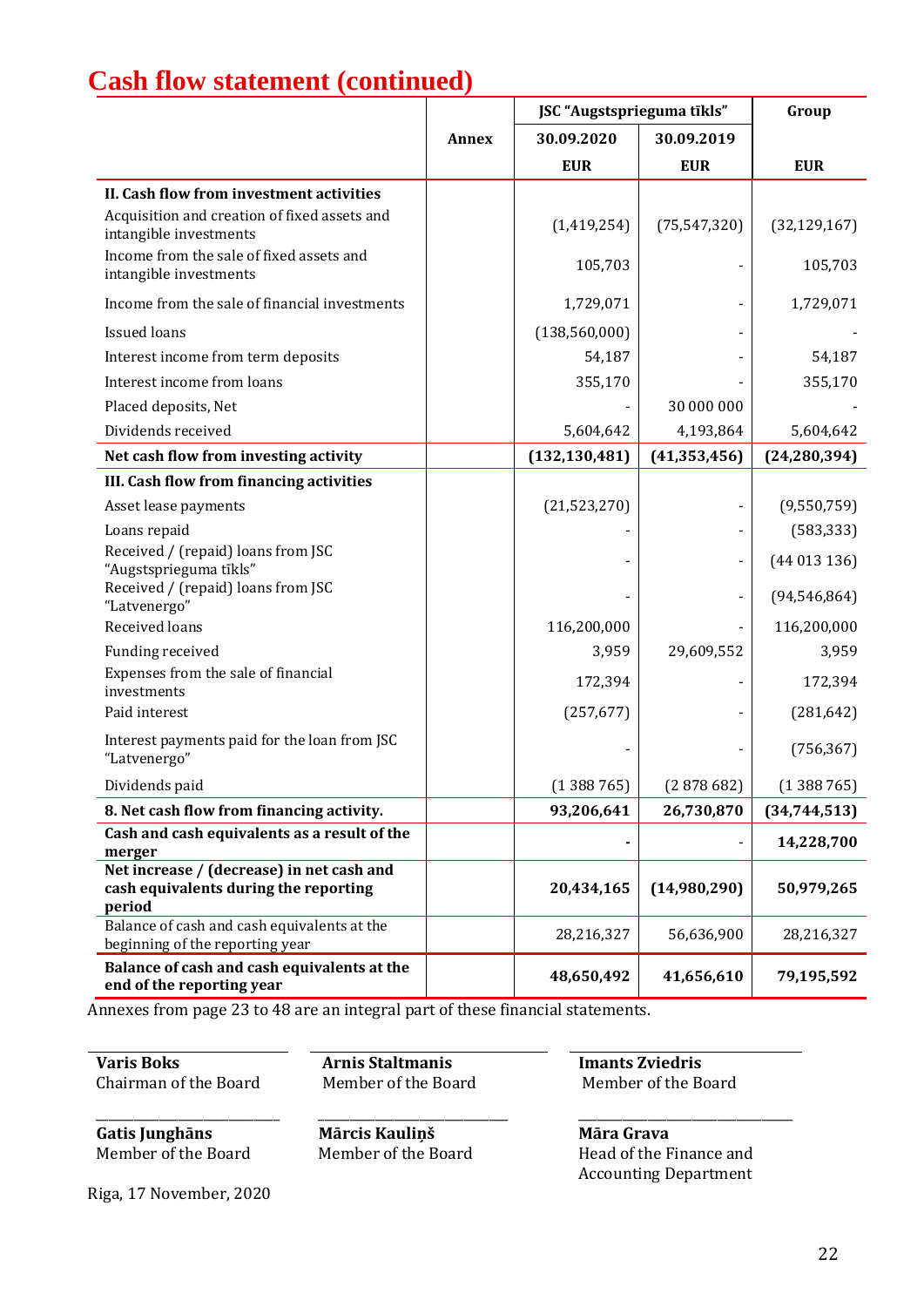# **Annexes of financial statements**

## **1. GENERAL INFORMATION ABOUT THE GROUP AND THE PARENT COMPANY**

JSC "Augstsprieguma tīkls" is a transmission system operator, licensed by the Public Utilities Commission under licence No. E12001, that ensures the security of the operation of the transmission network and the power supply system of Latvia, provides the transmission service on the basis of published transmission service tariffs, and ensures the availability of the transmission system services on a continuous basis. JSC "Augstsprieguma tīkls" is engaged in operational management of the transmission system and ensures secure and reliable electric power transmission.

As at 30 September 2020 all shares of JSC "Augstsprieguma tīkls" are owned by the Ministry of Finance of the Republic of Latvia. The registered address of the Company is Dārzciema iela 86, Riga, LV-1073, Latvia.

The structure of the *Augstsprieguma tīkls* group consists of a set of commercial companies, where the parent company JSC "Augstsprieguma tīkls" has a decisive influence and which includes the subsidiaries JSC "Latvijas elektriskie tīkli" and JSC "Conexus Baltic Grid". The financial statements of JSC "Latvijas elektriskie tīkli" are available on the website www.let.ly in the section "Reports". JSC "Conexus Baltic Grid" Financial statements are available on the website [www.conexus.lv in the](http://www.conexus.lv/) section "Investors".

The principal activity of the *Augstsprieguma tīkls* group is the provision of the functions of the electricity transmission system operator, effective management and lease of assets of the transmission system, as well as transmission and storage of natural gas.

The financial statements were approved by the Board of the Company on 17 November 2020 composed of: Varis Boks (Chairman of the Board), Imants Zviedris (Member of the Board), Arnis Staltmanis (Member of the Board), Mārcis Kauliņš (Member of the Board), Gatis Junghāns (Member of the Board).

The auditor of the Company is the certified audit company "Deloitte Audits Latvia" LTD, and the responsible certified auditor is Inguna Staša.

## **2. SIGNIFICANT ACCOUNTING PRINCIPLES**

This section of the appendix sets out the key accounting principles that are used in the preparation of the financial statements. These principles are applied consistently, reflecting data for all periods presented in the report.

These financial statements have been prepared in accordance with International Financial Reporting Standards (IFRS) as adopted by the European Union, applying the going concern principle. Taking the European Union approval process into account, this Annex also presents standards and interpretations that have not been approved for application in the European Union, as those standards and interpretations may have an impact on the Company's financial statements in future periods, if they are adopted.

These financial statements do not use the equity method in measuring investments in associates. Investments in associates are measured at cost value.

The financial statements have been based on the initial cost accounting method. The cash flow statement has been prepared using the indirect method.

The financial indicators in the financial statements are presented in euros (EUR).

The comparability of indicators is kept in the financial report; in the case when the presentation of financial statement information is changed during the reporting year, comparative figures are reclassified and are comparable.

Financial statements cover the time period from 1 January to 30 September 2020.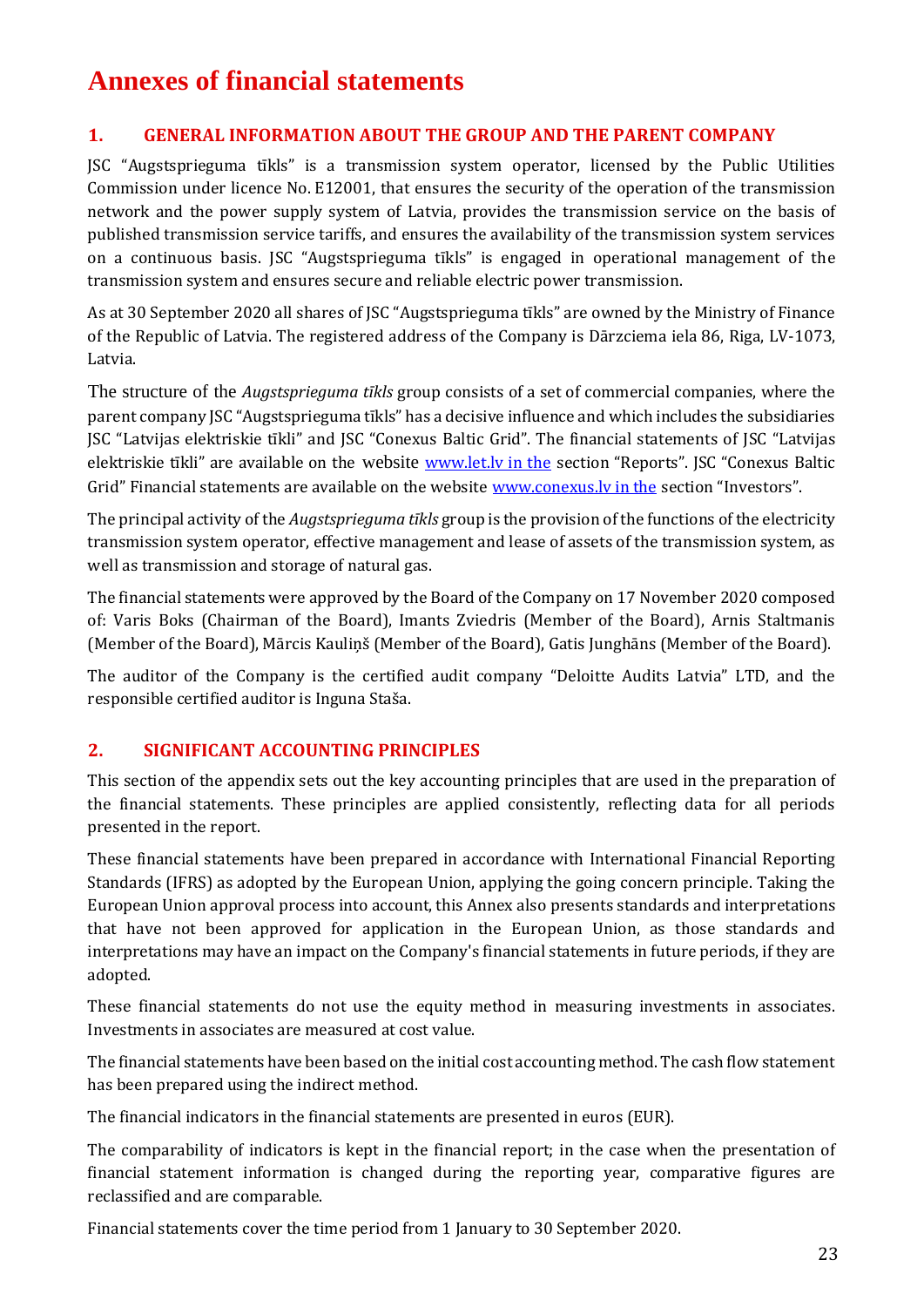To prepare the financial statements in accordance with the IFRS, the management of the Company based it on certain estimates and assumptions, which affect the balance of separate items reflected in certain statements, as well as the possible amount of liabilities. Future events may affect the assumptions on which the relevant estimates were based. Any impact of the changes of the estimates is reflected in the financial reports at the moment of identification thereof. Although these estimates are based on comprehensive information about the current events and activities available to the Company's management, actual results may differ from those estimates.

#### **Consolidation**

The financial statements of subsidiaries, where any of the companies of *Augstsprieguma tīkls* Group control financial or operational activities, are consolidated. Control is presumed to exist when the Group has the power to obtain or obtain control rights over certain benefits from its interest in an investment and if it has the possibility to obtain a return by using its impact on its investment (existing rights that give a current possibility to determine control over the company) (10. IFRS 10 "Consolidated Financial Statements").

A subsidiary is consolidated as of the date on which the parent company has acquired control over the subsidiary, and the consolidation is terminated, when the control ends.

#### New standards and amendments to existing standards in force during the current reporting period

## **a) Standards that have been issued and have entered into force and are relevant to the operation of the Company**

#### **Changes in the Conceptual Framework for Financial Reporting**

The amendments are effective for annual periods beginning on or after 1 January 2020. The revised Conceptual Framework includes a new section on evaluation; guidelines for reporting financial results; improved definitions and clarifications, in particular regarding the definition of a liability; as well as clarifications in important areas such as the role of governance, precaution and valuation uncertainty related to financial reporting. The Company has assessed the impact of these amendments on the financial statements and disclosure of information, but considers that they do not have a material impact on the financial results.

## **Changes IFRS 3 - Business Definition**

The amendments are effective for annual periods beginning on or after 1 January 2020. The amendments concern the revision of the definition of business. Business must consist of inbound resources and significant processes that generally contribute significantly to the ability to generate outbound resources. The new guidelines provide a framework to be applied when assessing whether there are inbound resources and significant processes for companies that are in the process of development and have not yet generated outbound resources. In the case that the business has not yet created outgoing resources, the precondition for its recognition as a business is the existence of an organised workforce. The definition of outgoing resources is narrowed to focus on goods and services supplied or rendered to customers to generate a return on investment or other revenue, and excludes returns associated with lower costs or other economic benefits. It is no longer necessary to assess whether market participants are able to replace missing parts or integrate acquired activities and assets. A company may apply a "concentration test". Acquired assets whose substantially all fair value is concentrated in a single asset (or group of similar assets) cannot be regarded as a business. The company assessed the impact of these amendments. The amendments may result in changes in accounting policies, but they do not have a material effect on the Company's financial statements.

## **Changes IAS 1 and IAS 8 - Definition of Materiality**

The amendments are effective for annual periods beginning on or after 1 January 2020. The amendments clarify the definition of materiality and its application by incorporating the guidelines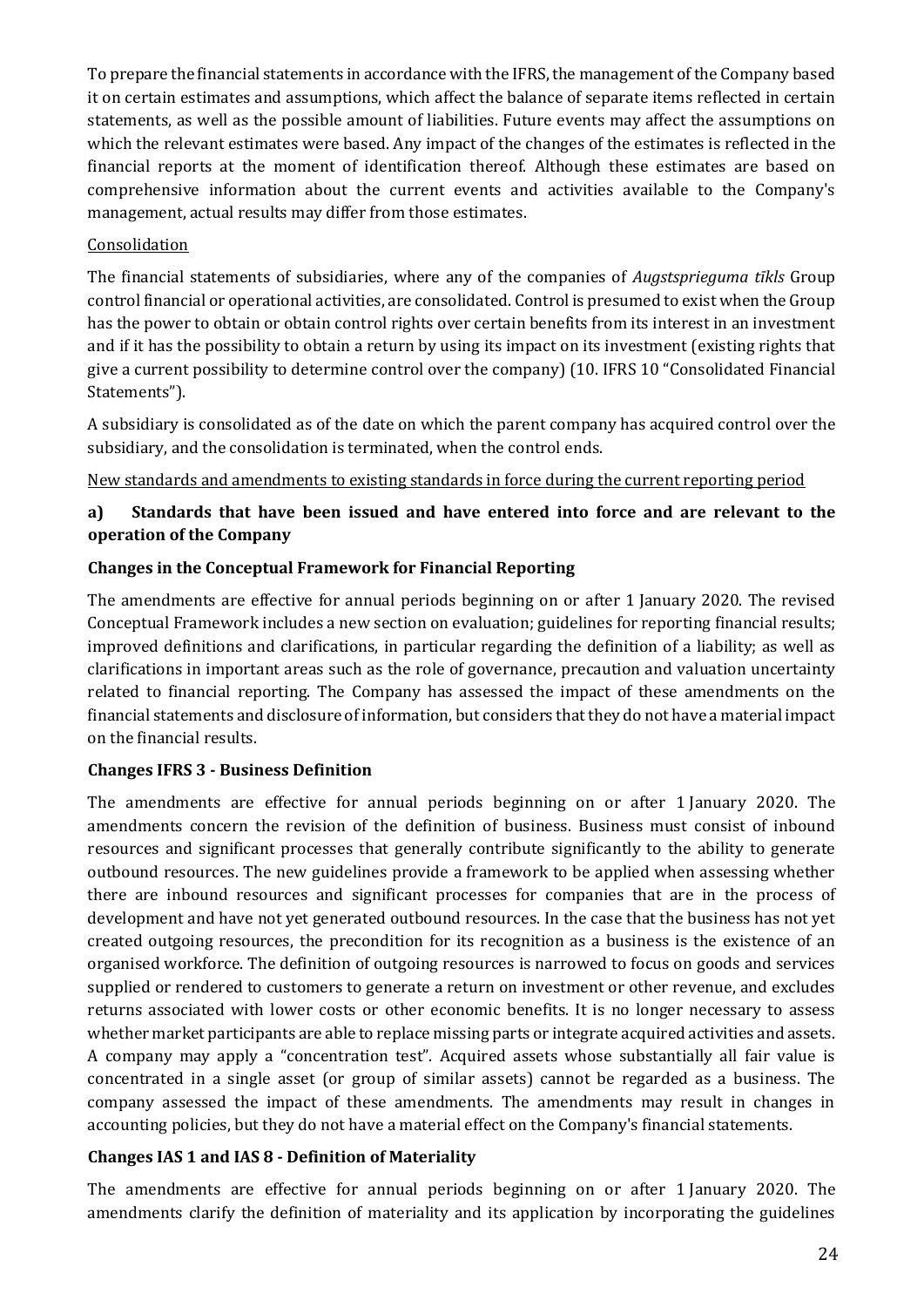previously scattered across different standards into the definition itself. Clarifications previously available with the definition have also been added. In addition, the amendments provide a uniform definition of materiality throughout the IFRS. Information is material if a failure to present it, erroneous presentation or misstatement could materially influence the decisions that basic users of general purpose financial statements make on the basis of those financial statements that provide information about a particular reporting entity. The Company has assessed the impact of these amendments on the Company's financial statements, but they do not have a material impact on the Company's financial position.

## **b) Standards and their amendments that have been issued and have not yet entered into force, but are important for the operation of the Company**

At present, there are no standards or amendments to them that have been issued and have not entered into force, but are important for the operation of the Company.

## **2.1. Financial instruments**

Financial assets and financial liabilities are recognised in the statement of the financial position of the Company when the Company becomes a party to the contractual provisions of the instrument.

Financial assets and financial liabilities are initially recognised at fair value. Transaction costs that are directly attributable to the acquisition or issue of a financial asset and financial liabilities (other than a financial asset and financial liabilities at fair value through the income statement) are initially recognised or deducted from financial assets or fair values of financial liabilities.

#### **Financial assets**

All financial assets recognised on initial recognition are measured at amortised cost or fair value, depending on the classification of the financial assets.

## *Classification of financial assets*

Debt instruments that meet the following conditions, after initial recognition, are measured at amortised cost:

- the financial asset is held as part of a business model that seeks to hold financial assets for the purpose of collecting contractual cash flows; and
- the terms of a financial asset contract generate cash flows at specified dates that are only principal and interest payments.

Debt instruments that meet the following conditions after initial recognition are measured at fair value through the statement of Other Comprehensive Income (FVTOCI):

- the financial asset is held in a business model that achieves its objective by both collecting the contractual cash flows and selling the financial asset; and
- the terms of a financial asset contract generate cash flows at specified dates that are only principal and interest payments.

By default, all other financial assets after initial recognition are measured at fair value through profit or loss (FVTPL).

Notwithstanding the above, upon the initial recognition of a financial asset, the Company may irrevocably choose:

• to classify equity instruments at fair value through other comprehensive income, if certain criteria are met.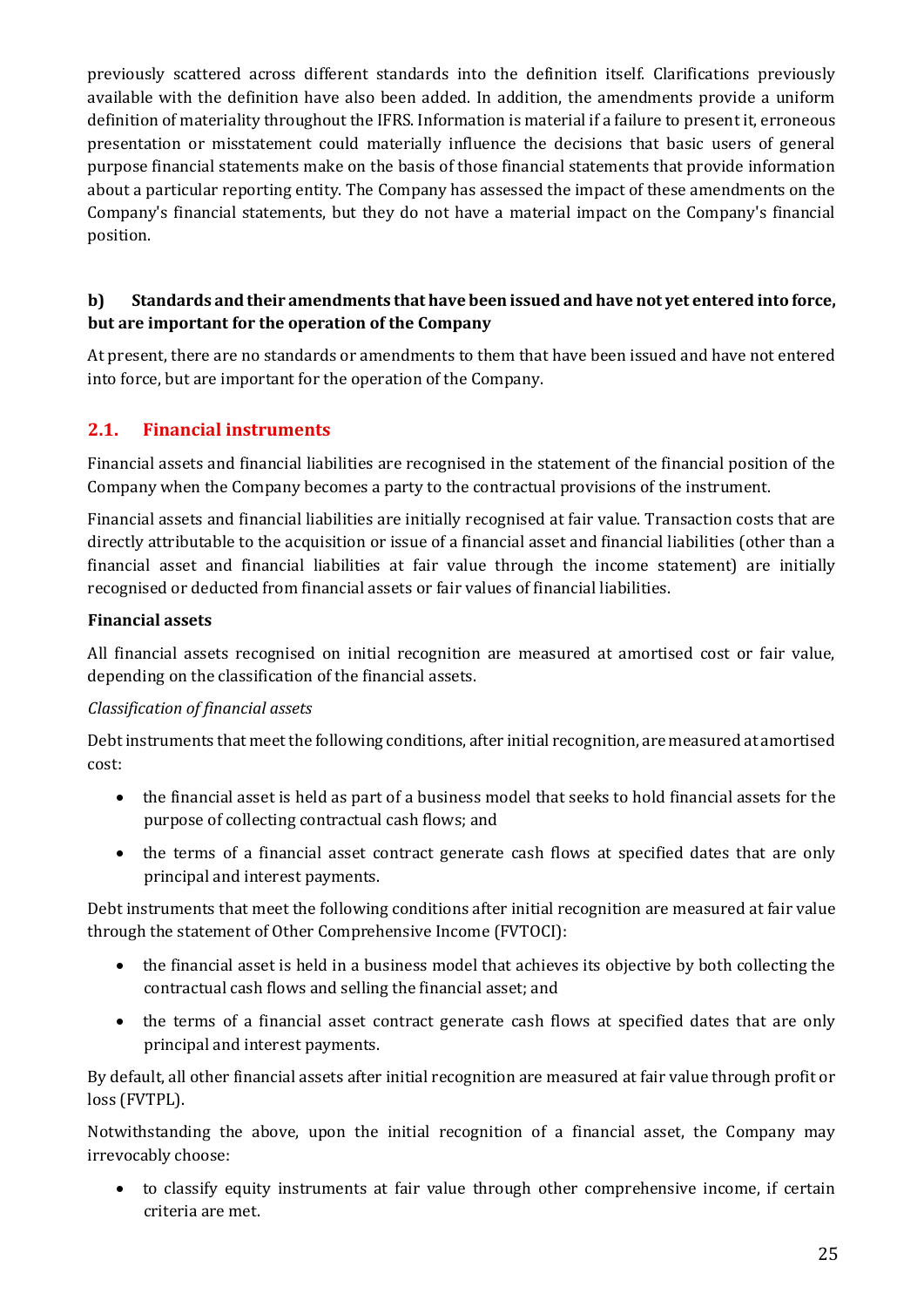#### *Equity instruments, at fair value with other comprehensive income*

After initial recognition, the Company may irrevocably select (for each instrument separately) certain equity instruments at fair value recognised in other comprehensive income. This classification is not allowed, if the equity instrument is held for trading or if it is a variable consideration received as a result of business combination.

Investments in equity instruments recognised in other comprehensive income are measured initially at fair value, adding transaction costs. They are subsequently measured at fair value, with profit or loss arising from changes in fair value, recognised in other comprehensive income in the revaluation reserve. At the time the equity instrument is disposed of, the cumulative gain or loss is not reclassified to the income statement, but it is transferred to retained earnings.

Dividends from those investments in equity instruments are recognised in the income statement in accordance with IFRS 9, unless the dividends clearly represent a return on the investment cost.

9. the Company has classified all investments in equity instruments that are not held for trading, in the category at fair value through other comprehensive income.

## *Impairment of financial assets*

The Company recognises a deduction for expected credit losses on investments in debt instruments that are measured at amortised costs or fair value recognised in other comprehensive income, lease trade receivables, trade receivables, as well as financial guarantee contracts. The expected amount of credit risk losses shall be reviewed at each date of the report to reflect changes in credit risk since the initial recognition of the financial instrument. The Company always recognises life expectancy credit losses on trade receivables and contract assets. The expected credit losses from these financial assets are calculated by using a provision matrix based on the Company's historical credit loss experience.

#### *Derecognition of financial assets*

The Company only derecognises a financial asset when the contractual rights to the cash flows from the asset expire or when it transfers the financial asset and substantially all the risks and rewards of ownership to another entity. If the Company does not transfer or substantially retain all of the risks and rewards of ownership and continues to control the transferred asset, the Company recognises its retained interest and related liabilities to the extent that it may be required to pay. If the Company substantially retains all the risks and rewards of ownership of the transferred financial asset, the Company continues to recognise the financial asset and also recognises a secured loan for revenue received.

#### **Financial liabilities**

All financial liabilities are initially measured at amortised cost using the effective interest method or at fair value, recognising it in the income statement.

## *Financial liabilities with evaluation at amortised cost*

Financial liabilities other than i) the potential consideration from the acquirer in a business combination, ii) held for trading or iii) initially recognised at fair value through the income statement, after initial recognition, are subsequently measured at amortised cost using the effective interest method.

The effective interest method is the method of calculating the amortised cost of financial liabilities and allocating the interest expense over the period. The effective interest rate is the rate at which discounted future cash flows or revenue (including any fees and interest paid or received by the parties to the contract that are an integral part of the effective interest rate, transaction costs and any other premiums or discounts) at the expected life of the financial asset or financial liability, the carrying amount of a financial asset, or the amortised cost of a financial liability, is precisely obtained.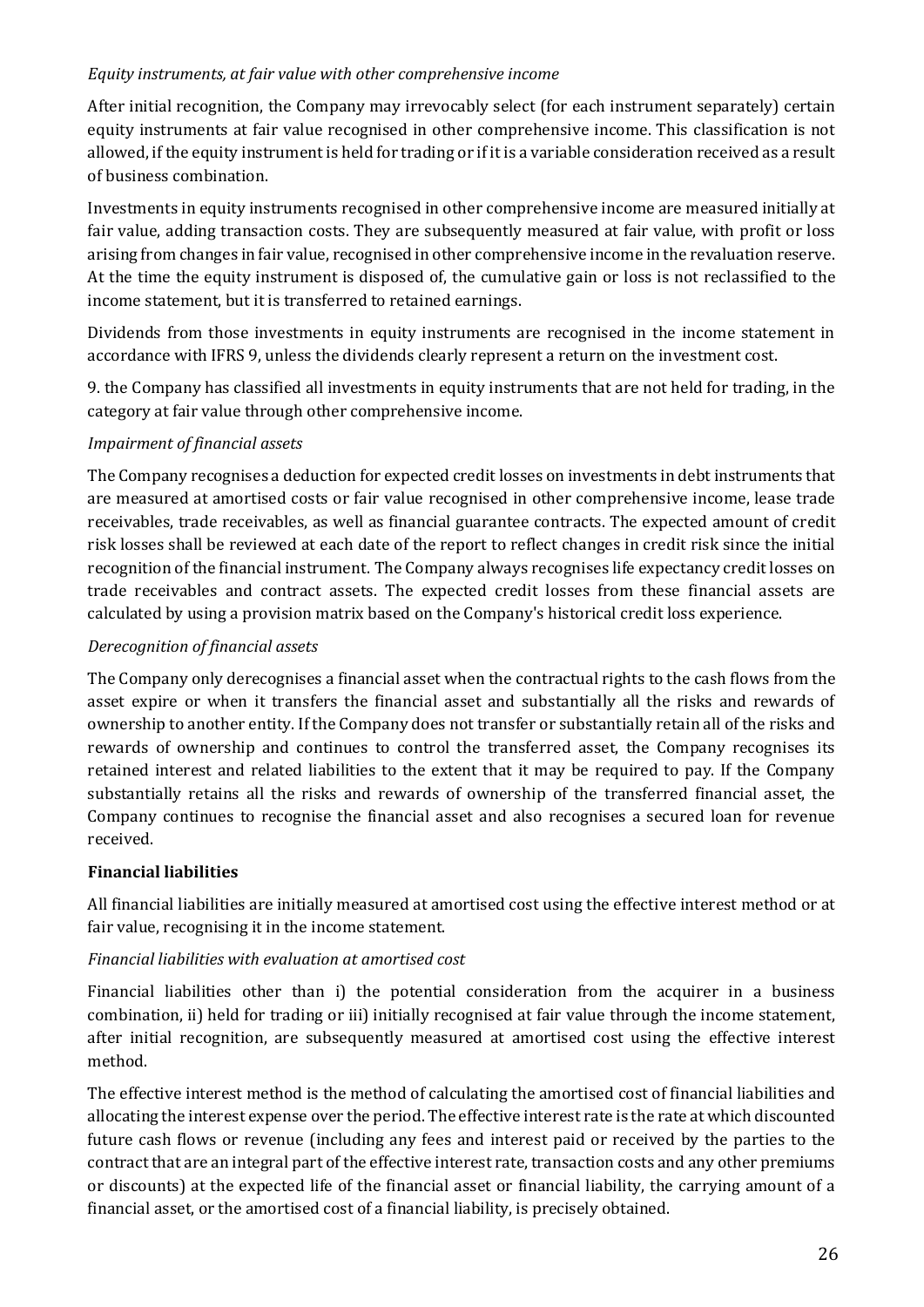#### *Derecognition of financial liabilities*

The Company only derecognises a financial liability when the Company's liabilities are executed, cancelled or terminated. The difference between the book value of financial liabilities and the consideration paid or payable is recognised in the income statement.

## **2.2. Transactions in foreign currencies**

#### *(a) Functional and presentation currency*

The items of financial statements of the Company are measured in the currency of the economic environment in which the Company operates (the functional currency). The items of the financial statements are presented in euros (EUR), which is the Company's functional and presentation currency.

#### *(b) Transactions and balances*

All transactions in foreign currencies are revalued into euros at the official exchange rate set by the European Central Bank ruling on the date of the relevant transaction. Monetary assets and liabilities denominated in foreign currencies are retranslated to euros at the exchange rates prevailing on the last day of the reporting year. Gained profit or losses are recognised in the income statement for the relevant period.

## **2.3. Intangible investments and fixed assets**

All intangible investments are counted at initial value less accumulated amortisation. Computer software licences, computer software and related implementation costs are recognised as intangible investments and amortised on a straight-line basis over the estimated useful lives of these assets, up to five years.

JSC "Augstsprieguma tīkls" implements transmission system congestion and overload management in accordance with Article 13, Section 4 and Article  $13<sup>1</sup>$ , Section 6 of the Electricity Market Law, and receives a fee for a cross-section restricted capacity auction in accordance with the mutual compensation mechanism and concluded contracts of the transmission system operators. The use of the received congestion charge is regulated by European Commission and Council of Europe Regulation No. 714/2009 on conditions for access to the network for cross-border exchanges in electricity and repealing Regulation (EC) No. 1228/2003 (hereinafter – the Regulation). Considering the provisions of the Regulation, revenues received from congestion management, which are not used to eliminate overload and congestion in the transmission network, are reflected in the balance sheet as deferred income. Once this income has been used to finance a specific long-term investment project, transmission right-of-use assets are recognised as part of intangible investments and, along with deferred income, are amortised through the progressive recognition of that income and amortisation in the income statement for the current financial year in accordance with the amortisation period of the long-term investment created.

Intangible investments and fixed assets are presented according to their acquisition value, minus any wear and depreciation accrued. The acquisition value includes expenses that are directly related to the acquisition of the intangible investment or fixed asset. Depreciation of fixed assets is calculated using the straight-line method over the useful life of the asset, to allocate the acquisition cost to its estimated residual value at the end of the useful life period. For other fixed assets and equipment (means of communication and equipment, office supplies and equipment) it shall not exceed two to five years.

Further expenses are included in the balance sheet value of the asset or only recognised as a separate asset when there is a great possibility that the future commercial benefits related to this item will flow in the Company and expenses of this item can be credibly determined. Such costs are written off during the remaining period of the service life of the relevant fixed asset.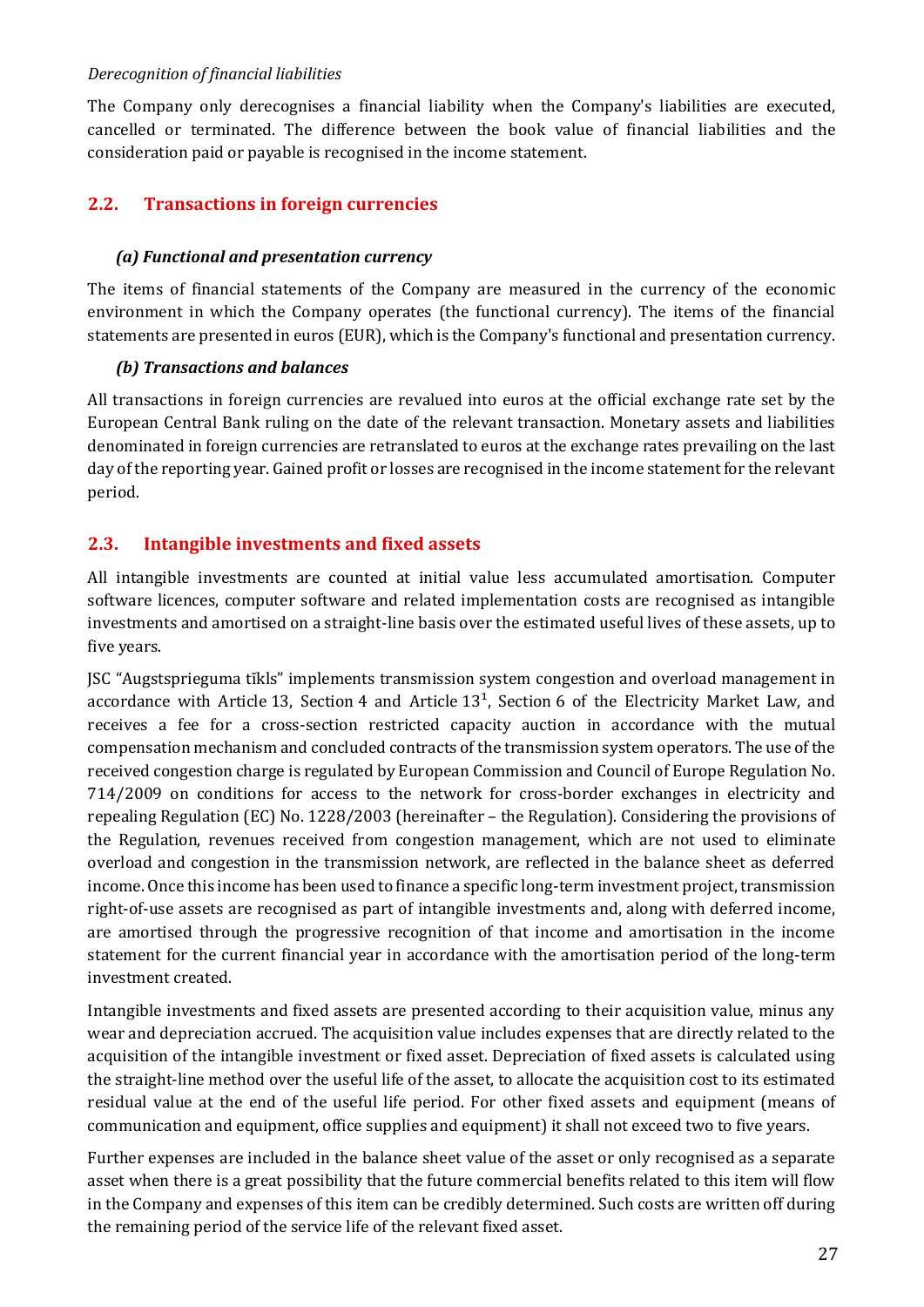Current repairs and maintenance of fixed assets are included in the income statement for the period when they were incurred.

Profit or loss from excluding fixed assets is calculated as the difference between the carrying amount of the fixed asset and the revenue obtained as a result of selling it, and included in the relevant profit and loss statement when such has been incurred.

If the balance value of some intangible investment or fixed asset is above the recoverable value thereof, the value of the relevant intangible investment or fixed asset is written off without delay to the recoverable value thereof. The recoverable value is the highest value from the fair value of the relevant intangible investment or fixed asset, less sales costs or value of use.

## **2.4. Long-term financial investments**

Long-term financial investments are investments in the equity of other companies.

#### **Investments in associates**

Investments in associates are investments in companies, in which the Company has significant influence but has no control over the activities of the other company.

In these statements, investments in associates are stated at their acquisition cost.

## **Other long-term financial investments**

Other long-term financial investments are investments in the equity of other companies in which the Company has no significant influence or control.

According to IFRS 9, equity instruments after initial recognition are measured at fair value. The Company chose the approach allowed by IFRS 9, initially recognising the financial asset, to irrevocably choose to reflect equity instruments that are not held for trading or are acquired in a business combination, at fair value through other comprehensive income.

## **2.5. Lease**

Leases to which the Company is a lessor are classified as finance leases or operating leases. If the terms of the lease transfer all risks and rewards of ownership to the lessee, the contract is classified as a finance lease. Other leases are classified as operating leases.

If the Company is an intermediate lessor, its main lease and sublease are accounted for as two separate contracts. Subleases are classified as finance leases or operating leases, referring to the right-of-use asset arising from the main lease.

Lease income from operating leases is recognised on a straight-line basis over the term of the lease. Initial direct costs incurred in negotiating and arranging an operating lease are added to the carrying amount of the leased asset and are recognised on a straight-line basis over the term of the lease.

## *The Company as the lessee*

When concluding a contract, the Company assesses whether the contract is a lease or includes a lease. The Company recognises the right-of-use asset and the corresponding lease liabilities in respect to all lease contracts in which it is the lessee; exceptions are possible for short-term lease (the lease term being 12 months or less) and lease of low-value assets (for example, lease of tablets and personal computers, as well as small office furniture and phone accessories). The Company recognises lease payments related to this lease as operating expenses on a straight-line basis over the lease term, unless another systematic basis is more representative of the time pattern in which the economic benefits of the leased asset are used.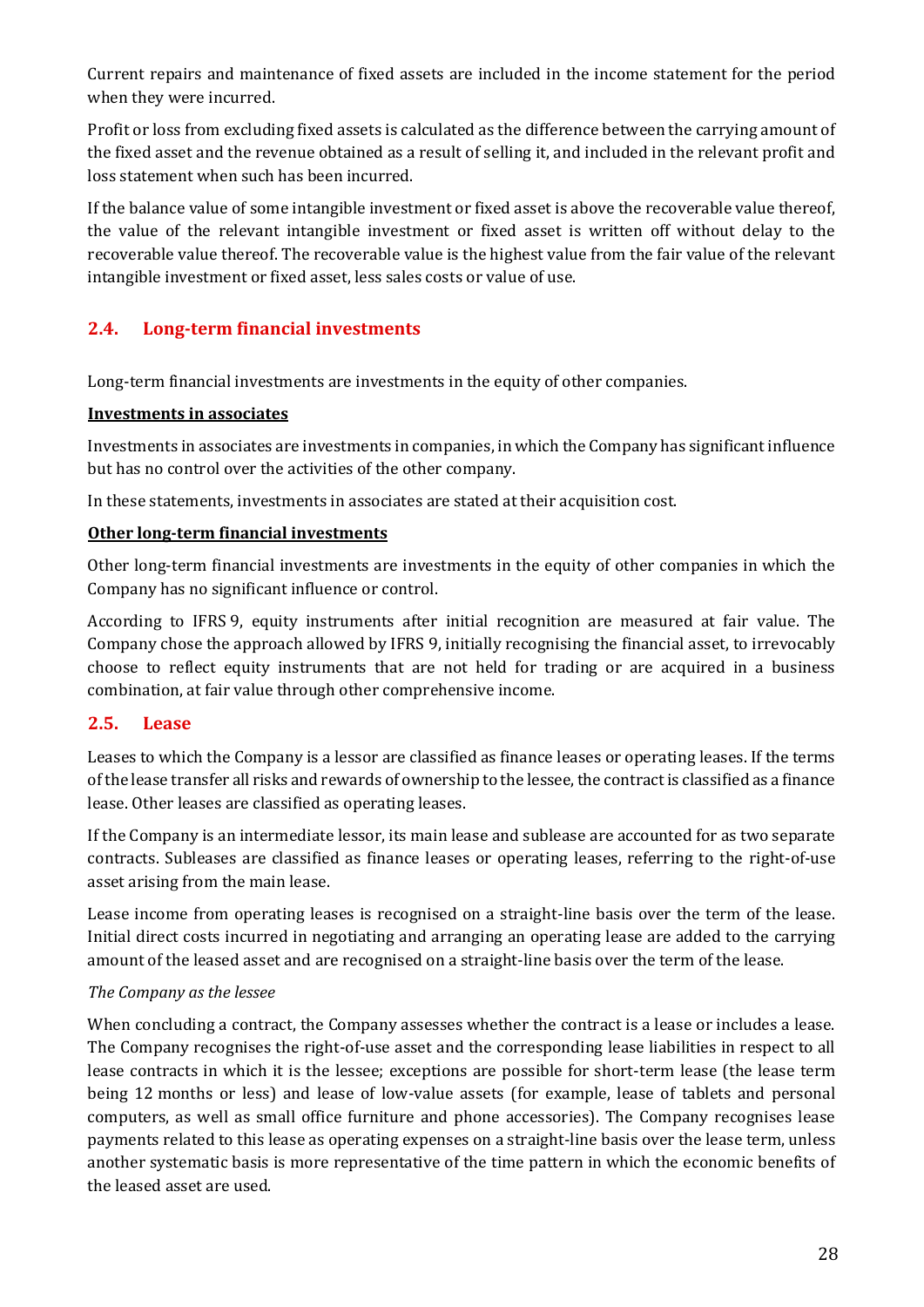At the initial date, the Company measures the lease liabilities at the present value of the lease payments outstanding at that date. Lease payments are discounted using the interest rate implied by the lease. If this rate cannot be readily determined, the Company uses its comparable interest rate.

Lease payments included in the evaluation of lease liabilities include the following payments:

- o fixed lease payments (including, in substance, fixed lease payments), with the exception of lease payments receivable;
- $\circ$  variable lease payments that depend on an index or rate and were initially evaluated by using an index or rate at the initial date;
- o the amounts that the lessee would have to pay as guarantees of residual value;
- o the exercise price of the call option, if there are sufficient grounds to believe that the lessee will exercise this option; and
- o penalty payments for the termination of the lease, if the term of the lease reflects the fact that the lessee uses the option to terminate the lease.

Lease liabilities are presented as a separate item in the statement of financial position.

Leases are subsequently evaluated at cost, using the effective interest method, and decreasing the carrying amount to reflect the lease payments.

The Company reassesses the lease liabilities (and adjusts the related right-of-use asset accordingly) whenever:

- o the lease term has changed or a significant event or change in circumstances has occurred, resulting in a change in the measurement of the call option, in which case the lease liabilities are reevaluated by discounting the revised lease payments using the revised discount rate;
- $\circ$  lease payments change due to a change in the index or rate, or expected payments change due to a guaranteed residual value; in such cases, the lease liability is remeasured by discounting the revised lease payments at a constant discount rate (unless the change in lease payments results from a change in a variable interest rate, in which case the revised discount rate is used).

The lease contract is changed and the change in lease is not accounted for as a separate lease, in which case the lease liability is reevaluated based on the term of the modified lease, discounting the revised lease payments by using the revised discount rate at the effective date of the modification.

The right-of-use asset includes the initial evaluation of the corresponding lease liabilities, lease payments made on or before the initial date, deducting any lease discounts received and any initial direct costs. They are subsequently measured at cost from which the accumulated depreciation and impairment losses have been deducted.

The right-of-use asset is amortised over the term of the contract.

Pursuant to the transmission system operator separation model introduced in Latvia, on 31 December 2014 the Company entered into a lease agreement for transmission system assets. In accordance with the lease agreement for the transmission system assets by implementing IFRS 16, the lease term is set at 5 years.

Pursuant to paragraph No. 38 of protocol decision No. 46 of the Cabinet session of 8 October 2019, supporting the implementation of the full ownership separation model regarding the electric power transmission system operator and assigning the task to contribute the JSC "Latvijas elektriskie tīkli" shares owned by the State to JSC "Augstsprieguma tīkls" by 1 July 2020, the Company reviewed the lease term and established a deadline of 31 December 2020.

Paragraph No. 75 of protocol decision No. 59 of the Cabinet sitting of 17 December 2019 stipulated that after the contribution of the JSC "Latvijas elektriskie tīkli" shares owned by the State to JSC "Augstsprieguma tīkls", reorganisation of JSC "Augstsprieguma tīkls" and JSC "Latvijas elektriskie tīkli"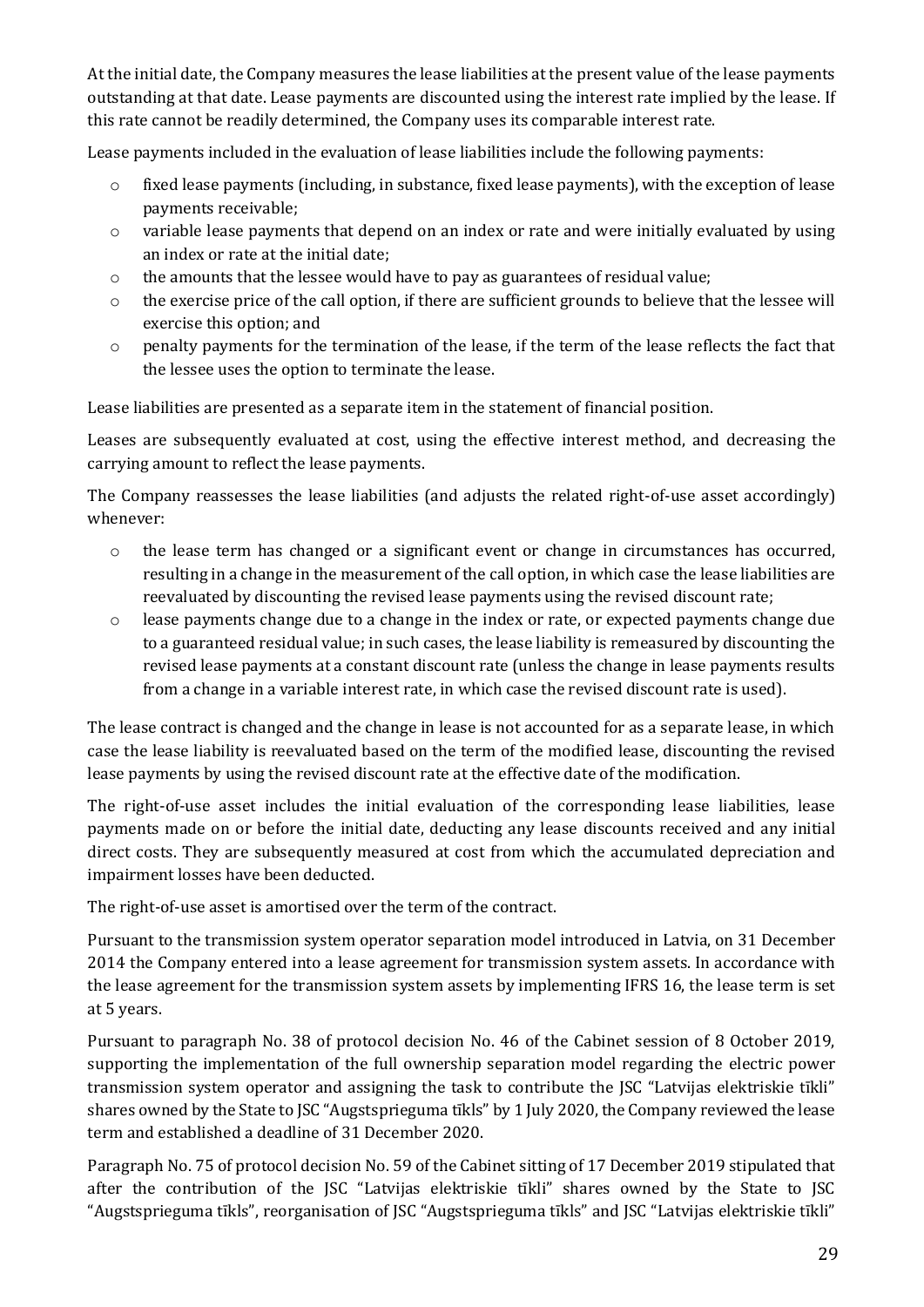should take place by incorporating JSC "Latvijas elektriskie tīkli" into JSC "Augstsprieguma tīkls" by 31 December 2020.

The Company as a lessee recognised the **right-of-use assets:**

|                                                     | Group      | JSC "Augstsprieguma<br>tīkls" |
|-----------------------------------------------------|------------|-------------------------------|
|                                                     | <b>EUR</b> | <b>EUR</b>                    |
| <b>Right-of-use assets</b>                          |            |                               |
| Residual value on 01.01.2019.                       |            |                               |
| Initial recognition value on 01.01.2019.            |            | 214,885,303                   |
| Recognised changes in lease contracts               |            | (143, 133, 079)               |
| Depreciation recognised in the income statement     |            | (35, 831, 901)                |
| Residual value 31.12.2019                           |            | 35,920,323                    |
| Depreciation recognised during the reporting period |            | (27,612,458)                  |
| Changes in lease value                              |            | 896,290                       |
| Residual value on 30.09.2020                        | 14,925,542 | 9,204,153                     |

The Company as a lessee recognised **lease liabilities in its financial statements**:

|                                                                                             | Group      | <b>JSC</b>                |
|---------------------------------------------------------------------------------------------|------------|---------------------------|
|                                                                                             |            | "Augstsprieguma<br>tīkls" |
|                                                                                             | <b>EUR</b> | <b>EUR</b>                |
| <b>Lease liabilities</b>                                                                    |            |                           |
| Operating lease liabilities on 31.12.2018 in accordance with<br><b>IAS 17</b>               |            | 225,471,486               |
| Discounted value using the original interest rate at the initial<br>date of implementation. |            | (6,470,220)               |
| Initial recognition value on 01.01.2019,                                                    |            | 219,001,266               |
| Recognised changes in lease contracts                                                       |            | (145, 629, 214)           |
| Decrease in lease liabilities                                                               |            | (37,578,581)              |
| Recognised interest liabilities                                                             |            | 1,682,295                 |
| Residual value on 31.12.2019, including:                                                    |            | 37,475,766                |
| Long-term lease liabilities                                                                 |            |                           |
| Short-term lease liabilities                                                                |            | 37,475,766                |
|                                                                                             |            |                           |
| Decrease in lease liabilities in the reporting period                                       |            | (27,687,830)              |
| Recognised interest liabilities during the reporting period                                 |            | 92,657                    |
| Changes in lease value                                                                      |            | (659, 155)                |
| Residual value on 30.09.2020, including:                                                    | 15,112,179 | 9,221,438                 |
| Long-term lease liabilities                                                                 | 14,439,994 |                           |
| Short-term lease liabilities                                                                | 672,185    | 9,221,438                 |

## **2.6. Stock**

Stock is presented in the lowest value of the prime cost or net sale value. The net sale value is the selling price of the stock determined during the course of regular operation of the Company, minus variable selling expenses. The prime cost is calculated using the weighted average method.

Purchase costs of inventories include the purchase price, import duties and other taxes and fees, transportation and associated costs, as well as other costs directly related to the delivery of materials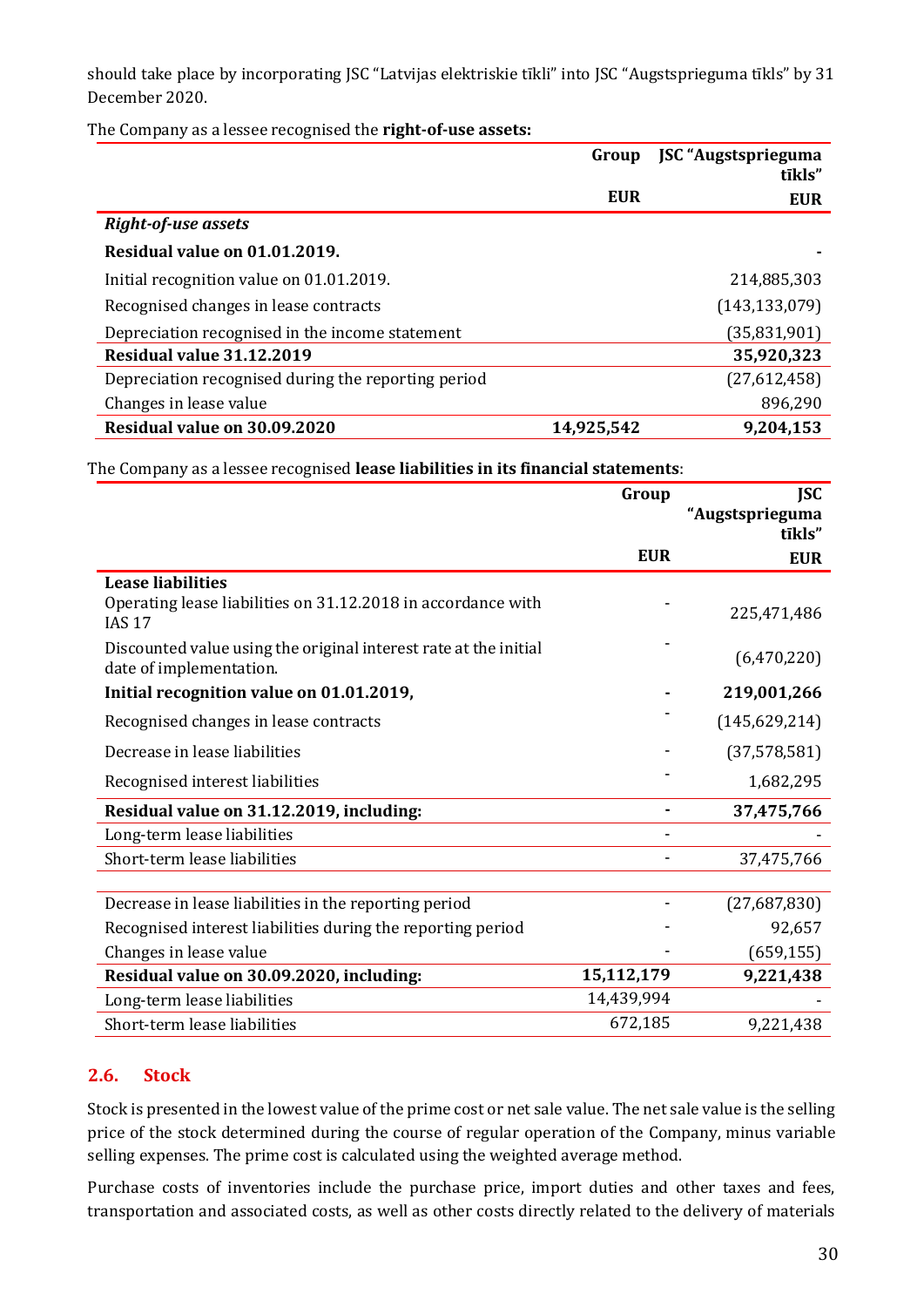and goods. Trade discounts, rebates and similar discounts are deducted in determining the value of inventories.

The amount of inventories is verified by taking an inventory at the end of the year.

## **2.7. Deferred revenue**

Revenue received before the balance sheet date, but relating to the following twelve months (short term) or after twelve months (long term) - is included in the deferred income in the balance sheet of short-term or long-term creditors.

Deferred income from congestion management income, once it has been used to finance a specific longterm investment project, is amortised through the progressive recognition of that income in the income statement for the current financial year in accordance with the amortisation/depreciation period of the long-term investment created. Respectively, when the asset is disposed of or excluded, the proceeds are recognised at their residual value.

## **2.8. Pensions, post-employment benefits**

## *(a) Pension liabilities*

The Company makes monthly contributions to a closed, fixed contribution pension plan on behalf of employees. The plan is managed by the Joint Stock Company "First Closed Pension Fund" in which the Company participates. Contributions to a fixed contribution pension plan does not give the Company any additional legal or practical obligation to make further payments, if the plan does not have sufficient resources to pay all employee benefits for services provided by the employee in current or prior periods. Contributions are made in the amount of 5% (from 1 January 2018 - 6%) of the salary of each member of the pension plan. Contributions to a fixed contribution plan are recognised by the Company at the time when the employee provides the service in exchange for those contributions.

## *(b) Post-employment benefit liabilities*

In addition to the above mentioned pension plan, the Company provides certain post-employment benefits to employees whose employment conditions meet certain criteria. The liabilities for the benefits are calculated on the basis of the current salary levels and the number of employees who are required to receive payments, the amount of historical termination of labour relations, and actuarial assumptions.

Liabilities recognised in the balance sheet in respect of post-employment benefits are reflected at their present value at the balance sheet date, less any past costs.

Post-employment benefit obligations are recalculated for each reporting year by an independent actuary using the projected unit credit method.

The present value of the benefit obligations is determined by discounting the expected future cash outflows using interest rates of government securities.

The Company uses the projected unit valuation method to estimate the present value of its fixed benefit obligations and the related present and future costs.

According to this method it is considered that each period of service creates an additional unit of entitlement to receive the benefit and the sum of all such units represents the total liability for postemployment benefits.

The Company also uses objective and mutually agreed actuarial assumptions about variable demographic factors (such as staff turnover and mortality rates) and financial factors (such as expected salary increases and certain changes in benefit levels).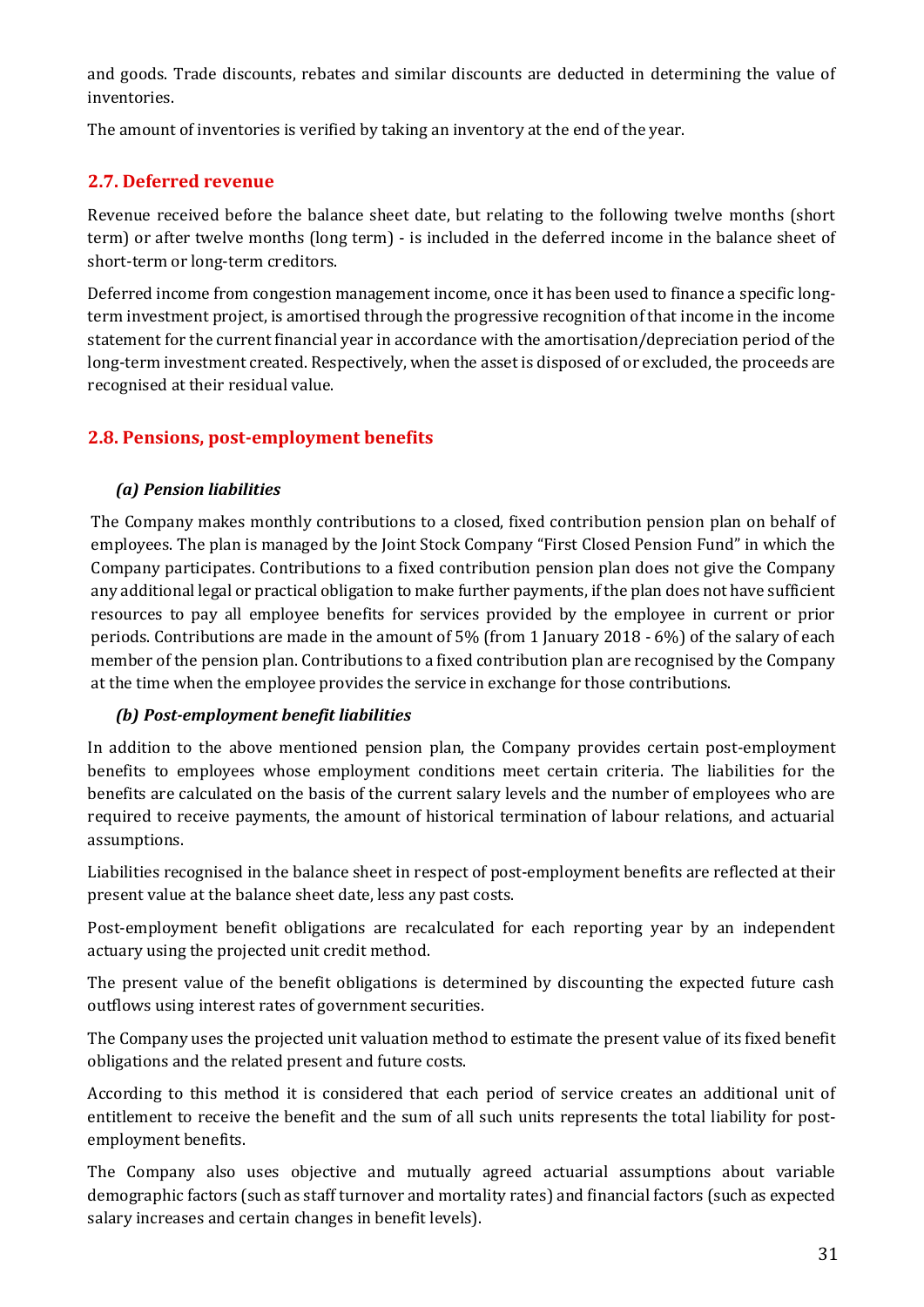Actuarial gains and losses arising from adjustments and changes in actuarial assumptions are recognised in the statement of comprehensive income in the period in which they arise.

## **2.9 Corporate income tax**

Starting from the tax year 2018, the corporate income tax shall be calculated for the distributed profit (20/80 from the net sum to be paid to the shareholders).

The tax rate is 20 percent of the calculated tax applicable base, which is adjusted before the tax rate is applied, by dividing the object value applicable to corporate tax by a coefficient of 0.8.

The corporate tax for distributed profit will be recognised at the time when the shareholder of the Company makes a decision regarding the distribution of profit.

The payment of corporate tax to the Company is deferred until the profits are distributed as dividends or non-operating expenses are paid.

## **2.10. Provisions**

Provisions are recognised when the Company has legal or other reasonable commitments triggered by a certain past event and a probability exists that the fulfilment of such liabilities would require the outflow of resources containing economic benefits from the Company, and it is possible to sufficiently assess the scope of liabilities. No provisions are made for future operating losses.

Provisions are recognised in the balance sheet by determining the amount of expenditure that would be required to settle the obligation at the balance sheet date as precisely as possible. Provisions are only used for the expenses for which the provision was initially recognised, and they are reversed if a potential outflow of resources is no longer expected.

Provisions are measured based on the present value of the expenses that are expected to be incurred to settle the present obligations, using a pre-tax discount rate that includes the current market value of the cash and the risks specific to the liabilities.

Provisions for unused holiday are made to accurately reflect the Company's liabilities to employees for unused holiday, if there are any. Accruals for unused holiday are calculated monthly in the HORIZON resource accounting system.

## **2.11. Revenue recognition**

The Company's revenue from customers is the value of products sold and services provided as a result of operating activities. The Company only keeps records for contracts with the client within the scope of IFRS 15 if all of the following criteria are met:

a) the parties to the contract have approved the contract (in writing, orally or in accordance with other normal commercial practices) and have undertaken to comply with their respective obligations;

b) the Company may determine the rights of each party regarding the goods or services to be transferred;

c) the Company may establish payment terms for the goods or services to be transferred;

d) the contract is of a commercial nature (i.e. it is expected that the contract will result in a change in the Company's future cash flow risk, schedule or amount); as well as

e) there is a possibility that the Company will charge an indemnity in exchange for goods or services transferred to the customer. When assessing whether it is possible to collect the indemnity amount, the Company only takes into consideration the ability and intention of the client to repay the indemnity in a timely manner.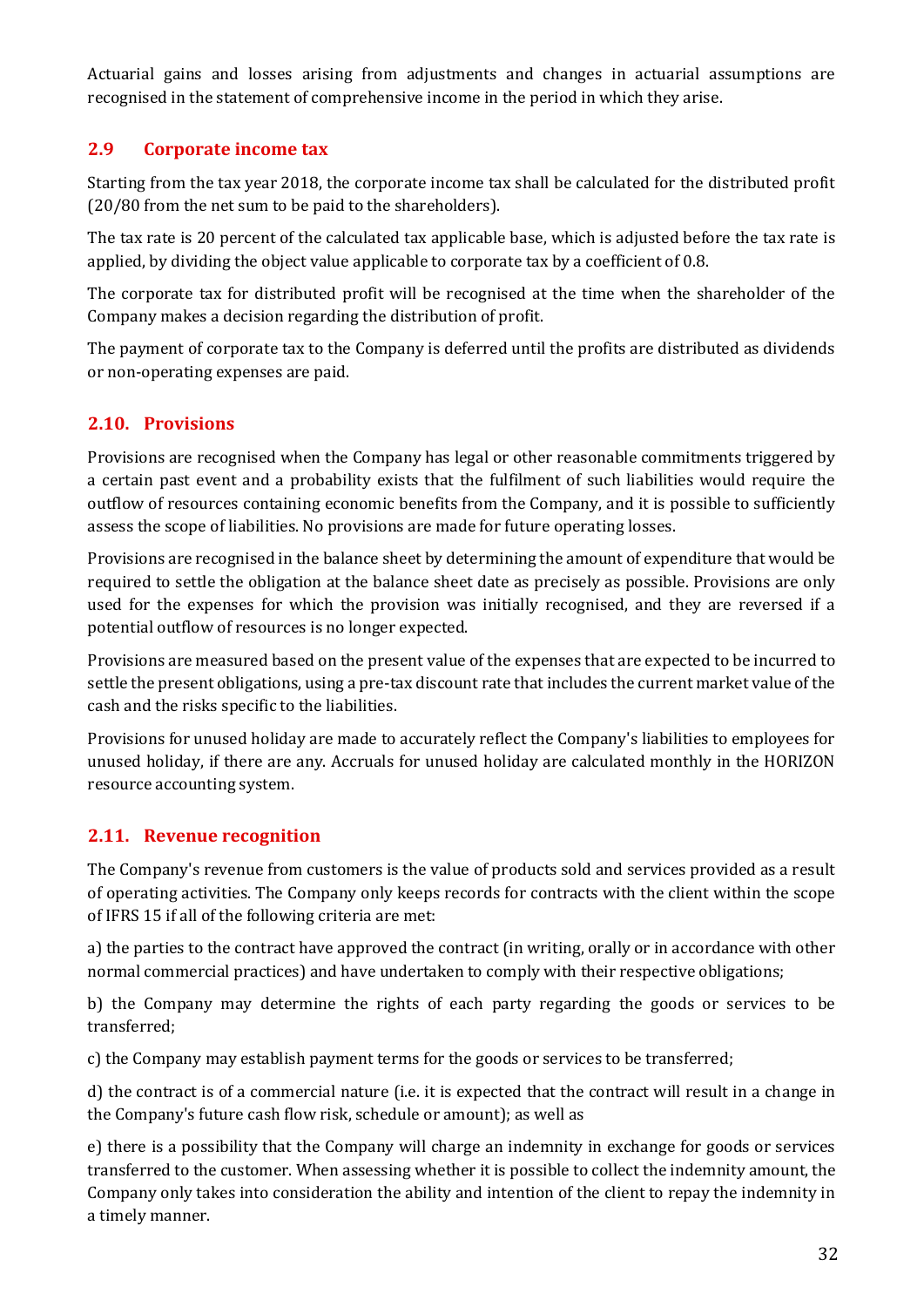In accordance with IFRS 15 The Company transfers control of a good or service over time, and thereby carries out its obligation of fulfilment and recognises revenue over time, if one of the following criteria is met:

a) the customer simultaneously receives and consumes the benefits that are assured by the Company's activities in the course of the Company's business;

b) with operation of the Company the asset is created or improved (for example, repairs) and the customer controls the asset at the time the asset is created or improved; or

c) The Company's operation does not constitute an asset that the Company could use as an alternative and the Company has enforceable rights to payment for timely completion.

For each performance obligation that has been discharged over time, the Company only recognises revenue over time if the Company can reasonably measure its progress towards the full implementation of the performance obligation.

The main types of income of the Company are as follows:

## *(a) Electricity transmission system services*

Based on the fact that the customer simultaneously receives and consumes the benefits of the Company's operations in the course of the Company's operations, the Company transfers control of the service over time and thereby implements its performance obligation and recognises the revenue over time.

The Company only recognises revenue from the performance of obligations over the term when control over the service is transferred to the customer, when (or as soon as) the customer decides to use the asset and benefits from it, and the Company can reasonably measure its progress towards the full implementation of their obligations.

This is based on the fact that revenues from transmission system services are based on tariffs approved by the Public Utilities Commission, according to IFRS 15. The Company is entitled to receive reimbursement from the customer for an amount that directly reflects the value the customer receives from the Company's timely completion of the Company's activities; for practical purposes, the Company may recognise revenue in the amount that the Company is entitled to collect.

The Company recognises revenue from the provided transmission system services at the end of each month on the basis of automatically read meter readings.

## *(b) Congestion and overload management*

JSC "Augstsprieguma tīkls" implements transmission system congestion and overload management in accordance with Article 13, Section 4 and Article  $13<sup>1</sup>$ , Section 6 of the Electricity Market Law, as well as receives a fee for cross-section restricted capacity auction in accordance with the mutual compensation mechanism and concluded contracts of the transmission system operators.

According to Article 16 of Regulation (EC) No. 714/2009 of the European Parliament and of the Council "On conditions for access to the network for cross-border exchanges in electricity and repealing Regulation (EC) No. 1228/2003" (hereinafter referred to as "Regulation"), any revenues resulting from the allocation of interconnection capacity shall be used for one or more of the following purposes:

a) ensuring the actual availability of the allocated capacity; and/or

b) maintaining or improving interconnection capacity through network investments, in particular in new interconnectors;

c) if the revenues cannot be used effectively for the above purposes, they may - subject to approval by the regulatory authorities of the relevant member states - up to a maximum value to be determined by the mentioned regulatory authorities, be used as revenues to be taken into account by the national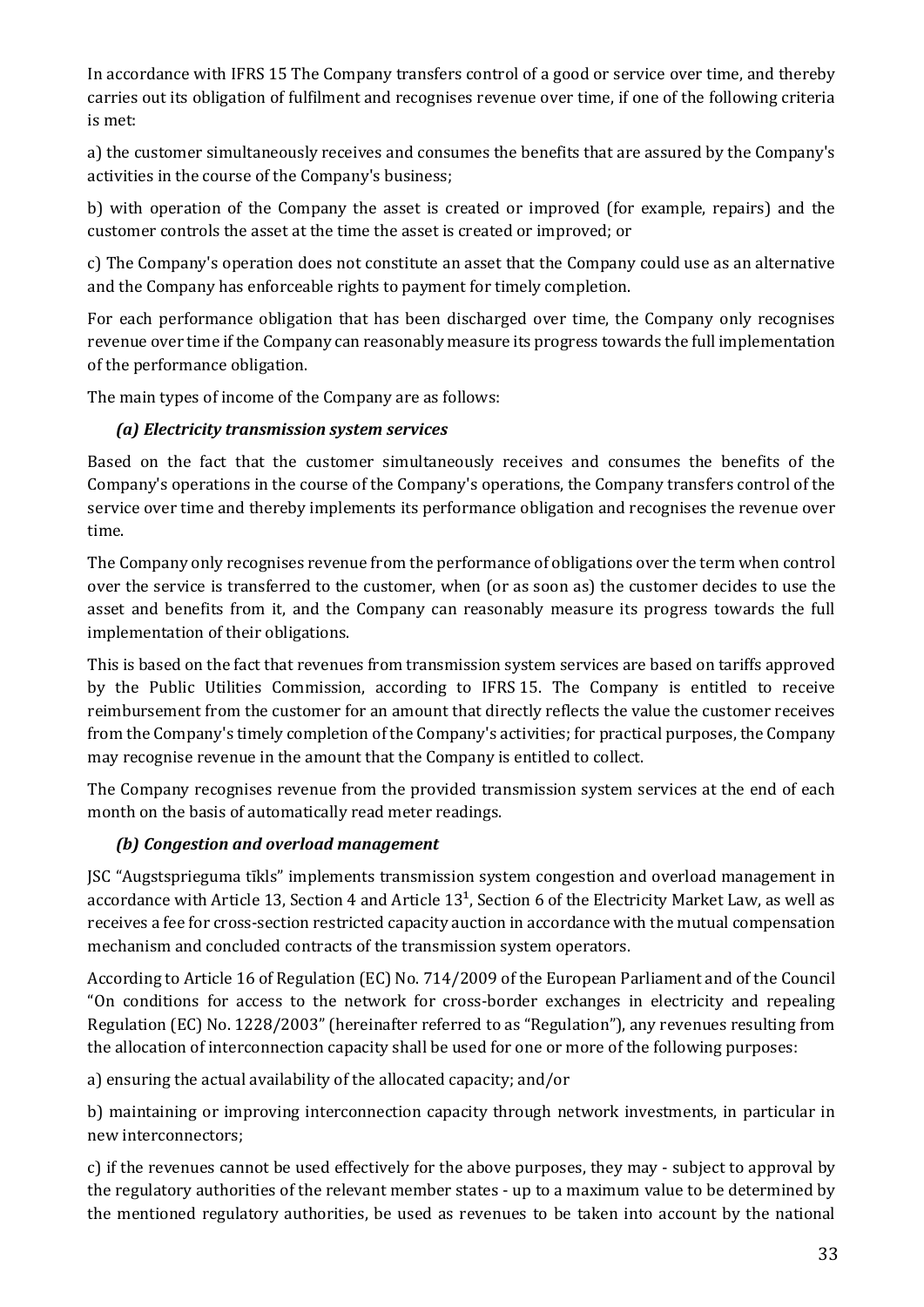regulatory authorities when approving the methodology for calculating network tariffs/or setting network tariffs.

Considering the provisions of the Regulation, revenues received from congestion management, which are not used to eliminate overload and congestion in the transmission network, are reflected in the balance sheet as deferred income. Once this income has been used to finance a specific long-term investment project, deferred income is amortised through the progressive recognition of that income in the income statement for the current financial year in accordance with the amortisation/depreciation period of the long-term investment created.

Based on the fact that the customer simultaneously receives and consumes the benefits of the Company's operations in the course of the Company's operations, the Company transfers control of the service over time and thereby implements its performance obligation and recognises the revenue over time.

The Company only recognises revenue from the performance of obligations over the term when control over the service is transferred to the customer, when (or as soon as) the customer decides to use the asset and benefits from it, and when the Company can reasonably measure its progress towards the full implementation of their obligations.

In accordance with the principle of reconciliation of revenues and costs, the revenues of congestion management that are used to eliminate congestion and overload in the transmission network, shall be shown in the income statement according to the amount of costs (resource method for measuring progress) associated with congestion and overload elimination.

## *(c) Mandatory procurement component income*

According to Article 105 of Regulation No. 50 of the Cabinet of Ministers, "Regulations for electricity trade and use" of 21 January 2014, the Company shall charge the Mandatory procurement component (hereinafter also referred to as MPC) from all electricity end users or traders, if the end user has delegated settlements with the company for system services and ancillary services.

The revenues of MPC are determined in accordance with the tariffs set by the Public Utilities Commission and the volumes of electricity transmitted. At the same time, the Company is obliged to make MPC payments to the Public energy trader for the electricity transmitted to the end users.

Given that the Company has no influence over the pricing of the service, and does not have the power to determine the price directly or indirectly, MPC revenue is recognised on an agent basis, with revenue recognised in the income statement on a net basis.

## *(d) Income from electricity/capacity sales*

According to Article 11 Section 2 of the Electricity Market Law, the transmission system operator may participate in electricity trading, if the purchase and sale of electricity or capacity is necessary for system balancing, buying ancillary services, covering electricity transmission losses, for the transmission system operator's own consumption or if there is a deviation in the system from normal operation or there has been an accident.

When participating in the trade of electricity, the transmission system operator shall act in accordance with open, non-discriminatory and market based procedures, except for in the event of deviations from the normal operating system or if there has been an accident. In the event of deviations from the normal operating system or in the event of an accident, the transmission system operator shall act in accordance with the provisions of the Network code.

Based on the fact that the customer simultaneously receives and consumes the benefits of the Company's operations in the course of the Company's operations, the Company transfers control of the service over time and thereby implements its performance obligation and recognises the revenue over time.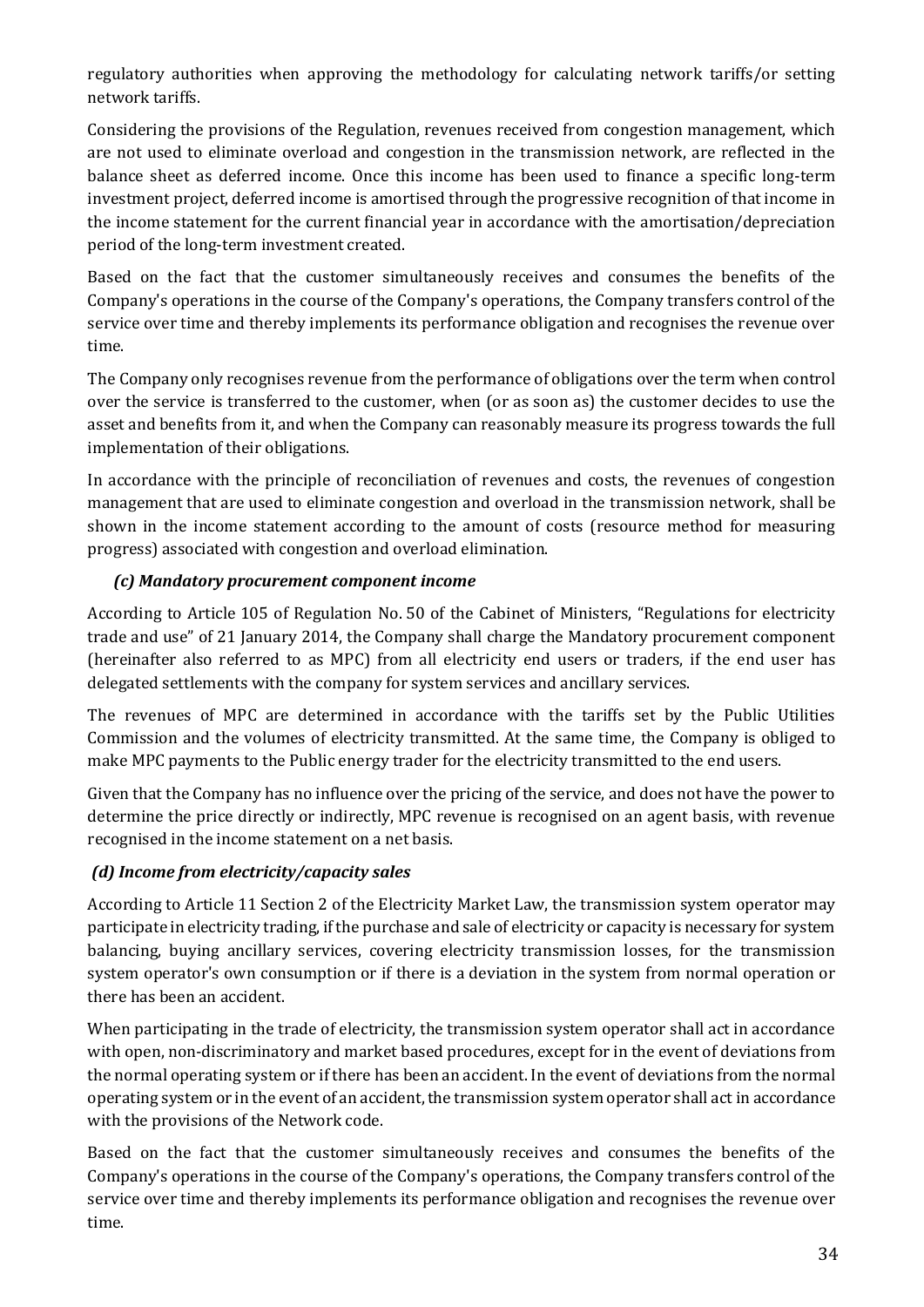The Company only recognises revenue from the performance of obligations over the term when control over the service is transferred to the customer, when (or as soon as) the customer decides to use the asset and benefits from it, and when the Company can reasonably measure its progress towards the full implementation of their obligations.

Revenue from the sale of electricity/capacity is recognised on the basis of acceptance notes and bills, which are invoiced each month for the electricity/capacity delivered during the month in accordance with the contracts entered into with each other.

## *(e) New construction and renovation of transmission assets*

According to Article 13 Section 6 of the Electricity Market Law, the Company shall be responsible for the planning, construction and commissioning of new transmission infrastructure objects during the development of the transmission system. In turn, according to Article 21.² Section 2 of the Electricity Market Law, the transmission system asset owner JSC "Latvijas elektriskie tīkli" finances capital investments in the transmission system assets. Within the framework of the service, the Company with its personnel resources, plans, organises, documents, and controls the construction, reconstruction, and renovation works in the assets of the recipient of the service – JSC "Latvijas elektriskie tīkli". The service includes the provision of capital investment project management.

Based on the fact that the customer simultaneously receives and consumes the benefits of the Company's operations in the course of the Company's operations, the Company transfers control of the service over time and thereby implements its performance obligation and recognises the revenue over time.

The Company only recognises revenue from the performance of obligations over the term when control over the service is transferred to the customer, when (or as soon as) the customer decides to use the asset and benefits from it, and when the Company can reasonably measure its progress towards the full implementation of their obligations.

Revenue from the construction and renovation of transmission assets is recognised on the basis of mutually agreed monthly acceptance acts and invoices, which are invoiced monthly for the amount of work performed.

## **2.12. Recognition of costs**

Costs are recognised on an accrual basis. Accounting costs include all foreseeable costs and contingent liabilities incurred in the current or prior years, even if they become known between the balance sheet date and the date of preparation of the financial statements, regardless of the date of receipt of the invoice, as the Company's economic transactions are accounted for and presented in the financial statements on the basis of their economic content and nature, not merely their legal form.

Operating expenses and other operating expenses indicated in the income statement are disclosed in the annexes to the financial statements in more detailed terms.

## **2.13. Long-term and short-term liabilities**

The Company's trade payables are initially recognised at fair value and subsequently measured at amortised cost using the effective interest rate method. Liabilities to suppliers and contractors are stated in the financial statements according to supporting documents and entries in the accounting records in the amount of invoices received from suppliers of the Company but not paid at the end of the reporting period. Accrued expenses that have been incurred during the reporting year when the amount of such costs or the date of payment during the reporting period is clearly known, but the invoices containing such have not yet been received from the suppliers, are included in the item "Accrued liabilities".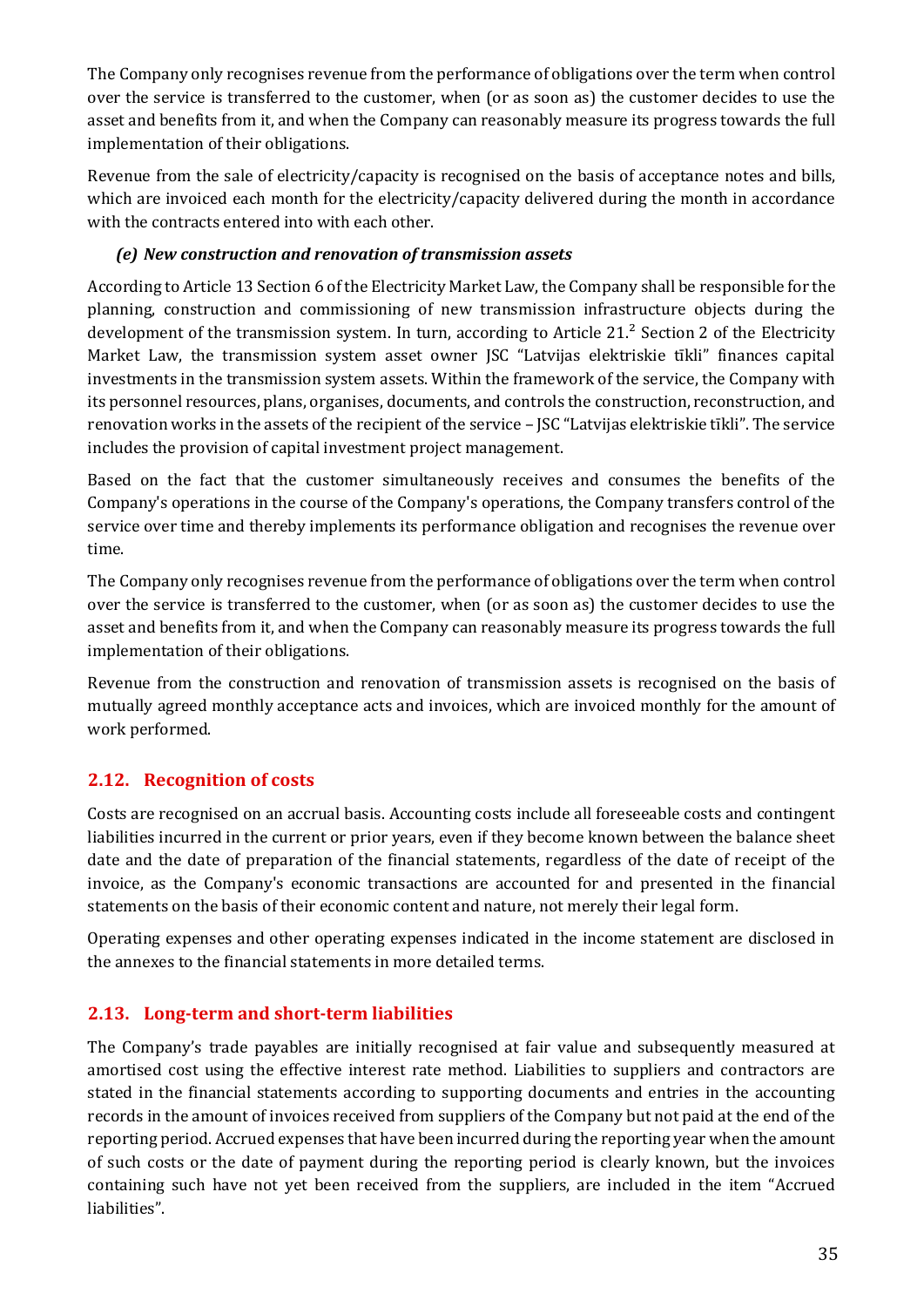## **2.14. Related parties**

Company shareholder, members of the Board, members of the Supervisory Board, their close relatives and companies, in which they have significant influence or control, are defined as related parties.

As all the shares of JSC "Augstsprieguma tīkls" are 100% owned by the Republic of Latvia, statecontrolled capital companies are also considered related parties.

## **3. REVENUE**

|                                                                          | JSC "Augstsprieguma tīkls" | Group       |             |
|--------------------------------------------------------------------------|----------------------------|-------------|-------------|
|                                                                          | 2020                       | 2019        | 9 months of |
|                                                                          | 9 months                   | 9 months    | 2020        |
|                                                                          | <b>EUR</b>                 | <b>EUR</b>  | <b>EUR</b>  |
| <b>Electricity transmission services:</b>                                |                            |             |             |
| Transmission network service                                             | 54,441,514                 | 54,311,667  | 54,441,514  |
| Transmission asset reconstruction and<br>renovation works*               | 53,968,536                 | 60,195,784  | 28,485,159  |
| Sale of balancing electricity                                            | 8,600,553                  | 11,853,915  | 8,600,553   |
| Electricity transit service                                              | 655,151                    | 2,437,349   | 655,151     |
| Sale of regulatory electricity                                           | 209,219                    | 583,298     | 209,219     |
| Revenue from reactive electricity                                        | 461,027                    | 546,760     | 461,027     |
| Congestion management on borders (auction)                               | 929,263                    | 3,052,627   | 929,263     |
| Liquidation of electrical capacity overload                              | 1,021,234                  | 2,150,853   | 1,021,234   |
| Other services                                                           | 890,493                    | 1,028,486   | 890,493     |
| Revenues from transmission of natural gas                                |                            |             | 4,185,175   |
| Revenues from storage of natural gas                                     |                            |             | 3,362,972   |
| Revenues from connection fee                                             |                            |             | 1,008,601   |
| Rental of transmission system assets and rental<br>of other fixed assets |                            |             | 524,490     |
| <b>Construction services</b>                                             |                            |             | 108,819     |
| <b>TOTAL INCOME</b>                                                      | 121,176,990                | 136,160,739 | 104,883,670 |

Pursuant to the Energy Law, the Electricity Market Law, and the Network Code, JSC "Augstsprieguma tīkls" is obliged to implement the operational management of the transmission system and to ensure the safe, stable transmission of electricity.

\* Executing decision of the PUC Council No. 18 of 30 January 2013, "On certification of the Electricity Transmission System Operator", from 1 January 2015 the Company has taken over the maintenance and development of business lines of transmission system assets from JSC "Latvijas elektriskie tīkli" and ensures active construction, rebuilding, and renewal of the transmission system (see Annex 7). According to Article 21.² of the Electricity Market Law, the transmission system asset owner JSC "Latvijas elektriskie tīkli" finances capital investments in the transmission system assets, which are decided by JSC "Augstsprieguma tīkls".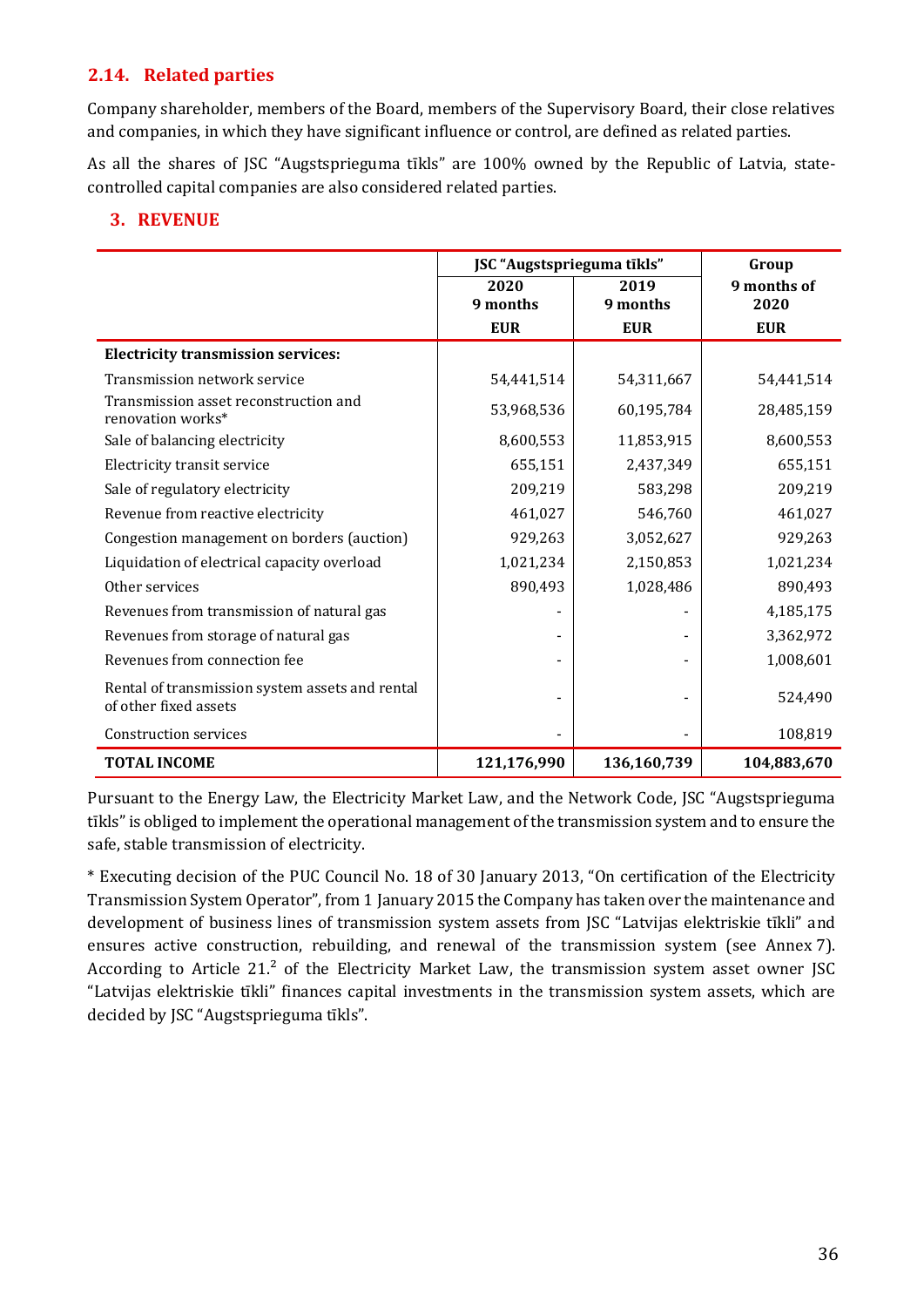## **4. OTHER INCOME FROM BUSINESS ACTIVITIES**

|                                                              | JSC "Augstsprieguma tīkls" | Group            |                  |
|--------------------------------------------------------------|----------------------------|------------------|------------------|
|                                                              | 2020<br>9 months           | 2019<br>9 months | 2020<br>9 months |
|                                                              | <b>EUR</b>                 | <b>EUR</b>       | <b>EUR</b>       |
| Sale of current assets and fixed assets                      | 129,167                    | 5,955            | 122,969          |
| Other penalties received                                     | 31,066                     | 124,108          | 31,066           |
| EU financial support                                         | 3,959                      |                  | 815.746          |
| Received compensation for damages                            | 152                        | 1 2 3 1          | 152              |
| Other services                                               |                            |                  | 15,182           |
| <b>TOTAL OTHER INCOME FROM BUSINESS</b><br><b>ACTIVITIES</b> | 164,344                    | 131,294          | 985,115          |

## **5. USED RAW MATERIALS AND MATERIALS, REPAIR COSTS**

|                                                                     | JSC "Augstsprieguma tīkls" |                  | Group            |
|---------------------------------------------------------------------|----------------------------|------------------|------------------|
|                                                                     | 2020<br>9 months           | 2019<br>9 months | 2020<br>9 months |
|                                                                     | <b>EUR</b>                 | <b>EUR</b>       | <b>EUR</b>       |
| Purchase of balancing electricity                                   | 6,145,490                  | 8,447,524        | 6,145,490        |
| Transmission electricity losses and technological<br>consumption    | 4,097,762                  | 6,680,811        | 4,097,762        |
| Purchase of regulatory electricity                                  | 2,389,598                  | 3,404,043        | 2,389,598        |
| Costs of materials used and repairs                                 | 1,161,790                  | 1,233,158        | 1,334,597        |
| Electricity transit losses                                          | 863,879                    | 1,828,845        | 863,879          |
| Electricity for own consumption                                     | 148,380                    | 205,418          | 148,380          |
| Natural gas transmission and storage system<br>maintenance services |                            |                  | 484,740          |
| Natural gas costs                                                   |                            |                  | 53,168           |
| TOTAL USED RAW MATERIALS AND<br><b>MATERIALS, REPAIR COSTS</b>      | 14,806,898                 | 21,799,799       | 15,517,613       |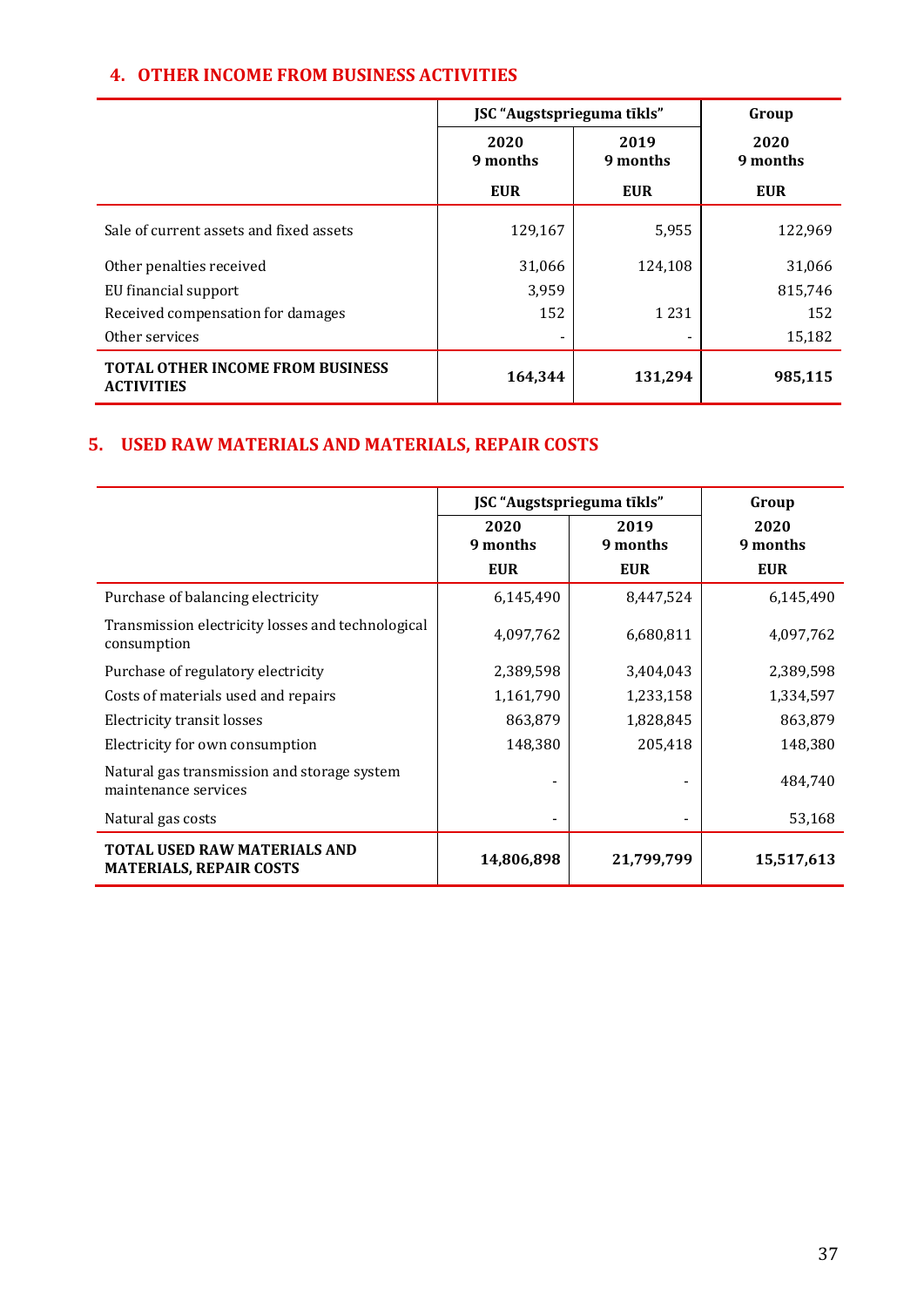## **6. PERSONAL COSTS**

|                                                                                                 | JSC "Augstsprieguma tīkls" |                  | Group            |
|-------------------------------------------------------------------------------------------------|----------------------------|------------------|------------------|
|                                                                                                 | 2020<br>9 months           | 2019<br>9 months | 2020<br>9 months |
|                                                                                                 | <b>EUR</b>                 | <b>EUR</b>       | <b>EUR</b>       |
| Remuneration for work                                                                           | 9,340,443                  | 9,045,970        | 10,943,017       |
| Other staff costs                                                                               |                            |                  | 89,126           |
| State social insurance contributions and benefits<br>determined by the collective agreement     | 2,344,615                  | 2,293,955        | 2,734,779        |
| Contributions to the pension plan                                                               | 450,169                    | 434,465          | 452,164          |
| <b>TOTAL STAFF COSTS (INCLUDING</b><br><b>REMUNERATION TO THE MANAGEMENT OF</b><br>THE COMPANY) | 12,135,227                 | 11,774,390       | 14,219,086       |

## **7. OTHER COSTS OF BUSINESS ACTIVITY**

|                                                           | JSC "Augstsprieguma tīkls" |                     | Group            |
|-----------------------------------------------------------|----------------------------|---------------------|------------------|
|                                                           | 9 months<br>of 2020        | 9 months<br>of 2019 | 9 months of 2020 |
|                                                           | <b>EUR</b>                 | <b>EUR</b>          | <b>EUR</b>       |
| Transmission asset reconstruction and<br>renovation works | 53,957,701                 | 60,179,762          | 28,474,324       |
| Electricity capacity reserve maintenance costs            | 3,164,548                  | 3,631,860           | 3,164,548        |
| Telecommunication provision services                      | 2,167,673                  | 2,190,096           | 2,168,187        |
| Liquidation of electrical capacity overload               | 995,317                    | 2,391,124           | 995,317          |
| IT system maintenance costs                               | 608,694                    | 545,770             | 671,091          |
| Premises and territory maintenance costs                  | 678,224                    | 671,095             | 909,490          |
| Transportation costs                                      | 533,976                    | 743,172             | 568,343          |
| Local taxes and fees                                      | 111,135                    | 129,339             | 445,908          |
| Nature and labour protection costs                        | 72,627                     | 66,956              | 72,627           |
| Various business costs                                    | 985,703                    | 2,504,003           | 1,330,884        |
| <b>TOTAL OTHER COSTS OF BUSINESS ACTIVITY</b>             | 63,275,598                 | 73,053,177          | 38,800,719       |

## **8. NET FINANCIAL INCOME/(COSTS)**

|                                          | JSC "Augstsprieguma tīkls"     |                                | Group                          |
|------------------------------------------|--------------------------------|--------------------------------|--------------------------------|
|                                          | 2020<br>9 months<br><b>EUR</b> | 2019<br>9 months<br><b>EUR</b> | 2020<br>9 months<br><b>EUR</b> |
| a) Financial income                      |                                |                                |                                |
| Interest income from credit institutions | 15,300                         | 28,066                         | 15,300                         |
| Interest income from loans               | 336,970                        |                                |                                |
| Other financial income / (costs)         |                                |                                | (29, 635)                      |
| <b>Total financial income</b>            | 352,270                        | 28,066                         | (14, 335)                      |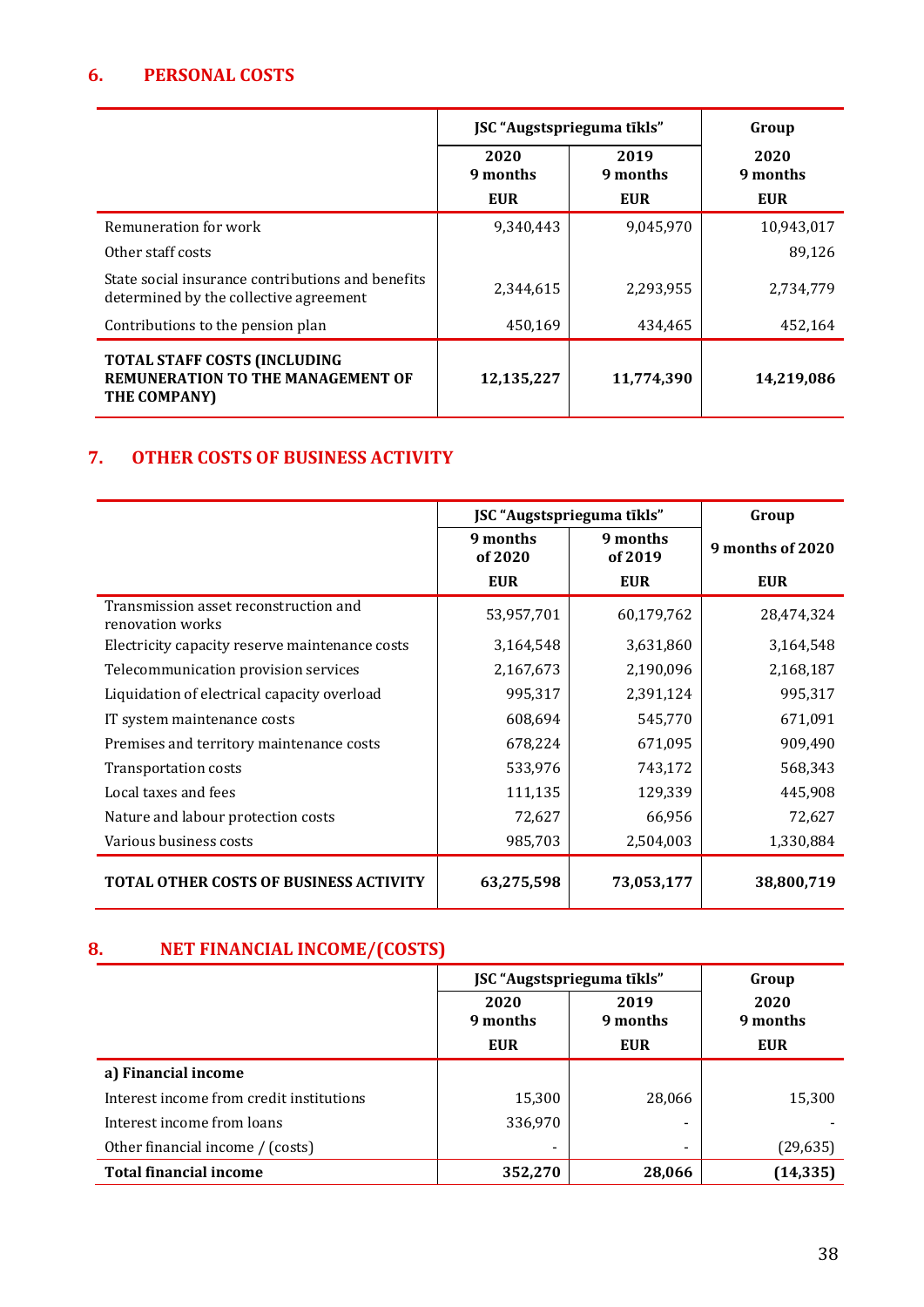## **FINANCIAL REVENUE / (COSTS), NET (continued)**

|                                         | JSC "Augstsprieguma tīkls" |                  | Group            |
|-----------------------------------------|----------------------------|------------------|------------------|
|                                         | 2020<br>9 months           | 2019<br>9 months | 2020<br>9 months |
|                                         | <b>EUR</b>                 | <b>EUR</b>       | <b>EUR</b>       |
| b) Financial costs                      |                            |                  |                  |
| Interest expense on borrowings          |                            | (1,721)          | (571, 872)       |
| Interest expenses of asset lease IFRS16 | (509, 927)                 | (1,490,166)      | (557, 628)       |
| Other financial income / (costs)        | (10, 181)                  | (647)            | 216,366          |
| <b>Total financial costs</b>            | (520, 108)                 | (1, 492, 534)    | (913, 134)       |
| NET FINANCIAL INCOME/(COSTS)            | (167, 838)                 | (1,464,468)      | (927, 469)       |

## **9. INTANGIBLE INVESTMENTS, FIXED ASSETS**

## **9.1. Intangible investments**

|                                                            | JSC "Augstsprieguma tīkls" |            | Group      |
|------------------------------------------------------------|----------------------------|------------|------------|
|                                                            | 30.09.2020                 | 2019       |            |
|                                                            | <b>EUR</b>                 | <b>EUR</b> | <b>EUR</b> |
| Residual value at the beginning of the<br>reporting period | 50,413,419                 | 4650393    | 3,158,957  |
| Purchased                                                  | 761,046                    | 334 232    | 962,538    |
| Right-of-use transmission assets                           |                            | 11 493 000 |            |
| Unfinished construction                                    | (67, 585)                  | 229 533    | (67, 585)  |
| Advance payment for right-of-use                           | 64,203                     | 33,909,709 | 64,203     |
| Written off                                                |                            |            | (281)      |
| <b>Estimated depreciation</b>                              | (141, 129)                 | (190353)   | (531, 841) |
| Depreciation part of transmission assets                   | (430,988)                  | (13,095)   | (430, 988) |
| Residual value at the end of the reporting<br>period       | 50,598,966                 | 50,413,419 | 3,155,003  |

## **9.2. Fixed assets**

|                                                            | JSC "Augstsprieguma tīkls" |            | Group         |
|------------------------------------------------------------|----------------------------|------------|---------------|
|                                                            | 30.09.2020                 | 2019       |               |
|                                                            | <b>EUR</b>                 | <b>EUR</b> | <b>EUR</b>    |
| Residual value at the beginning of the<br>reporting period | 5,491,202                  | 4318933    | 959,585,220   |
| Purchased                                                  | 732,735                    | 1,600,675  | 11,261,629    |
| Revalued                                                   |                            |            | 111,186,241   |
| Establishment of fixed assets                              | 333,388                    | 1,000,165  | 25,962,175    |
| Written off                                                | (172, 641)                 | (90, 815)  | (2,989,402)   |
| Adjustment                                                 |                            |            | 36            |
| Revalued                                                   |                            |            | (19,085,816)  |
| Accelerated depreciation is calculated                     |                            |            | 211,241       |
| Depreciation and liquidation calculated                    | (1,037,420)                | (1337756)  | (20,029,527)  |
| Residual value at the end of the reporting<br>period       | 5,347,264                  | 5,491,202  | 1,066,101,797 |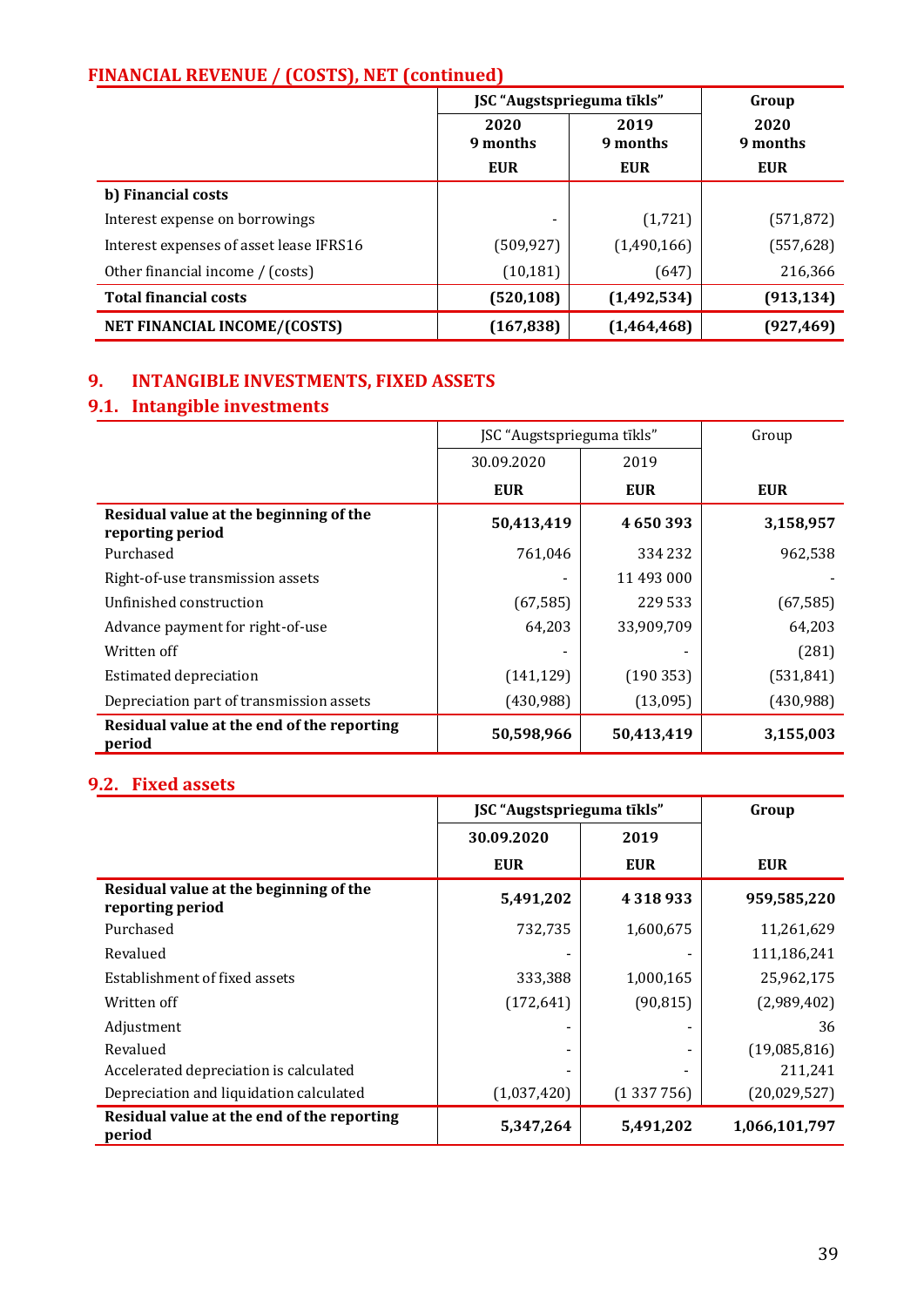## **10. OTHER LONG-TERM FINANCIAL INVESTMENTS**

|                                                          | 30.09.2020  | 31.12.2019 |
|----------------------------------------------------------|-------------|------------|
|                                                          | <b>EUR</b>  | EUR        |
| Participation in the capital of subsidiaries, including: | 280,072,971 | 57,394,971 |
| JSC "Latvijas elektriskie tīkli"                         | 222,678,000 |            |
| <b>ISC</b> "Conexus Baltic Grid"*                        | 134,394,971 | 57,394,971 |
| Ownership in the capital of other companies, including:  | 1,422       | 1,902,887  |
| <b>JSC</b> "Nord Pool Holding"                           |             | 1,901,465  |
| JSC "Pirmais slēgtais pensiju fonds"**                   | 1,422       | 1,422      |
| Residual value at the end of the reporting period        | 280,074,393 | 59,297,858 |

The Company's interest in a subsidiary and other long-term financial investments

| <b>Name of the Company</b>           | Location | <b>Type of business</b><br>activity                              | <b>Shares</b><br>(percentage) |
|--------------------------------------|----------|------------------------------------------------------------------|-------------------------------|
| JSC "Latvijas elektriskie tīkli"     | Latvia   | Transmission<br>asset management<br>and lease                    | 100.0%                        |
| <b>JSC "Conexus Baltic Grid"</b>     | Latvia   | Natural gas<br>transmission and<br>storage operator<br>in Latvia | 68.46%                        |
| JSC "Pirmais slēgtais pensiju fonds" | Latvia   | Management of<br>pension plans                                   | 1.9%                          |

\* Information in accordance with International Financial Reporting Standard IFRS 3 on assets and liabilities arising from the acquisition, goodwill acquired or gains from the transaction is assessed and will be disclosed in the consolidated financial statements of the *Augstsprieguma tīkls* group for the reporting year, therefore significant changes are possible.

\*\*\* The Company owns 1.9% of the capital of JSC "Pirmais slēgtais pensiju fonds". The Company is a nominal shareholder, as all the risks and rewards of the Fund are undertaken or acquired by the Company's employees, who are members of the pension plan. For this reason, the investment is measured at cost value.

## **11. STOCK**

|                           | JSC "Augstsprieguma tīkls" |            | Group      |
|---------------------------|----------------------------|------------|------------|
|                           | 30.09.2020                 | 31.12.2019 | 30.09.2020 |
|                           | <b>EUR</b>                 | <b>EUR</b> | <b>EUR</b> |
| <b>STOCK</b>              |                            |            |            |
| Materials and spare parts | 479,708                    | 480,112    | 3,393,442  |
| <b>TOTAL INVENTORIES</b>  | 479,708                    | 480,112    | 3,393,442  |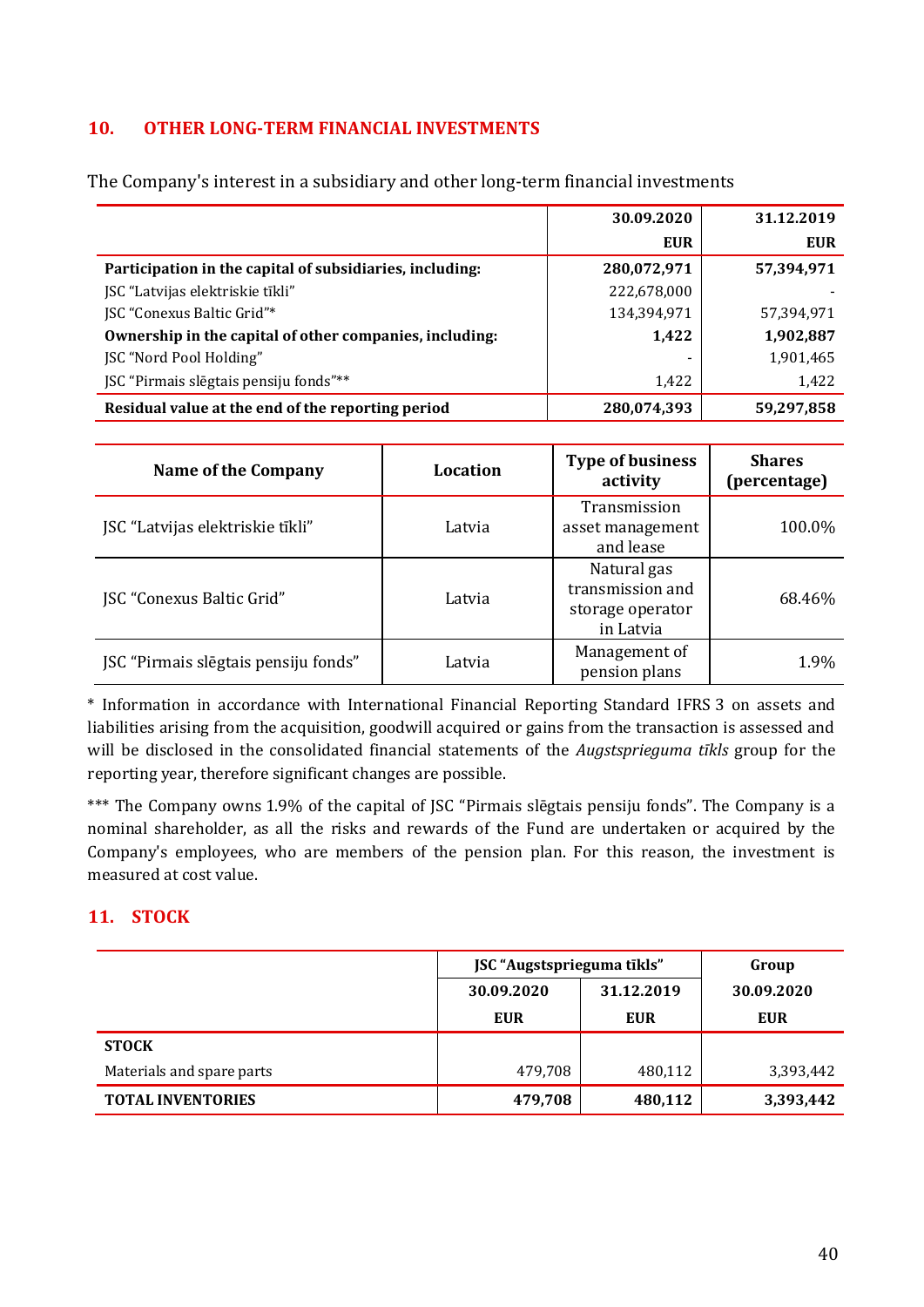## **12. NET TRADE RECEIVABLES**

|                                                     | JSC "Augstsprieguma tīkls" |            | Group      |
|-----------------------------------------------------|----------------------------|------------|------------|
|                                                     | 30.09.2020                 | 31.12.2019 |            |
|                                                     | <b>EUR</b>                 | <b>EUR</b> | <b>EUR</b> |
| <b>Accounts receivable</b>                          |                            |            |            |
| Electricity transmission system service debt        | 728,742                    | 747,506    | 728,742    |
| Other trade receivables                             | 50,230                     | 7,249,868  | 33,424,932 |
| <b>Total debtors</b>                                | 778,972                    | 7,997,374  | 34,153,674 |
| Provisions for doubtful and hopeless debts          |                            |            |            |
| For electricity transmission system service<br>debt | (2892)                     | (24234)    | (2892)     |
| For other trade receivables                         | (20, 526)                  | (6,920)    | (20, 526)  |
| Total provisions for doubtful and hopeless<br>debts | (23, 418)                  | (31, 154)  | (23, 418)  |
| Net accounts receivable                             |                            |            |            |
| Electricity transmission system service debt        | 725,850                    | 723,272    | 725,850    |
| Other trade receivables                             | 29,704                     | 7,242,948  | 33,404,406 |
| <b>NET TRADE RECEIVABLES</b>                        | 755,554                    | 7,966,220  | 34,130,256 |

## **13. OTHER DEBTORS**

|                                                                      | JSC "Augstsprieguma tīkls" |            | Group      |
|----------------------------------------------------------------------|----------------------------|------------|------------|
|                                                                      | 30.09.2020                 | 31.12.2019 | 30.09.2020 |
|                                                                      | <b>EUR</b>                 | <b>EUR</b> | <b>EUR</b> |
| Deposits                                                             |                            | 20,000,000 |            |
| Overpaid taxes, including:                                           | 11,512                     | 11,512     | 11,512     |
| Corporate income tax                                                 | 11,512                     | 11,512     | 11,512     |
| Related to participation in a transnational cross-<br>border project |                            |            | 100,786    |
| The rest of the receivables                                          | 54,822                     | 22,722     | 644,877    |
| <b>TOTAL OTHER DEBTORS</b>                                           | 66,334                     | 20 034 234 | 757,175    |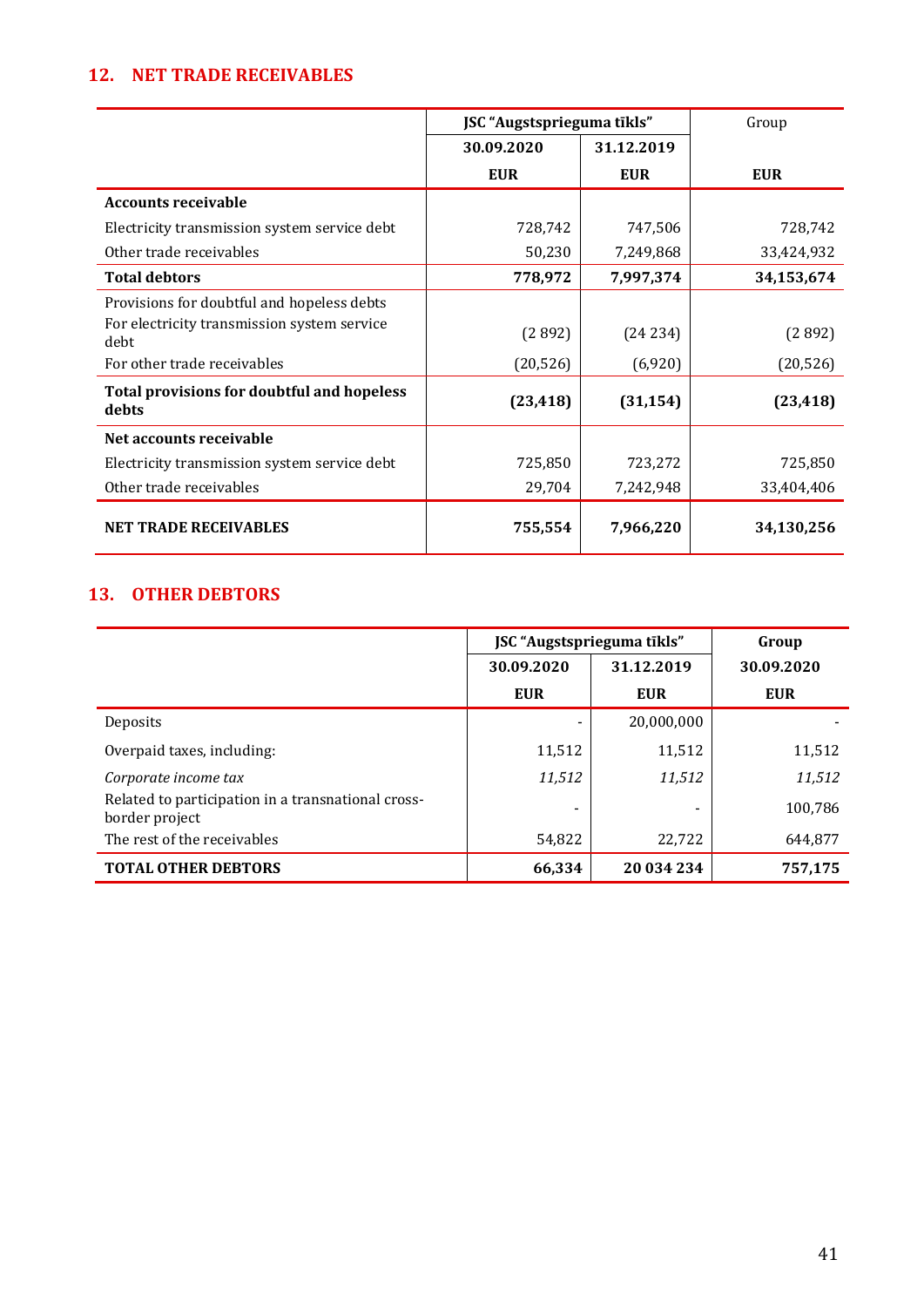## **14. ACCRUED INCOME**

|                                                               | JSC "Augstsprieguma tīkls" |            | Group      |
|---------------------------------------------------------------|----------------------------|------------|------------|
|                                                               | 30.09.2020                 | 31.12.2019 | 30.09.2020 |
|                                                               | <b>EUR</b>                 | <b>EUR</b> | <b>EUR</b> |
| Provisions for revenue from provided services                 |                            |            |            |
| For transmission system service revenue                       | 6,054,666                  | 6,247,801  | 6,054,666  |
| For transmission asset reconstruction and renovation<br>works | 5,370,545                  | 3,828,182  | 5,370,545  |
| For the sale of balancing electricity                         | 1,017,363                  | 850,470    | 1,017,363  |
| For mandatory purchase component revenue                      | 576,173                    | 379,458    | 576,173    |
| For revenue from reactive electricity                         | 64,723                     | 41,287     | 64,723     |
| For building maintenance service revenue                      | 39,779                     | 41,142     | 39,779     |
| Liquidation of electrical capacity overload                   | 21,114                     |            | 21,114     |
| Provisions for loss compensation in transformers              | 17,402                     | 16,610     | 17,402     |
| For revenue from the sale of regulatory electricity           | 5,184                      | 34,343     | 5,184      |
| For balancing administration service revenue                  | 3,201                      | 3,557      | 3,201      |
| For revenue from other services                               | 122,121                    | 9,947      | 122,121    |
| Total provisions for revenue from provided<br>services        | 13,292,271                 | 11,452,797 | 13,292,271 |
| Electricity transit service revenue (ITC)                     | 657,573                    | 858,728    | 657,573    |
| Various accrued revenue                                       | 8,526                      | 1,465,567  | 8,526      |
| <b>TOTAL ACCRUED REVENUE</b>                                  | 13,958,370                 | 13,777,092 | 13,958,370 |

## **15. EQUITY**

The share capital of JSC "Augstsprieguma tīkls" as of 30 June 2020 is EUR 363 896 079 (on 31 December 2019: EUR 64 218 079) consisting of 363 896 079 shares (on 31 December 2019: 64 218 079 shares).

In accordance with the decision of the Shareholders' Meeting of JSC "Augstsprieguma tīkls" of 15 June 2020, Minutes No. 2, Paragraphs 1 and 2, an investment into the share capital of the Company in the amount of EUR 299 678 000 has been made.

The Company has made payments to the state budget for the use of state capital from the net profit of the previous year:

In 2016 - EUR 155 345;

In 2017 - EUR 299 511;

In 2018 – EUR 247 395;

In 2019 – EUR 3 598 352;

In 2020 – EUR 1 735 958.

Reserves consist of retained earnings of the previous period, which, by the decision of the owner, are transferred to other reserves for the development of the Company.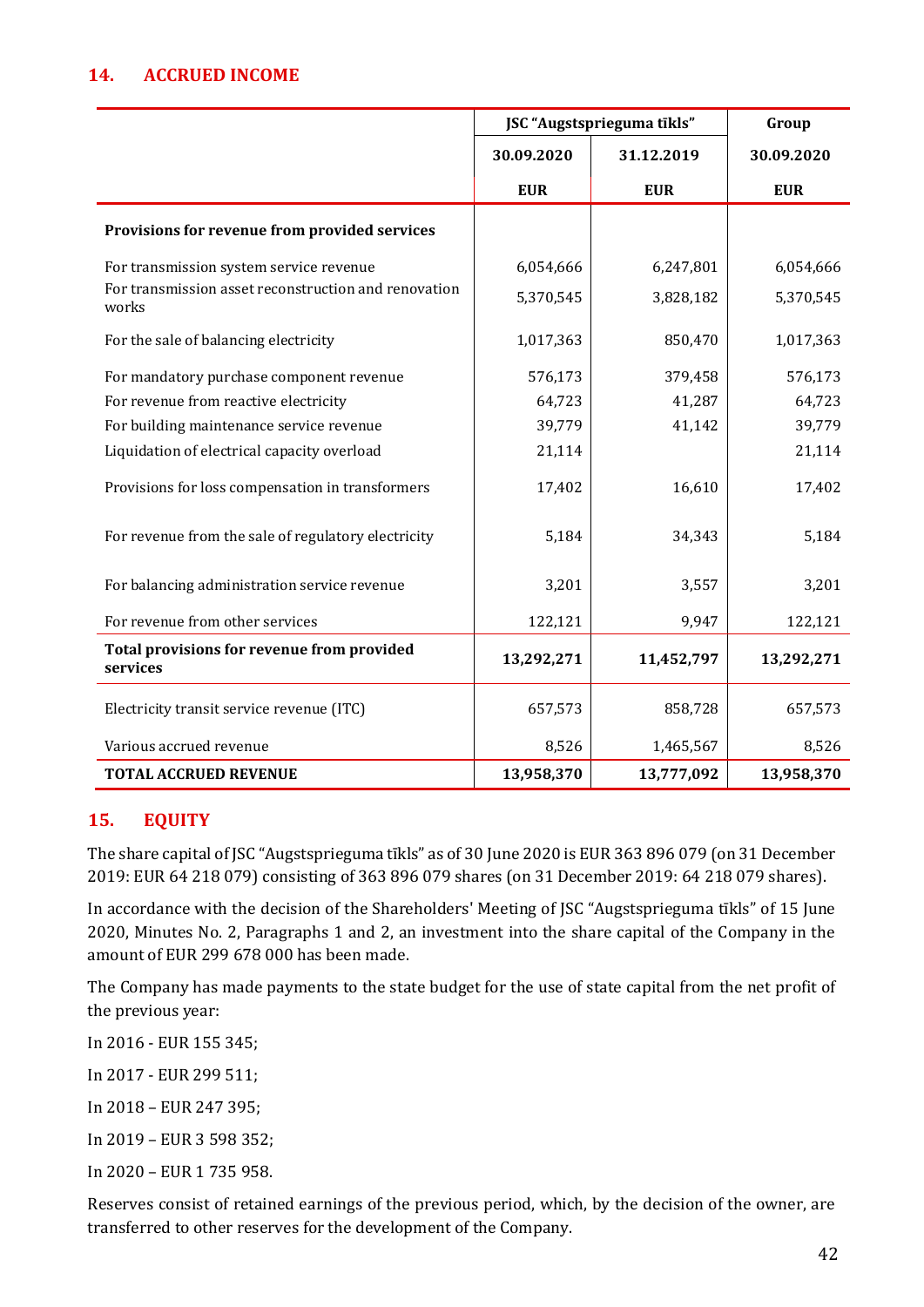## **16. LONG-TERM CREDITORS**

|                                                            | JSC "Augstsprieguma tīkls" |                          | Group       |
|------------------------------------------------------------|----------------------------|--------------------------|-------------|
|                                                            | 30.09.2020                 | 31.12.2019               | 30.09.2020  |
|                                                            | <b>EUR</b>                 | <b>EUR</b>               | <b>EUR</b>  |
| Long-term share of congestion charge revenue<br>received * | 90,999,345                 | 89,963,992               | 90,999,345  |
| Loans from credit institutions**                           | 77,466,667                 |                          | 77,466,667  |
| Employee benefit obligations                               | 2,767,589                  | 2,966,213                | 3,911,886   |
| Loans                                                      |                            |                          | 105,922,207 |
| Deferred revenue                                           | $\overline{\phantom{a}}$   | $\overline{\phantom{0}}$ | 189,639,970 |
| Long-term lease liabilities                                | -                          | $\overline{\phantom{0}}$ | 14,439,994  |
| <b>Total long-term creditors</b>                           | 171,233,601                | 92,930,205               | 482,380,069 |

\* According to the conditions of Article 16 of Regulation (EC) No. 714/2009 of the European Parliament and of the Council, "On conditions for access to the network for cross-border exchanges in electricity and repealing Regulation (EC) No. 1228/2003", the congestion charge revenue received, which is not used to relieve congestion within the transmission system, shall be entered in the balance sheet as deferred income.

\*\* Long-term part for EUR 116,200 thousand of the loan agreement with JSC "SEB banka" from 18 June 2020. Loan term 18 months, interest rate 3 month EURIBOR and added interest rate. The purpose of this loan is to partially refinance the liabilities of JSC "Latvijas elektriskie tīkli" to JSC "Latvenergo". Detailed information on mutual loans of JSC "Augstsprieguma tīkls" and JSC "Latvijas elektriskie tīkli" is provided in the closing report of JSC "Latvijas elektriskie tīkli" (www.let.ly section "Reports"). It is planned to refinance the loan of JSC "Augstsprieguma tīkls" against JSC "SEB banka" by issuing bonds.

## **17. SHORT-TERM DEFERRED INCOME**

|                                | JSC "Augstsprieguma tīkls" | Group      |            |
|--------------------------------|----------------------------|------------|------------|
|                                | 30.09.2020                 | 31.12.2019 | 30.09.2020 |
|                                | EUR                        | EUR        | <b>EUR</b> |
| Income from congestion charges | 3,880,498                  | 4,776,510  | 3,880,498  |
| EU financing received          | 2,787,602                  | 169,877    | 5,108,437  |
| Other short-term income        |                            |            | 3,584,509  |
| <b>TOTAL deferred income</b>   | 6,668,100                  | 4,946,387  | 12,573,444 |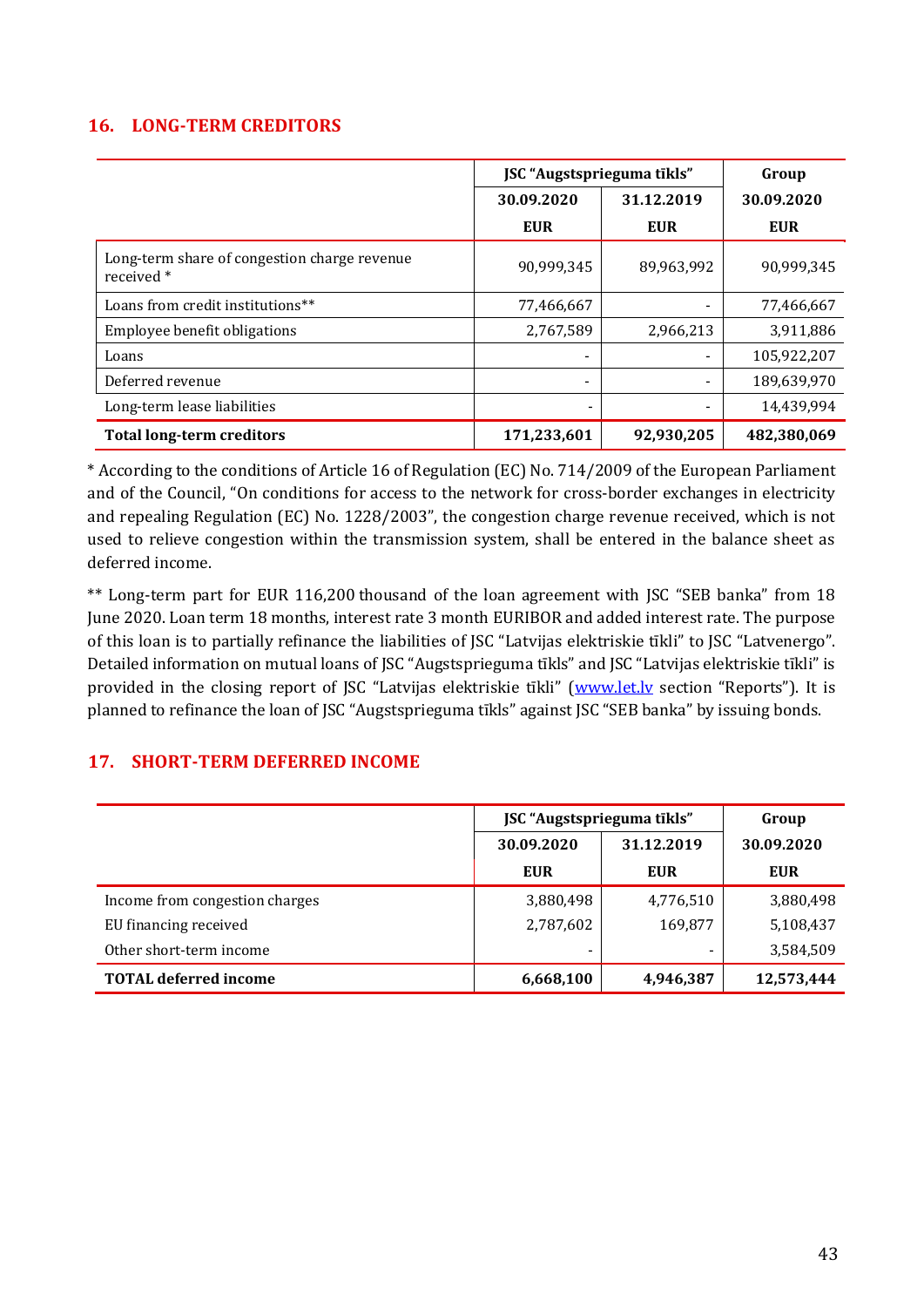## **18. ADVANCE PAYMENTS AND OTHER CREDITORS**

|                                             | JSC "Augstsprieguma tīkls" | Group      |            |
|---------------------------------------------|----------------------------|------------|------------|
|                                             | 30.09.2020                 | 31.12.2019 | 30.09.2020 |
|                                             | <b>EUR</b>                 | <b>EUR</b> | <b>EUR</b> |
|                                             |                            |            |            |
| Settlements with employees                  | 635,178                    | 619,356    | 1,045,060  |
| Other creditors                             | 1,881,072                  | 2,598,814  | 3,909,780  |
| <b>ADVANCE PAYMENTS AND OTHER CREDITORS</b> | 2,516,250                  | 3,218,170  | 4,954,840  |

## **19. ACCRUED LIABILITIES**

|                                                                  | JSC "Augstsprieguma tīkls" |            | Group      |
|------------------------------------------------------------------|----------------------------|------------|------------|
|                                                                  | 30.09.2020                 | 31.12.2019 |            |
|                                                                  | <b>EUR</b>                 | <b>EUR</b> | <b>EUR</b> |
| <b>Accrued liabilities for expenses for services</b><br>received |                            |            |            |
| Short-term rights to use an asset                                | 3,531,865                  | 3,131,548  | 3,531,865  |
| Transmission asset reconstruction and renovation<br>works        | 758,794                    | 130,776    | 758,794    |
| Mandatory procurement component                                  | 576,173                    | 379,458    | 576,173    |
| Purchase of balancing electricity                                | 405,970                    | 778,154    | 405,970    |
| Electricity capacity reserve maintenance costs                   | 336,558                    | 345,960    | 336,558    |
| Purchase of regulatory electricity                               | 309,324                    | 47,437     | 309,324    |
| Expenses for telecommunications                                  | 242,136                    | 248,305    | 242,136    |
| Use of synchronous compensators                                  | 107,268                    | 76,365     | 107,268    |
| Repairs of power transmission poles                              | 119,982                    |            | 119,982    |
| Information technology services                                  | 22,855                     | 21,679     | 22,855     |
| Electricity for own consumption                                  | 8,445                      | 16,770     | 8,445      |
| Annual report, accounting audit expenses                         |                            | 16,100     | 6,615      |
| Provisions for other services                                    | 35,726                     | 102,427    | 35,726     |
| Total accrued liabilities for expenses for services<br>received  | 6,455,096                  | 5,294,979  | 6,461,711  |
| Accrued cost of unused holidays                                  | 606,498                    | 657,646    | 981,633    |
| Accrued bonus costs for previous year's results                  | 249,756                    | 342,928    | 1,419,116  |
| Accrued benefit costs and pension plan contributions             | 9,893                      | 40,818     | 9,893      |
| Accrued liabilities to compensate the transit losses             | 33,422                     | 25,917     | 33,422     |
| <b>ACCRUED LIABILITIES</b>                                       | 7,354,665                  | 6,362,288  | 8,905,775  |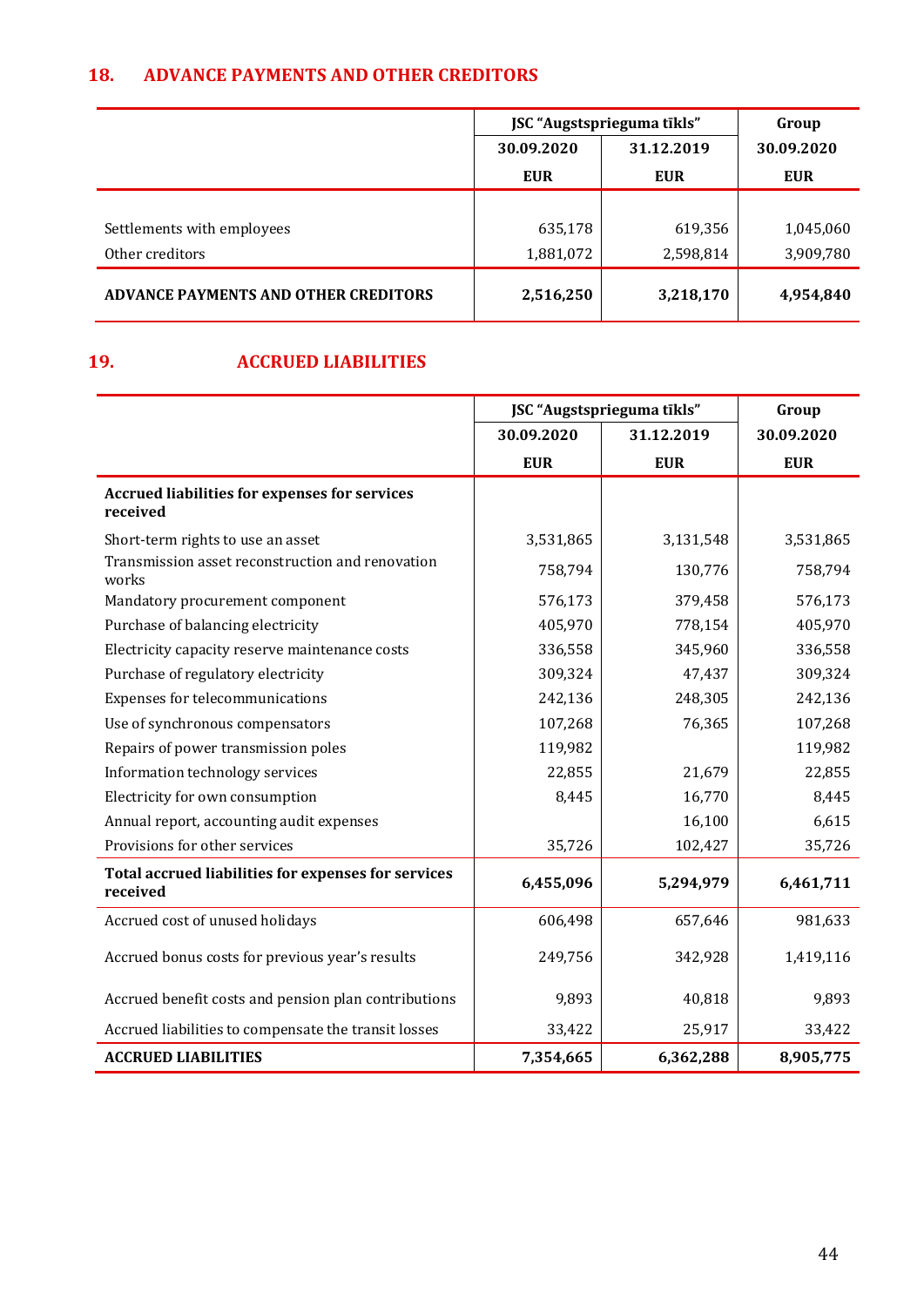| <b>20. TAXES AND MANDATORY STATE SOCIAL INSURANCE CONTRIBUTIONS</b> |  |
|---------------------------------------------------------------------|--|
|---------------------------------------------------------------------|--|

|                                                   | JSC "Augstsprieguma tīkls" |                          |                          |            | Group       |
|---------------------------------------------------|----------------------------|--------------------------|--------------------------|------------|-------------|
|                                                   | 31.12.2019                 | <b>Calculated</b>        | Paid                     | 30.09.2020 |             |
|                                                   | <b>EUR</b>                 | <b>EUR</b>               | <b>EUR</b>               | <b>EUR</b> | <b>EUR</b>  |
| Corporate income tax                              | 11,512                     |                          |                          | 11,512     | 8,757       |
| Value added tax                                   | (187, 421)                 | (3,892,365)              | 3,870,000                | (209, 786) | (1,965,961) |
| Mandatory State social<br>insurance contributions | (442, 746)                 | (3,421,807)              | (3,425,029)              | (439, 524) | (634, 528)  |
| Personal income tax                               | (233, 321)                 | (1,696,112)              | 1,712,093                | (217, 340) | (326,098)   |
| Entrepreneurship risk<br>state fee                | (198)                      | (1,765)                  | 1,769                    | (194)      | (194)       |
| Electricity tax                                   | (315)                      | (1, 555)                 | 1,780                    | (90)       | (90)        |
| Natural resource tax                              | ٠                          |                          | $\overline{\phantom{0}}$ | -          | (149, 251)  |
| Real estate tax                                   | -                          | $\overline{\phantom{a}}$ | ٠                        | -          | (235, 630)  |
| <b>TOTAL TAXES</b>                                | (852, 489)                 | (9,013,604)              | 9,010,671                | (855, 422) | (3,302,995) |

## **21. FINANCIAL RISK MANAGEMENT**

#### *(a)Turnover risk*

External circumstances that could have an unintended effect on the Company's net sales, affecting its ability to meet its current and non-current financial liabilities (solvency), are identified as turnover risks. The economic activity of the Company is exposed to turnover risks such as service tariff and volume of services. Given that, according to Article 9 of the "Law on Public Utilities Regulators", PUC promotes the development of public service providers, and according to Article 20, provides that public service tariffs shall be set at a level that covers the economically justified costs of the public service and ensures the profitability of the public service, the impact of the Company's turnover risks on the Company's liquidity shortage is assessed as low to medium. The Company's turnover risks are managed in accordance with strategic and operational risk mitigation measures specified in the Financial risk management policy, ensuring constant monitoring of the service tariffs against the costs related to the provision of the services.

#### *(b) Cash flow/balance sheet risks*

Financial means that potentially expose the Company to a certain degree of risk concentration are mostly cash and trade receivables. Although the Company has a significant concentration of risk with respect to one counterparty or a group of similar counterparties, this risk is considered to be limited, considering that the most important Cooperation partner is the state-owned commercial company JSC "Latvenergo", as well as its group companies. Trade receivables are presented according to the recoverable value. The Company's cash flow/balance sheet risks are managed in accordance with the strategic and operational risk mitigation measures specified in the Financial risk management policy by performing the analysis of receivables every month or at least quarterly. Financial risks arising from the Company's cash and deposits with banks are managed in accordance with the Company's Financial risk management policy. According to this policy, in cooperation with banks and financial institutions, such business partners are accepted, whose credit rating or credit rating of the parent bank set by an international credit rating agency is at least at the investment grade level.

## *(c) Liquidity risk*

The Company complies with prudential liquidity risk management, ensuring that appropriate financial resources are available to it for the settlement of liabilities within the set time periods. The objective of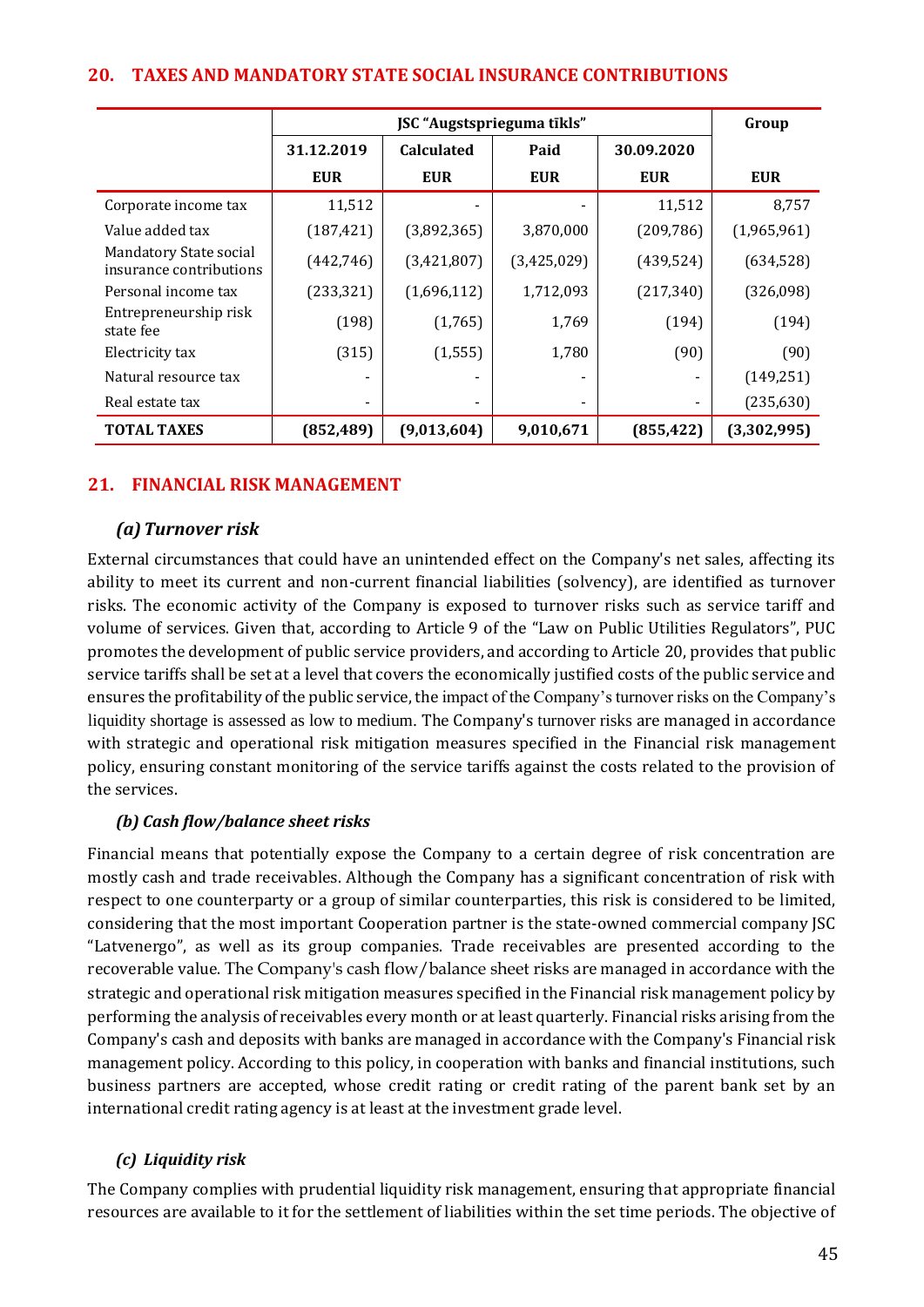the Company's liquidity and cash flow hedging is to maintain an adequate amount of cash and cash equivalents or to provide adequate funding through an *overdraft* granted by banks to meet existing and expected liabilities, as well as to compensate for possible cash flow fluctuations.

The management of the Company expects that it will not have liquidity problems and that the Company will be able to settle accounts with creditors within the set terms.

The Company's management believes that the Company will have sufficient financial resources to ensure its liquidity is not compromised. On 30 September 2020, the liquid assets of JSC "Augstsprieguma tīkls" (cash and savings in short-term deposits up to 3 months) reached EUR 48,650 thousand (31 December 2019 - EUR 48,216 thousand), which on 30 September, 2020, are kept in JSC "SEB banka" and JSC "Swedbank" with the investment grade credit rating assigned to its parent company.

## *(d) Interest rate risk*

The shareholder of the Company is the Ministry of Finance in the name of the Republic of Latvia (100%) The objective of capital risk management is to ensure the sustainable operation and development of the Company. In accordance with the separation model of the electricity transmission system operator that has been implemented in Latvia, the Company leases the assets necessary for the provision of transmission system services from JSC "Latvijas elektriskie tīkli".

Interest rate risk in the Company mainly arises from borrowings with a variable interest rate determined, creating the risk that the financial costs will increase significantly as the reference rate increases. Interest rate risk is managed by balancing the loan portfolio. In accordance with the Financial Risk Management Policy, in order to reasonably balance interest rate risk and potential benefits, the share of fixed or limited growth rates in the loan portfolio may not be less than 35%. If the structure of the loan portfolio in terms of interest rates does not meet the specified indicator, measures are taken to fit into the recommended category.

## **22. PROSPECTIVE TAX LIABILITIES**

The tax authorities may carry out an audit of accounts at any time within three years of the tax year and additionally calculate the tax liabilities and penalties. The management of the Company is not aware of any circumstances that could create material future liabilities.

## **23. TRANSACTIONS WITH RELATED PARTIES**

Related parties are state-owned entities that are controlled, jointly controlled, or substantially influenced by the state. The Company has no significant transactions and other transactions which together, but not separately, are material with the Government of the Republic of Latvia, government agencies, and similar local, national, or international institutions that fall within the scope of the standard, except for the capital company JSC "Latvenergo" and its subsidiaries.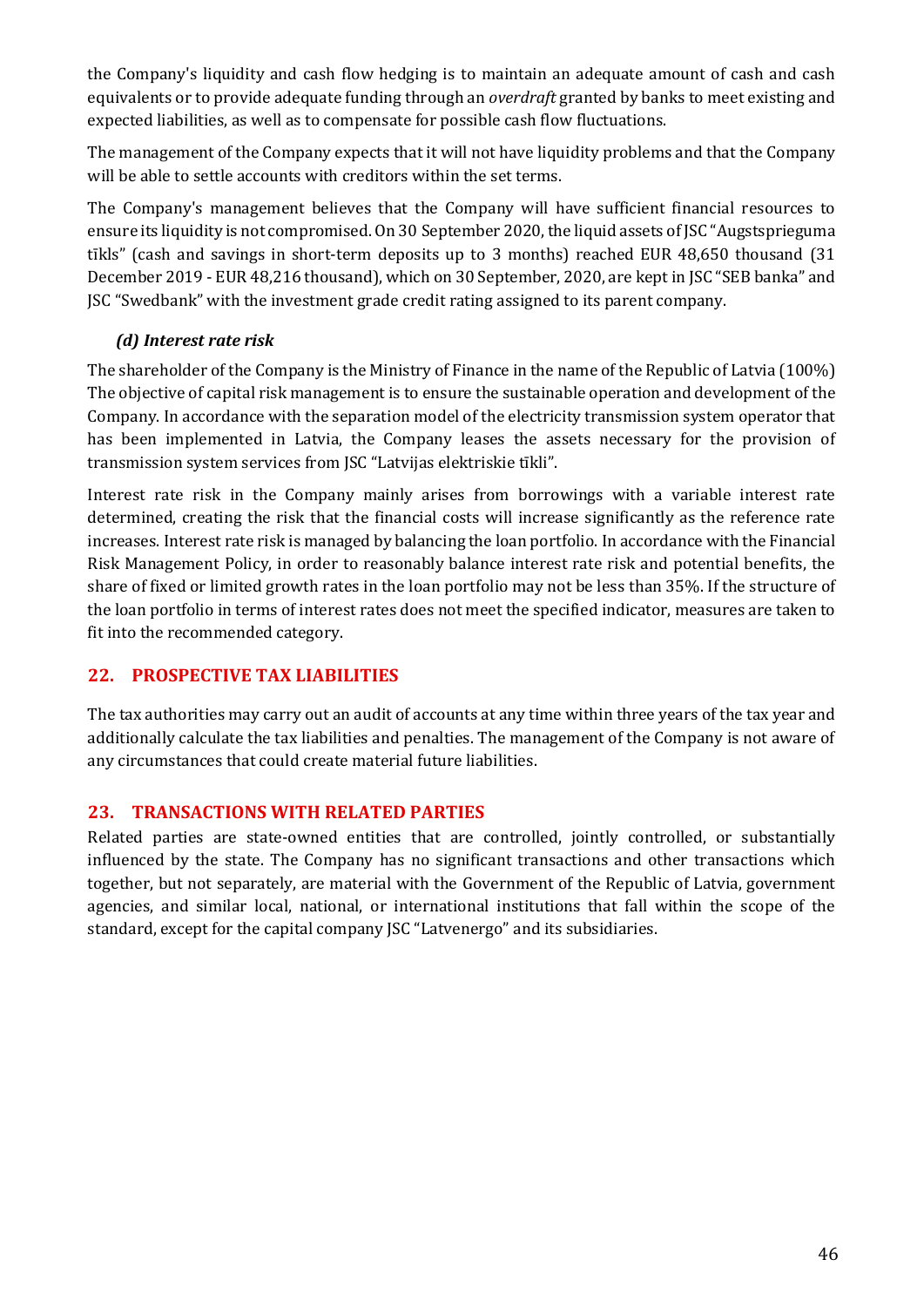## **a) Revenue and expenses from transactions with related parties**

|                                                                                 | JSC "Augstsprieguma tīkls" |                  | Group            |
|---------------------------------------------------------------------------------|----------------------------|------------------|------------------|
|                                                                                 | 2020<br>9 months           | 2019<br>9 months | 2020<br>9 months |
|                                                                                 | <b>EUR</b>                 | <b>EUR</b>       | <b>EUR</b>       |
| <b>State controlled companies</b>                                               |                            |                  |                  |
| <i>Income</i>                                                                   |                            |                  |                  |
| Revenue from the sale of electricity, electric<br>capacity maintenance services | 4,330,490                  | 5,568,372        | 4,330,490        |
| Mandatory procurement component                                                 | 3,019,370                  | 2,942,416        | 3,019,370        |
| Transport system service                                                        | 53,626,531                 | 54,084,347       | 53,626,531       |
| Transmission asset reconstruction and<br>renovation works                       | 53,969,933                 | 59,914,202       | 53,969,933       |
| Revenue from other services                                                     | 906,679                    | 567,517          | 18,977,285       |
| Total revenue from transactions with related<br>companies                       | 115,853,004                | 123,076,854      | 133,923,610      |

|                                                          | JSC "Augstsprieguma tīkls" | Group            |                  |
|----------------------------------------------------------|----------------------------|------------------|------------------|
|                                                          | 2020<br>9 months           | 2019<br>9 months | 2020<br>9 months |
|                                                          | <b>EUR</b>                 | <b>EUR</b>       | <b>EUR</b>       |
| <b>State controlled companies</b>                        |                            |                  |                  |
| <b>Distributions</b>                                     |                            |                  |                  |
| Advance payments for connection usage rights             | 64,203                     | 54,787,339       |                  |
| Right-of-use transmission assets                         |                            | 598,825          |                  |
| Electricity purchase                                     | 7,642,601                  | 10,517,963       | 7,642,601        |
| Mandatory procurement component                          | 4,465,629                  | 2,981,107        | 4,465,629        |
| Communication expenses                                   | 2,342,028                  | 3,393,888        | 2,342,028        |
| Other costs                                              | 485,699                    | 663,634          | 3,119,288        |
| Total expenses of transactions with related<br>companies | 15,000,160                 | 72,942,756       | 17,569,547       |

# **b) Balances at the end of the reporting period arising from related company transactions**

|                                  | JSC "Augstsprieguma tīkls" | Group            |            |
|----------------------------------|----------------------------|------------------|------------|
|                                  | 2020<br>9 months           | 2019<br>9 months |            |
|                                  | <b>EUR</b>                 | <b>EUR</b>       | <b>EUR</b> |
| <b>Accounts receivable:</b>      |                            |                  |            |
| state controlled companies       | 12,394,057                 | 15,975,510       | 12,573,273 |
| <b>Liabilities of creditors:</b> |                            |                  |            |
| state controlled companies       | 10,611,230                 | 10,534,881       | 10,698,094 |